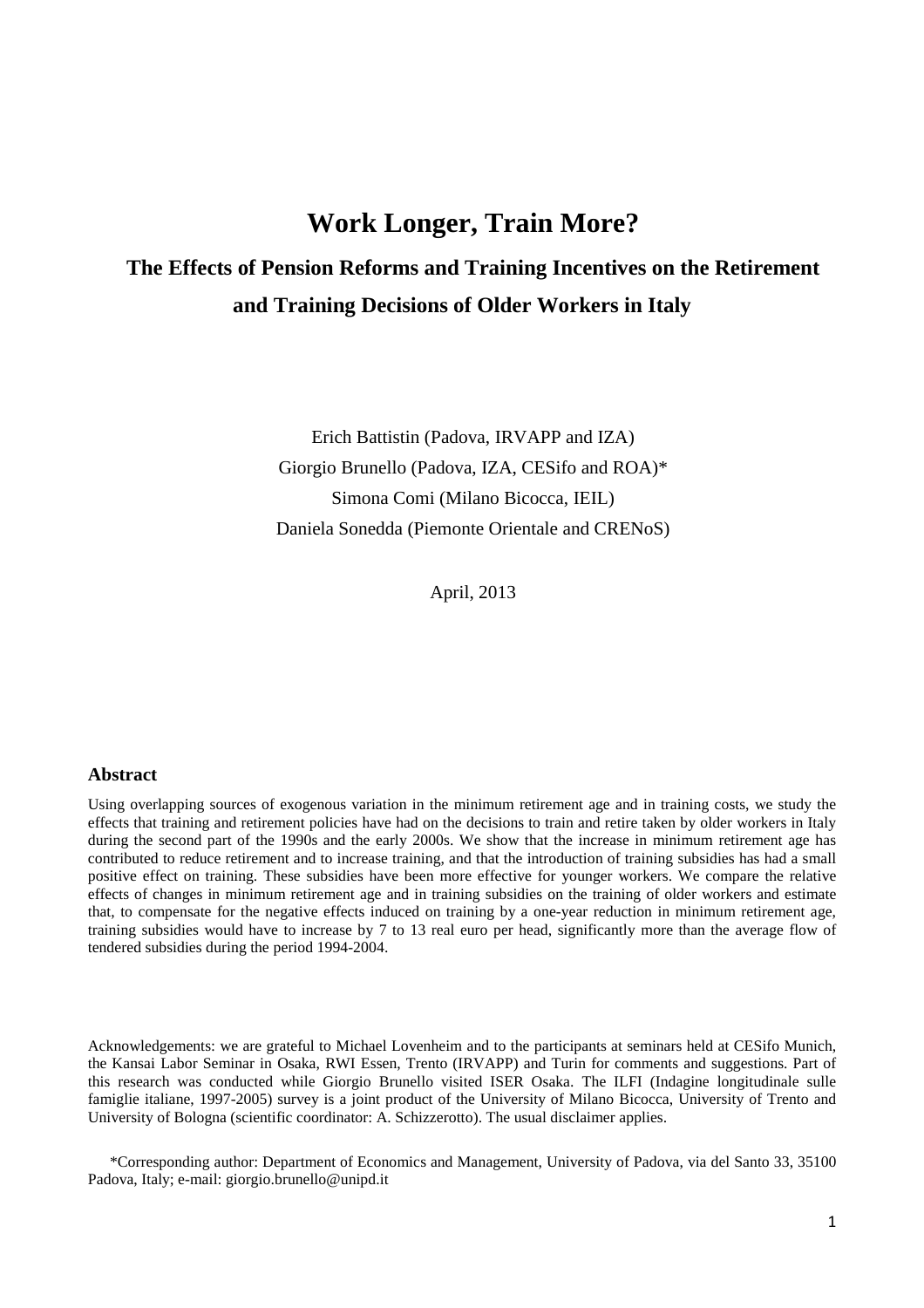#### **Introduction**

 $\overline{a}$ 

Population ageing is a key challenge facing OECD economies. Over the next 50 years, all OECD countries will experience an important increase in the share of elderly persons in the population and a significant decline in the share of the population of prime working age (OECD, 2006). Policy options to offset ageing include the promotion of immigration, higher fertility and faster productivity growth. Since many individuals aged above 50 are out of the labour market, an additional option is to improve their employment prospects so that they can stay longer in the labour market.

According to official figures, in 2010 close to 61 percent of the individuals aged 50 to 64 in OECD countries had a job, compared to 64 percent in North America and to 58 percent in Europe. Policies that increase these activity rates can reduce the pressure of ageing on public finances, and at the same time ensure living standards. The range of options to meet this goal includes reforms of retirement systems, which increase the value of staying in the labour market, age dependent employment protection (see Cheron, Hairault and Langot, 2011), which increases the penalties faced by firms that layoff older workers, and training policies.

Many OECD Governments have embraced training as one possible means of bringing older workers out of unemployment or inactivity and into employment (see Mahyew and Rikers, 2004).<sup>1</sup> Training policies are often advocated because of the evidence showing that skilled older workers remain in the labour market longer than their unskilled peers. This evidence also suggests that there is a positive correlation in European countries between the incidence of training among older workers - relative to younger cohorts - and the average effective age of retirement (see OECD, 2006, and Bassanini *et al.*, 2007).

Another important reason for encouraging training is that it might facilitate employability in the presence of technical shocks that depreciate existing skills (see Behaghel, Caroli and Roger, 2011). In 1999 the American Association of Retired Persons reported that 80 percent of baby boomers were expected to postpone retirement, quoting economic reasons as one of the major motivations for continuing labour force participation. Since the 1980s, corporate retrenchment and technological change have put substantial pressure on workers above 50 by compelling them to stay abreast of

<sup>&</sup>lt;sup>1</sup> The European Commission has strongly encouraged member countries to promote lifelong learning and training of older workers, by promoting equal opportunity in the workplace and by providing training incentives with the European Social Fund. See for instance Commission of the European Communities (2002) and the European Directive on Equal Treatment (2000). According to the Bruges Communiquè (2011) "...the future European labour market will be simultaneously confronted with an ageing population and shrinking cohorts of young people. As a result, adults - and in particular, older workers - will increasingly be called upon to update and broaden their skills and competences through continuing VET..." (p.2). US training policies targeted at older workers are reviewed by Eyster, Johnson and Toder (2008).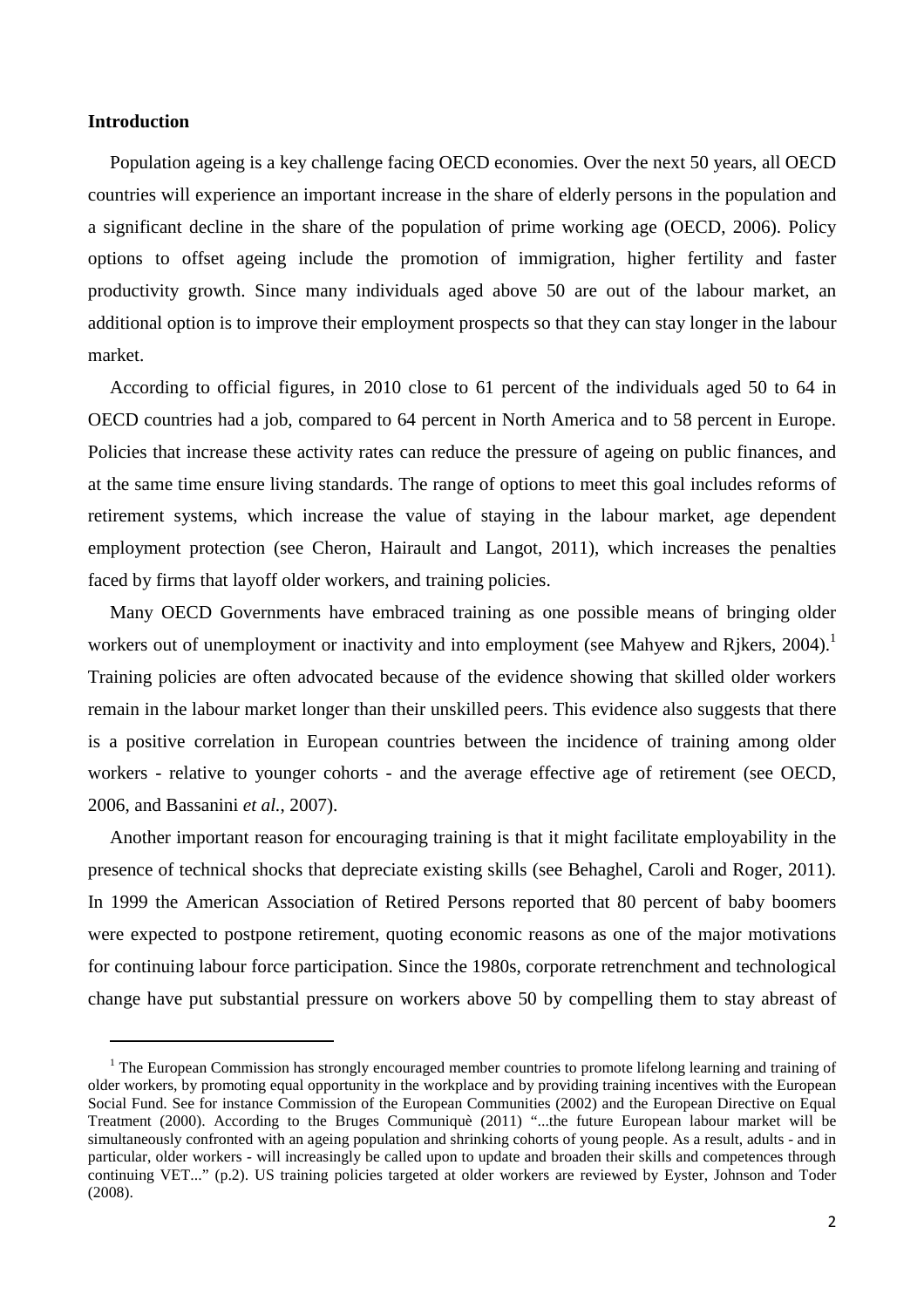new techniques (Farber, 1997). The effects of technological change on retirement decisions are discussed by Bartel and Sicherman (1993). They suggest that workers employed in industries characterized by high rates of technological change tend to retire later because the net effect of technological change on training is positive.<sup>2</sup> On the other hand, older workers are more likely to retire sooner when an unexpected increase in the rate of technological change occurs.<sup>3</sup>

 The emphasis on training as a viable policy to address the problems of an ageing society has been met with some scepticism by economists. In particular, Heckman (2000) and Cunha *et al.* (2006) have argued that investing in the training of older workers is unlikely to yield high returns, as these workers and their employers have only a short time to recoup their investment and cannot benefit as much as younger workers from the dynamic complementarities that characterize human capital accumulation. An implication of this view is that, if one wants to promote the training of older workers, offering monetary incentives to workers and firms in order to reduce their training costs may not be as effective as implementing policies that increase the residual planning horizon by delaying retirement. According to this view, the distance to retirement, or the horizon effect, is "*the key feature to understanding the economics of older worker employment*" (Cheron, Hairault and Langot, 2011, p.1478).

Theory suggests that the shorter working horizon implied by early retirement systems has, ceteris paribus, a negative impact on human capital formation and training, because it shortens the period during which the worker and/or the employer can reap the benefits of the investment and recoup the costs (Porath, 1967). The effects of training on the timing of retirement are less clear-cut. Training is expected to increase earnings and the probability of gainful employment.<sup>4</sup> Increased earnings, however, have theoretically ambiguous implications for the timing of retirement. A higher wage yields greater foregone earnings, if the worker retires, and a higher lifetime income, which in turn may raise the value of leisure and the incentive to retire early.

Although the policy interest in this area has been increasing, at least in Europe and in the OECD, there are only a few studies that have investigated the interaction between training and retirement and provided evidence from quasi-experimental settings. These studies have examined either the effects of training policies (or adult education policies) on the decision to retire, or the impact of changes in the minimum retirement age on training decisions. Montizaan, Cörvers and De Grip (2010) use a natural experiment in the Dutch public sector to study the effects of an exogenous increase in

 $\overline{a}$ 

 $2<sup>2</sup>$  The positive effect of technological change on the returns to training has to be discounted by the negative effect on individual human capital.

 $3$  Charness and Czaja (2006) argue that older workers are quite capable of learning new skills, albeit at a slower pace than younger workers.

<sup>&</sup>lt;sup>4</sup> See Leuven and Oosterbeek (2008) for a review of the large literature on the private returns to training, and Behaghel, Caroli and Roger (2011) and Picchio and Van Ours (2011) for evidence of the effects of training on the employment of older workers.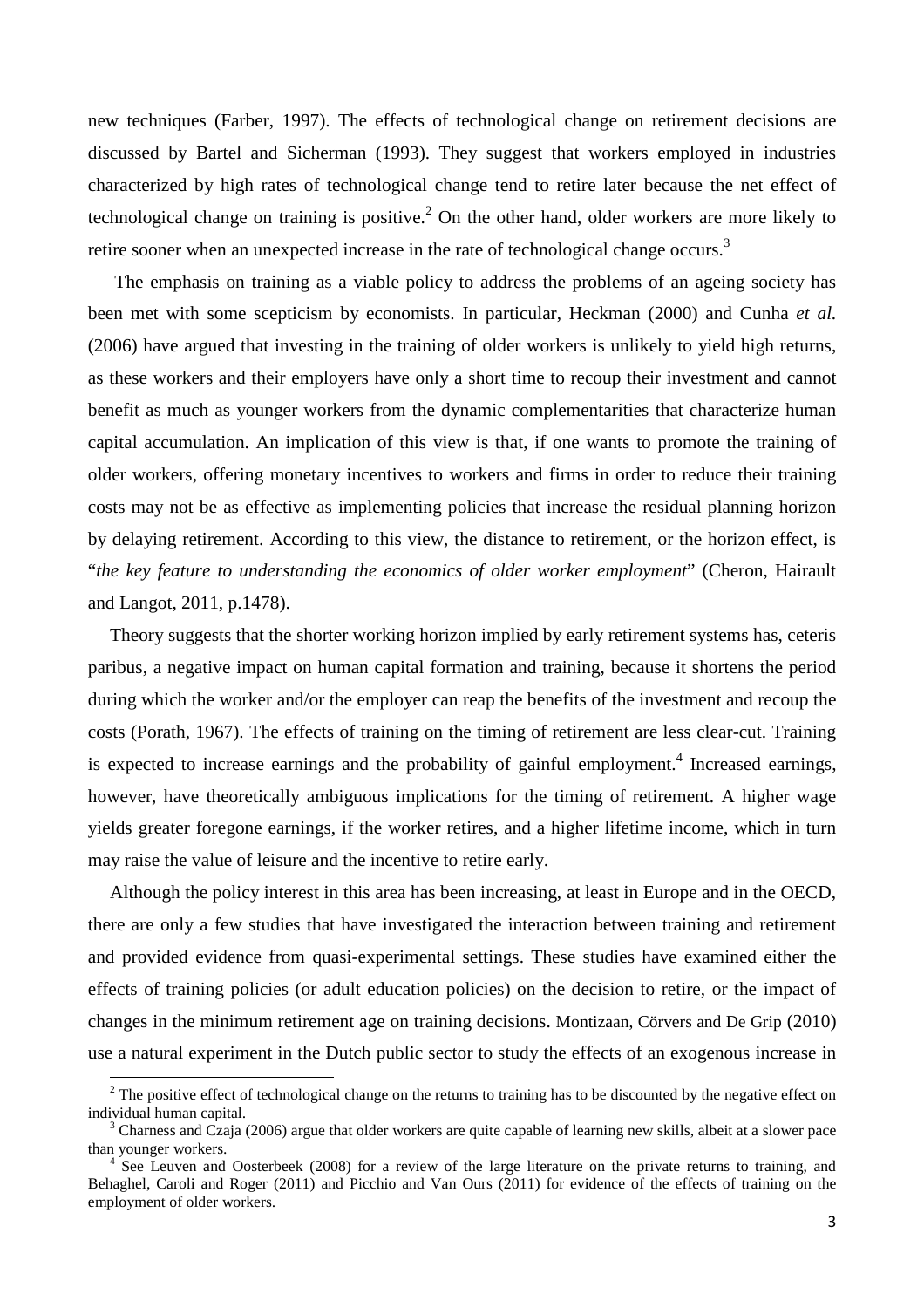expected retirement age on training participation. They find that a shock to pension rights which postpones retirement has a positive but small impact on the training participation of older men. Stenberg, de Luna and Westerlund (2012) study whether adult education, which includes training, delays retirement and increases labour force participation among older Swedish workers. They find no significant effect on the timing of retirement. In contrast, Kristensen (2012) uses Danish data and find that additional training increases retirement age. The estimated effect, however, is small.

To the best of our knowledge, no empirical study so far has compared the effects that training and retirement policies have on the decisions to train and retire. Understanding the relative effectiveness of these policies is especially important in the context of fiscal retrenchment that characterizes many OECD countries. Our paper intends to fill this gap using data for Italy, and to provide quasi-experimental evidence resulting from overlapping sources of exogenous variation in the minimum retirement age and in training costs.

Italy is an interesting case for the topic at hand. According to the OECD, it shares with Spain and Greece both a very low labour force participation rate in the age group 50 to 64 and a high predicted old age dependency ratio. During the 1990s, the country has experienced both the introduction of training subsidies – paid by the national government or by the European Community – and a sequence of pension reforms that have progressively increased minimum retirement age.

We consider the variation generated by these reforms in the rules that determine entitlement to pension benefits, resulting in increasingly more stringent eligibility criteria across contiguous cohorts of individuals. We overlay to such effects the additional variability that results from the introduction of incentives to training provision, the intensity of which has varied over time and across regions for the cohorts of individuals affected by pension reforms.

We exploit the variability across cohorts and regions to study the effects of training and pension policies on training and retirement decisions, by considering exogenously defined groups who have faced different rules for pension eligibility and have worked in environments characterised by heterogeneous training costs. Our main sample consists of longitudinal data for Italian males entering their fifties during the 1990s and early 2000s, a period characterized by important exogenous adjustments in the minimum retirement age and by the introduction of regional training subsidies to continuous vocational training.

We group individuals depending on their cohort of birth, construct their labour market profiles and study how these profiles have been affected by the institutional changes brought forward by pension and training policies. Our maintained identifying restriction is that, in the absence of these policies and net of the characteristics we control for in the analysis, the life cycle profiles of the selected contiguous cohorts of individuals are characterized by parallel trends. We run falsification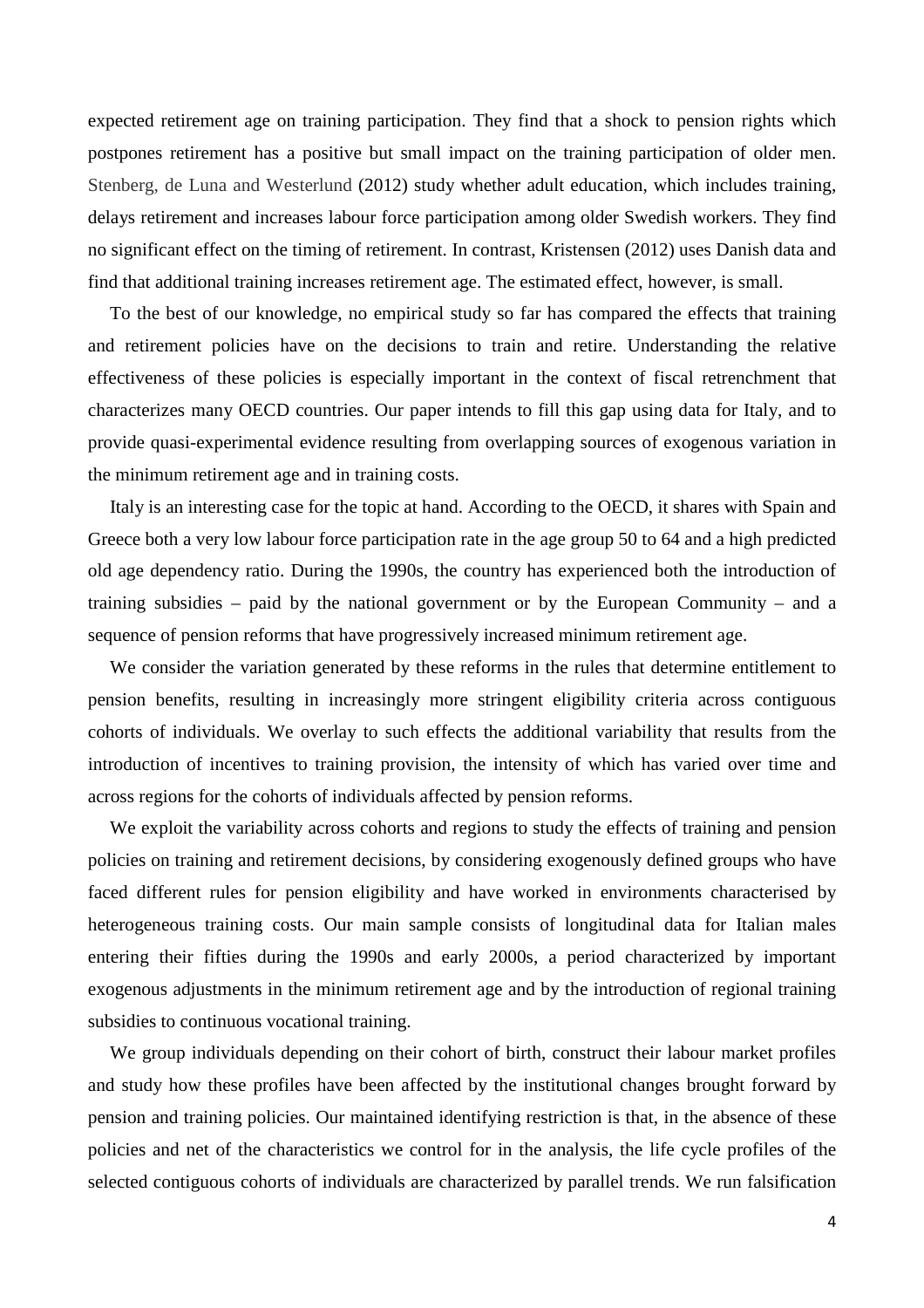tests for this assumption by comparing pre and post reform cohorts, which we observe for a wide enough age window.

Our main results can be summarised as follows. First, we find that the increase in minimum retirement age that occurred in Italy in the second part of the 1990s has contributed to reduce retirement and to increase training among older workers. Since we find no sign that the reduction in retirement rates has been accompanied by an increase in unemployment rates, we conclude that the employment rate of older workers must have increased. Second, we find that the introduction of training subsidies has had a small effect both on retirement and on the likelihood of having a positive training stock. These effects, which we show depend on the age of individuals, have not translated into higher real disposable income. We argue that the mild positive effect of training subsidies on retirement is driven by the fact that these subsidies have affected training for the youngest among older workers, and retirement for the oldest, suggesting substitution effects within the group of older workers. Third, we document that training subsidies are more effective for younger workers. Independently of the age group, we confirm that the effects of subsidies are small in size, and that substantial deadweight is associated to this policy instrument.

As a thought experiment, we then compare the relative effects of changes in minimum retirement age and in training subsidies on our measure of training and find that, to compensate for the negative effects induced on training by a one-year reduction in minimum retirement age, training subsidies would have to increase by 7 to 13 real euro per head, significantly more than the average flow of tendered subsidies during the period 1994-2004. This suggests that increases in minimum retirement age, that are typically motivated by the need to accommodate an increasing ageing society, maybe a much more effective tool to promote the training of older workers that "proper" traditional training policies, which consist in subsidizing workers and firms. We believe that policies that increase minimum retirement age are effective for training because they contribute to substantially increase the relatively short work horizon of older workers.

The remainder of this paper is organized as follows. Section 1 provides some background on institutional details and describes the Italian reforms of minimum retirement age as well as the provision of regional training incentives. The data and the empirical approach are introduced in Section 2 and 3 respectively, and results are discussed in Section 4. A brief Section 5 with sensitivity analysis precedes our conclusions.

#### **1. Background**

The aim of this section is twofold. We first review pension arrangements in Italy, and how the various reforms that were implemented during the 1990s impacted on retirement age. Second, we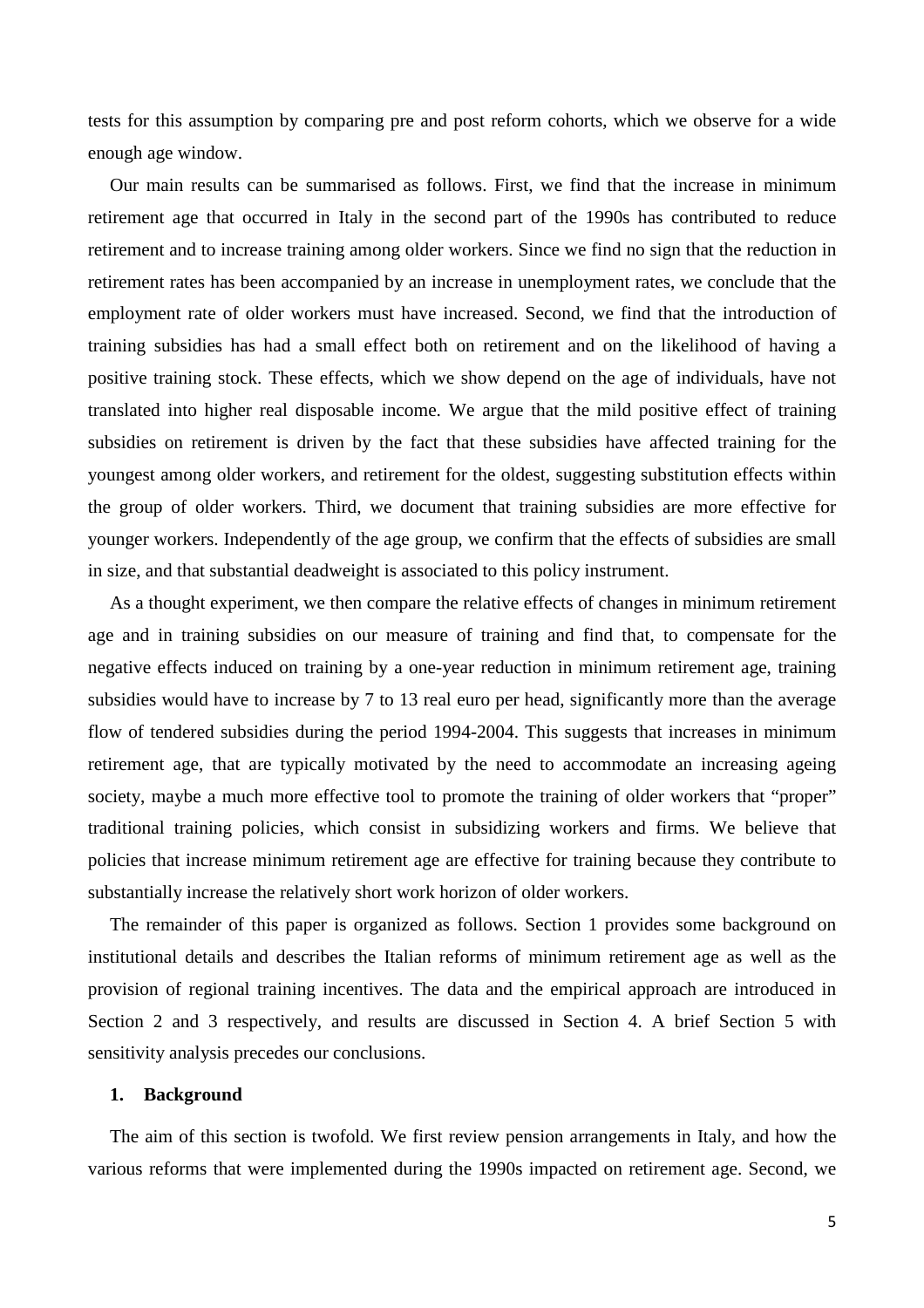discuss the role played by tendered training incentives, and examine the extent to which their introduction overlapped with changes in the mandatory rules that came with the reforms.

#### **1.1***.Reforms to minimum early retirement age in Italy*

The Italian retirement system comprises both *old age* and *seniority* pensions. In this sub-section, we only consider the retirement rules that apply to *male employees in the private sector*, who are the focus of our empirical analysis. Until 1992, this group of workers qualified for old age pensions at age 60 and for seniority pensions at any age, provided that they had accumulated 35 years of social security contributions.<sup>5</sup> Empirical evidence – documented below – suggests that eligibility for seniority pensions was acquired, in the large majority of cases, way before that for old age pensions. As a result of this, until 1992 male employees in the Italian private sector with a continuous working career from age 15 could retire as early as age 50 (i.e. after 35 years of contributions).

Starting from 1992, eligibility conditions were progressively tightened by a sequence of pension reforms, aimed at containing public expenditure. The overall impact of these interventions is discussed in detail in Appendix A. In the new system, access to seniority pensions required not only at least 35 years of contributions, but also a minimum age. For male workers in the private sector this age was initially set to 52 in 1996, and then progressively increased up to 57 by 2002. The age condition for old age pensions also changed, increasing progressively from 60 to 65. Subsequent interventions overlaid additional criteria for the computation of eligibility. We document these changes in Appendix A.

The effect of changes in eligibility conditions over time is most simply put across by considering Figure 1, where we report the number of years required to qualify for "seniority" and "old age" pensions for an hypothetical individual aged 50 and with 35 years of contributions. The figure sets out the comparison of consecutive cohorts of individuals, who share the same number of years of contributions and are indexed by the year in which they reach age 50. The empirical relevance of seniority vis-à-vis old age pensions is clear-cut, as the former guarantees less stringent requirements for eligibility. It also emerges that relatively close cohorts of individuals face sharp differences in their eligibility rules.

#### **1.2***. Tendered training incentives*

l

Government subsidies to continuing vocational training (CVT) are managed by regional authorities. Public intervention includes: 1) the European Social Fund (ESF); 2) national measures (Laws 236/93 and 53/00) and 3) industry based training funds (ITF), managed by the social

 $<sup>5</sup>$  See, for instance, Battistin et al (2009). In Italy, social security contributions are paid by the employer and the</sup> employee.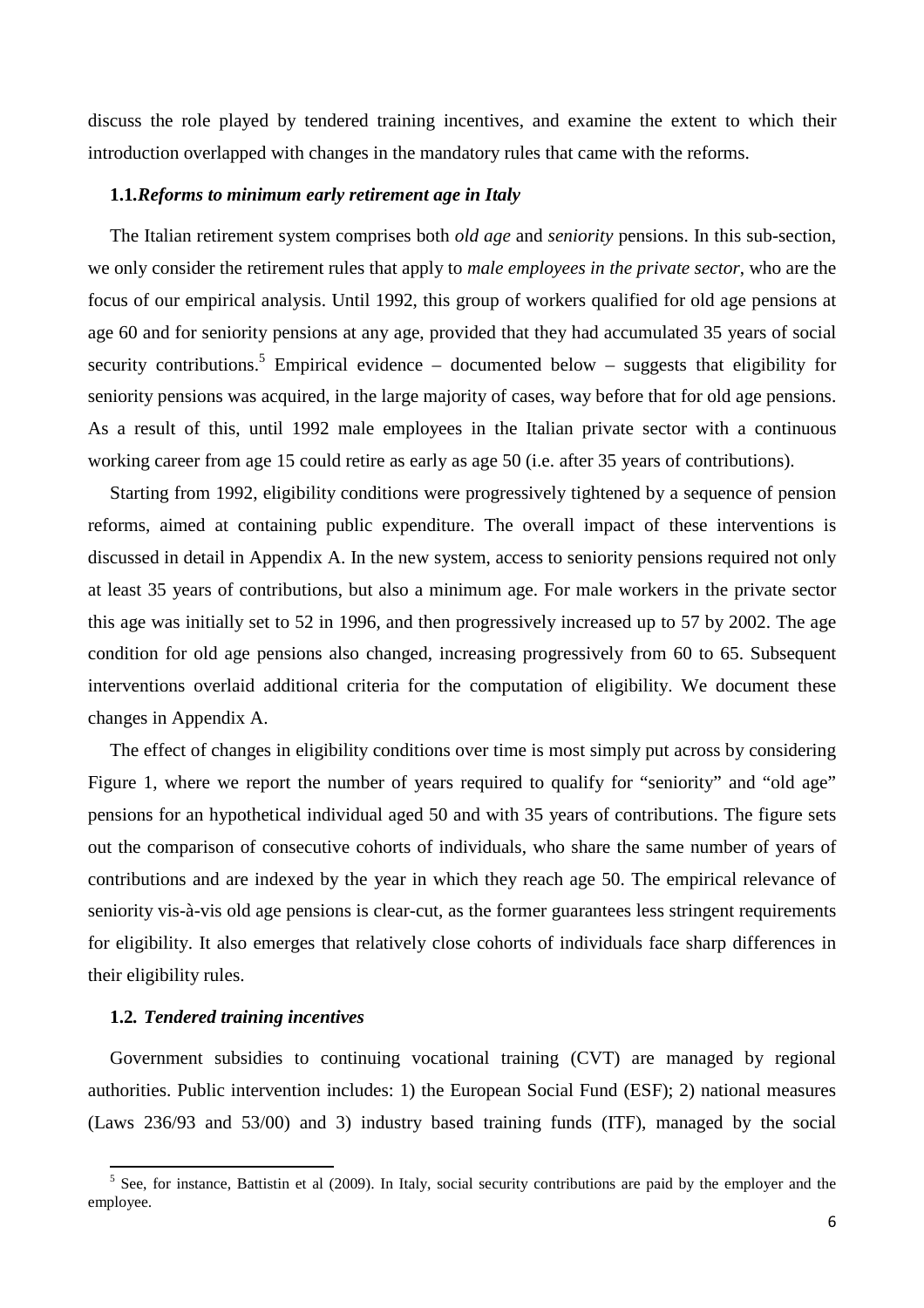partners.<sup>6</sup> By and large, these measures are funded by the European Community (EC) and by a compulsory levy of 0.3 percent on national payroll (see Appendix 2 in Brunello, Comi and Sonedda (2012) for details). We estimate that, during the period 1994-2005, about 3.37 billion euro at constant prices have been tendered by regions to support CVT, of which 2.7 billion euro funded by the EC. Before 1994, there were no incentives for CVT.

These resources are transferred from the EC and the national government to regional authorities, which have substantial discretion and autonomy in management. For instance, funds received by the national government in a given fiscal year are not necessarily allocated to regional budgets, nor tendered within the same period. While some regions manage to issue invitations to tender a few months after receiving funds, other regions either are not able or decide not to do so.<sup>7</sup>

Funds are mainly directed at firms, but include also vouchers for private employees. The left hand side panel of Figure 2 shows the discounted sum of tendered CVT subsidies per head (at constant prices) across Italian regions in 2004, using a 3 percent discount rate as in Brunello, Comi and Sonedda  $(2012)$ .<sup>8</sup> The right hand side panel of the figure shows the average annual flow for the period 1994-2004. There is substantial variation across regions, with Apulia in the South tendering the least (1.36 euro per head per year) and Emilia in the North planning to spend the most (12.07 euro per head per year).<sup>9</sup> Not only the level, but also the dynamics of the discounted stock of incentives exhibit important regional variation. Brunello, Comi and Sonedda (2012) show these dynamics do not merely reflect regional trends in productivity. They argue that an important source of this regional variation is the political orientation of regional governments, which have changed on several occasions during the period considered. In particular, they find that having a government with a centre-left political orientation significantly increases the stock of tendered training incentives.

#### **2. Data**

l

#### **2.1***.The longitudinal survey of Italian households*

<sup>&</sup>lt;sup>6</sup> Industry based training funds have become operational in Italy from the second half of 2004. Since our longitudinal information ends in 2004 (see Section 2), we ignore them in what follows.

<sup>7</sup> As an example, the time lag between the allocation of Law 236 funds from the Ministry of Labour to the regions and the first invitations to tender issued by regions ranged in 2003 from 17 to 484 days.

<sup>&</sup>lt;sup>8</sup> To avoid having region by year cells with too few observations, we grouped the 20 Italian regions into 13 macroareas using active population in each region as weight. These macro-areas are: Piemonte, Lombardia, Trentino Alto Adige and Veneto, Friuli Venezia Giulia, Emilia Romagna, Toscana, Liguria, Marche and Umbria, Lazio and Abruzzo, Campania, Puglia, Basilicata and Calabria, Sicilia and Sardegna.

 $9^{\circ}$ The fact that the stock of tendered training subsidies in 2004 was much higher in Northern Friuli than in Southern Campania does not support the view that subsidies have been targeted at regions with training deficits (training incidence is typically lower in Southern regions).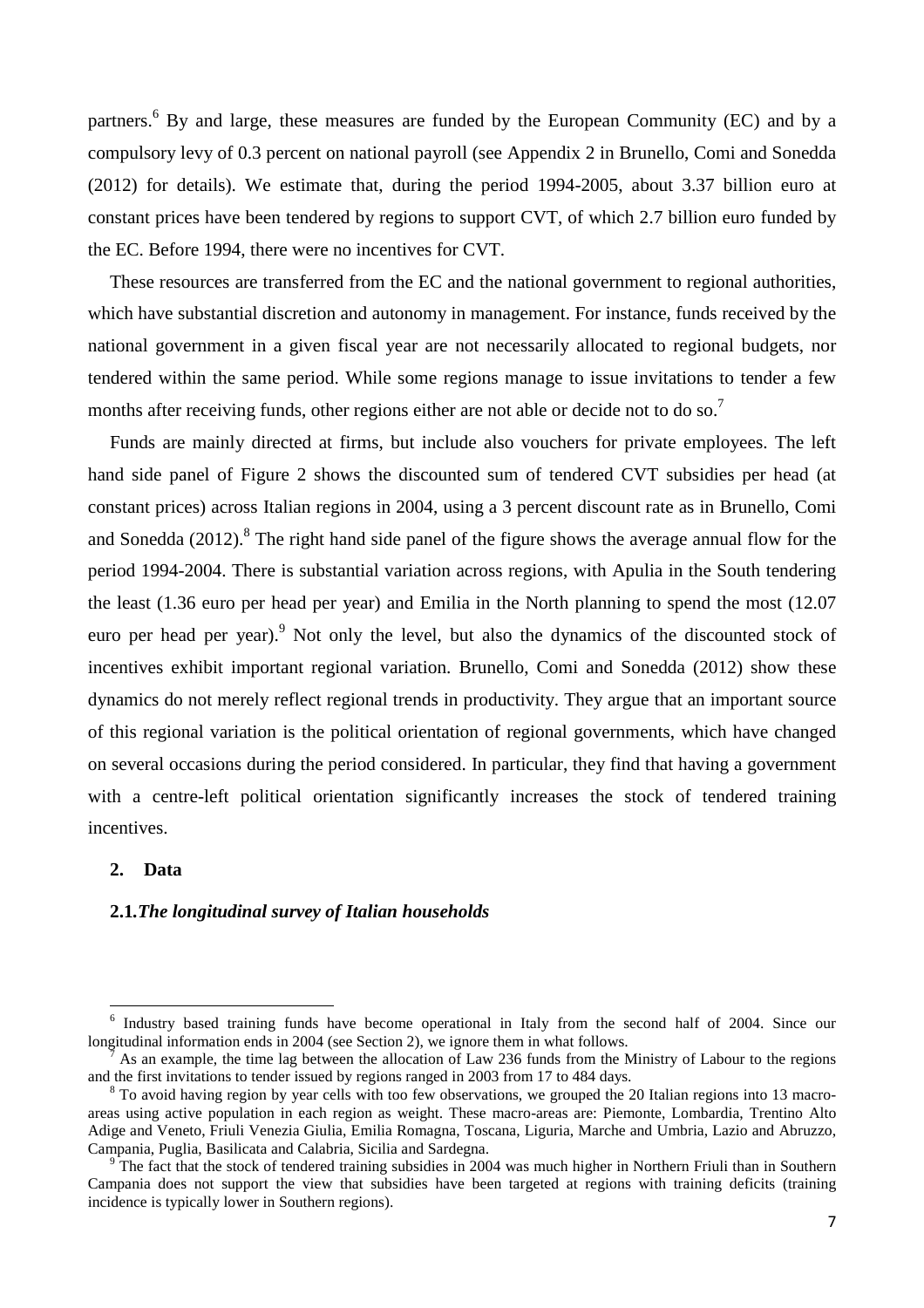We use individual data from *ILFI* (*Longitudinal Survey of Italian Households*), a representative household survey comprising about 4,000 Italian households (10,000 individuals). Despite its richness, this is still a relatively under-utilized source of data for empirical economic analysis. The ILFI panel consists of five waves, conducted every two years, starting in 1997 and ending in 2005. It collects detailed information on retirement decisions, number and duration of training episodes and number and duration of occupational spells throughout the entire life, and several household and individual level demographics, including education and geographic mobility. The first interview was carried out using a detailed face-to face life-course event history calendar instrument, and collected for all household members older than 18 data the key episodes since birth. The information that we have access to therefore combines retrospective (until 1996) and survey data (from 1997) for all individuals in the sample, yielding aggregate figures that are in line with those from other surveys conducted by the Italian National Statistical Office.<sup>10</sup>

#### *The definition of the training stock*

Training in these data refers to any programme organized by firms, local authorities and industrial associations that takes place after completion of upper secondary education and is not included in vocational tertiary education. We use recall information on the year and the month when each training spell started and ended to retrieve the annual number of *training episodes* (flows) and to compute a measure of *duration* (in months) of each episode. We allocate to each year all training episodes that started in that year, and add up these flows into the training stock with the perpetual inventory method, using a 3% discount rate. In our regressions, we use both this measure and a binary variable equal to one if the individual has a positive training stock, and to zero otherwise.<sup>11</sup>

#### *The definition of distance to pension eligibility*

 $\overline{a}$ 

We follow Battistin et al (2009) and construct a variable that measures the time to/from pension eligibility. For each individual in the sample we compute the number of years required to become eligible given the accumulated social security contributions and the pension regime in place at all ages. This variable takes on negative values if eligibility is not yet accrued, and positive values otherwise (retirement being possible, but not mandatory, only for eligible individuals). In what follows, we will label this variable "distance to/from retirement age". The detailed information

<sup>&</sup>lt;sup>10</sup> For example, considering a sample of Italian males aged 45 to 55 in year 2000, ILFI data suggests that 84.2 percent of them are employed, 3.65 percent are unemployed and 12.17 percent are either retired or inactive. In a similar sample drawn from European Labour Force Survey, these percentages are 84.9, 3.1 and 12 respectively.

 $\hat{I}$ <sup>1</sup> This measure of training, which considers all training episodes, can be computed for Italy using ILFI, but cannot be computed with alternative and perhaps better known data sources such as the Labour Force Survey and the European Community Household Panel, because of the lack of key information on relevant ingredients. The Labour Force Survey only includes the training episodes that occurred in the month before the interview. The European Community Household Panel has information on training episodes that occurred in the year before the interview.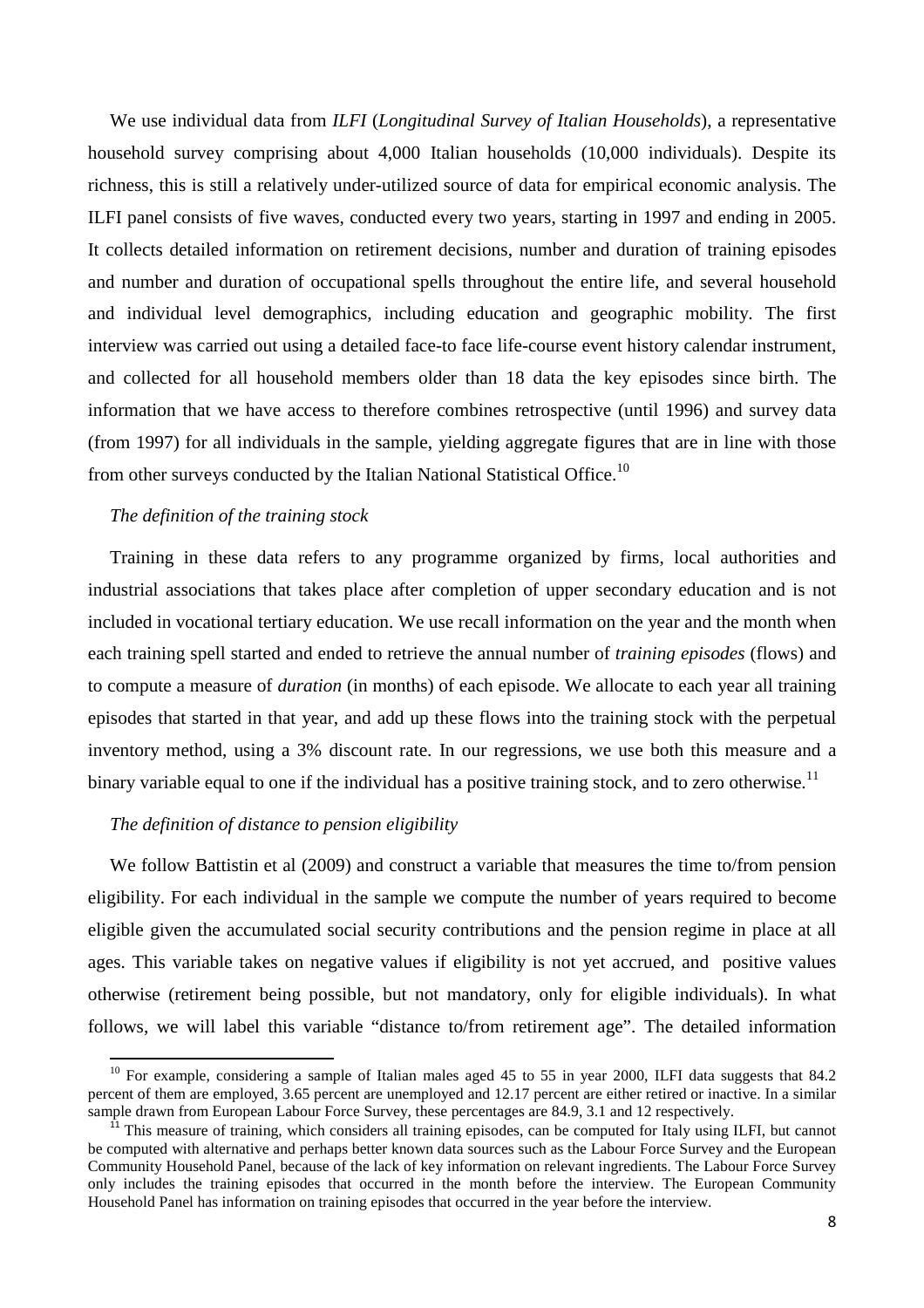contained in the ILFI data allows us to compute the number of accrued years of contributions at all ages, for all individuals. To this end, we use retrospective information on labour market histories, including the spells of inactivity and unemployment, and information on labour market status at the end of each year.<sup>12</sup> We then combine this information with the minimum retirement age imposed by Law across the various phases of the pension reforms described in Section 1.1.

#### *The definition of retirement status*

We identify retired individuals on the basis of the self-declared labour market status at the time of interview, which we further refine as follows. In each wave, all individuals who were not employed were asked whether they classified themselves as unemployed, retired or out of the labour force (which includes housewives, students, serving army, disabled, dismissed workers, or on leave). We distinguish individuals retired from those out of the labour force by using the available information on the individual eligibility status and the fact that retirement is an absorbing state. Therefore, we consider an individual as temporarily out of the labour force rather than as retired if the following two conditions are met: a) the worker does not satisfy the eligibility conditions for retirement; b) the individual experiences at least an additional employment episode after the inactivity spell.

#### *The definition of training incentives*

We compute the stock of training incentives by adding up annual flows with the perpetual inventory method, using a 3% discount rate and measuring flows as ratios of annual tendered subsidies in the region (in real euro) to the active population in the same region. Since incentives started in 1994, we set the stock to zero before that date. As discussed above, we consider tendered subsidies rather than actual expenditures since the former do not depend on actual applications by firms and workers.

#### **2.2***. Sample selection criteria*

 $\overline{a}$ 

A detailed breakdown of the selection criteria adopted to derive the final sample used in the analysis is presented in Table  $1<sup>13</sup>$  We consider only males. Since we need information on labour market histories to study the interplay between changes to the working horizon of individuals and

 $12$  In Italy, contributions are usually accumulated when individuals are either employed or self-employed. There are few exceptions according to which the government pays the contribution: during the periods covered by unemployment insurance, maternity leave, sickness leave and compulsory military service. Furthermore, . up to 1996, it occurred when the individual was eligible to receive benefits associated to temporary layoffs (*Cassa Integrazione Guadagni*). When calculating the social security contributions accrued to individuals, we take account of these contributions paid by the government.

 $13$  Our key variables are defined as to  $31<sup>st</sup>$  December of each year. Therefore for all individuals interviewed earlier than December 2005 we use information up to 2004, and we drop the very few observations related to those interviewed at the end of 2005.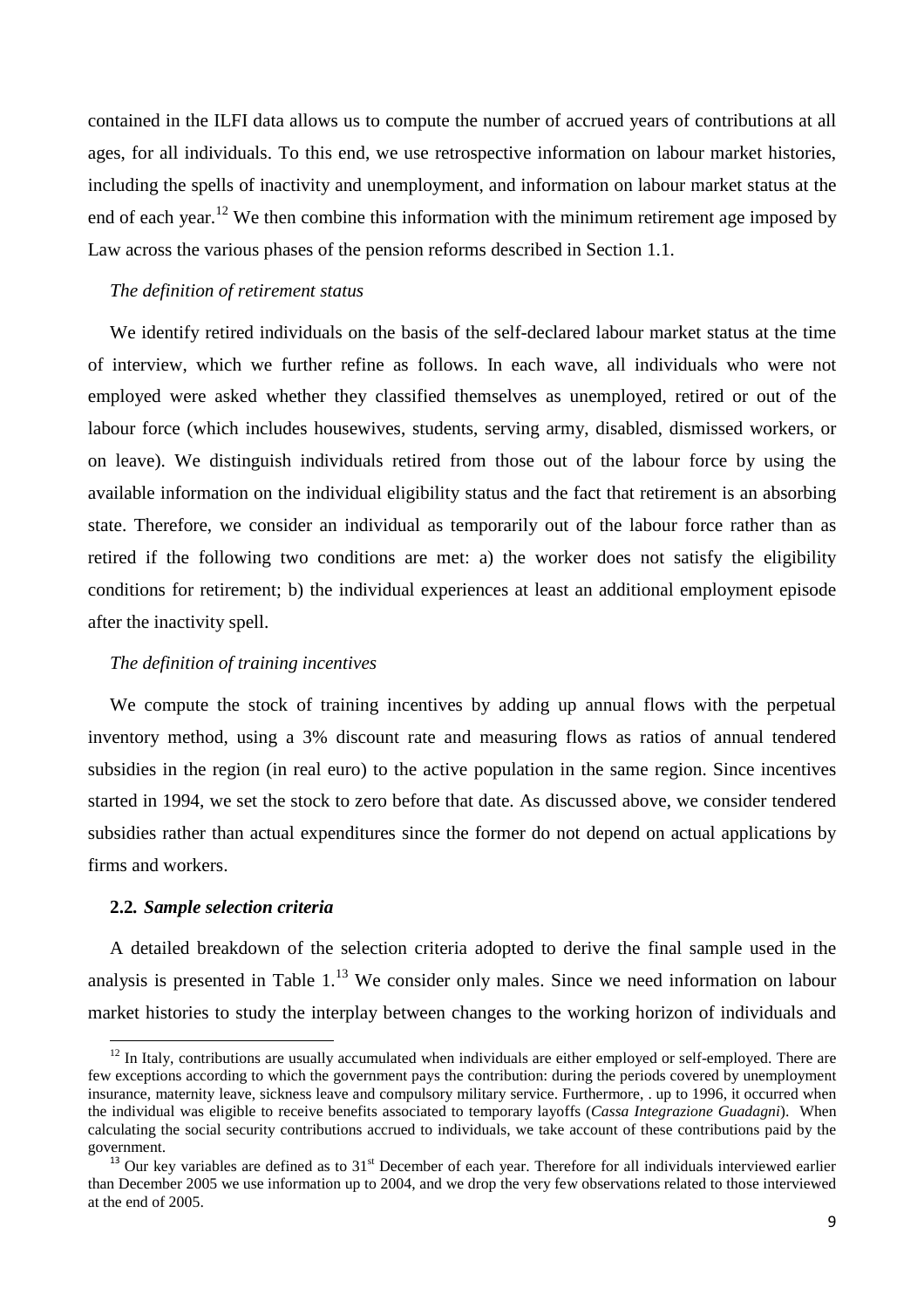their incentives to train, we drop all individuals with no labour spell or with missing information on the region of residence. The former criterion is motivated by the fact that pension eligibility cannot be computed. The latter criterion is required to merge in external information on training incentives. We also use the detailed retrospective information available in the data to reconstruct individual labour market histories as far back as 1980. By combining retrospective and survey data, we are able to follow the individuals in our sample from 1980 to 2004.

Finally, we apply some "other selection criteria", as labelled in Table 1, to contain the extent of heterogeneity or measurement error in the final sample. Therefore, we drop observations with missing sector of activity, drop individuals living in the two tiny regions, Valle d'Aosta and Molise, those living abroad, those with at least one spell of inability, and those who started working before age 10. Finally, we retain in our sample only employed individuals working in the private sector, as well as unemployed and retired individuals who were employees in the private sector during their last job spell.

#### **2.3.** *Descriptive statistics*

 $\overline{a}$ 

We perform various data cuts depending on the question addressed in the analysis. Our *main working sample* keeps only individuals born between 1942 and 1950. The sample consists of 2772 observations and 336 individuals, for whom descriptive statistics are reported in the left hand panel of Table 2. We centre our data around 1996, the threshold year when the Italian pension system changed from the *old* to the *new* seniority pension system (see Appendix A). Because of this choice, individuals born after 1946 enter their fifties after the change, and are arguably the most affected by pension reforms.

These reforms affected eligibility for a seniority pension. Since retirement can only be conditional on eligibility, retirement profiles should differ sensibly across contiguous cohorts in the sample. To verify this, we compare in Figure 3 the retirement behaviour of the pre-reform and postreform cohorts. The former are born between 1942 and 1945 and comprise almost entirely individuals who are at least as old as the minimum retirement age prescribed by law, and therefore not bound by it. The latter are born between 1946 and 1950 and consist of individuals who are by and large younger than prescribed minimum retirement age, and thus bound by it. As expected, the retirement probability of individuals after age 50 is always lower among treated cohorts.<sup>14</sup>

We overlay to changes in the eligibility criteria the additional variability that results from the existence of various incentives to training provision, the intensity of which varies over time and

<sup>&</sup>lt;sup>14</sup> This finding suggests that the information conveyed by the ILFI sample is qualitatively the same as that provided by the Bank of Italy sample – see Manacorda and Moretti (2006) - and by the National Statistical Office – see Battistin, De Nadai and Padula (2013).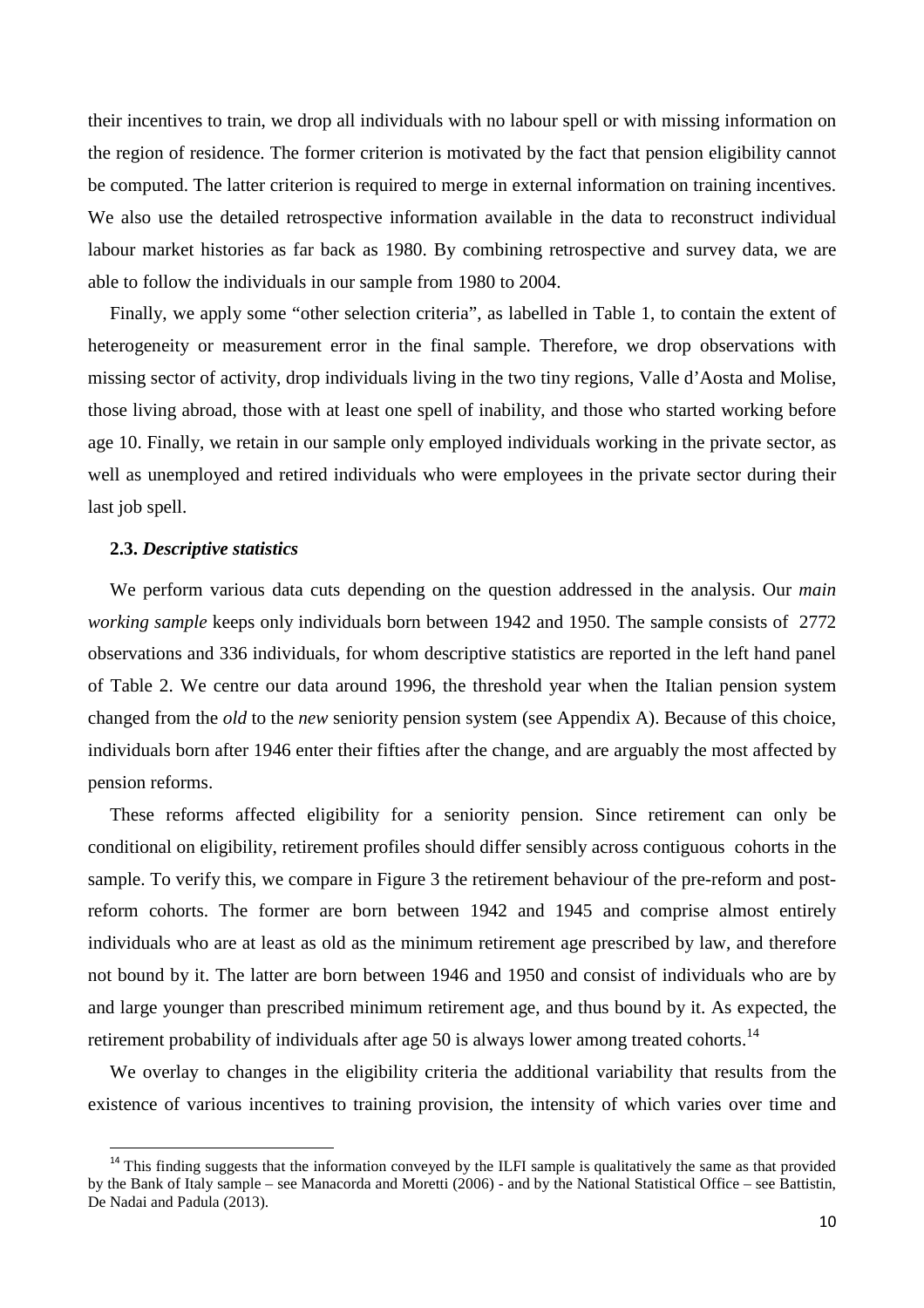across regions for all cohorts of individuals affected by the above mentioned pension reforms. These incentives started in 1994, when the pivotal cohort born in 1946 was 48. Figure 4 plots the training - age profiles of pre and post-reform cohorts. These profiles are broadly parallel until about age 48, with the older birth cohorts having higher training. Starting around age 48, however, the gap rapidly closes and training participation for the post-reform cohorts quickly overcomes participation for pre-reform cohorts. This is also the age when some of the post-reform cohorts are already exposed to the pension reforms that started in 1996. The figure clearly suggests that the two overlapping sources of exogenous variation have concurred to encourage the investment in training.<sup>15</sup>

Figures 5 and 6 show the annual average stock of training subsidies and its regional variation, by source (European Social Fund versus national sources). These incentives started in 1994 and affected our cohorts to a different degree, depending on the region of residence. Not only the average stock of subsidies but also its regional variability increased rapidly over the years. Following the literature (see for instance Bassanini et al, 2007 and Falch and Oosterbeek, 2012), we expect these subsidies to produce substantial deadweight losses and to affect differently younger and older workers.

To verify this in our data, we also study the effects of the interplay between changes to the working horizon and incentives to train on younger cohorts of individuals. Our *secondary working sample* consists of 4170 observations and 586 individuals born between 1962 and 1970, and thus 20 years younger than the individuals in the main sample. Summary statistics for this sample are reported in the right hand side panel of Table 2.

#### **3. Methods**

#### **3.1** *Notation*

l

Our data are informative on  $(R^a, T^a, D^a, Z^a, Q^a, X)$ , where *a* denotes age and the index for individuals is suppressed for the sake of simplicity.  $R^a$  is the *retirement status*;  $T^a$  is a dummy equal to one if the *stock of training* is positive, and to zero otherwise; D<sup>a</sup> is *distance* to/from the eligibility. These are the variables described in Section 2.  $Z^a$  summarises the (exogenous) mandated *rules* for minimum early retirement age and eligibility for seniority pension (see Section 1.1). These rules are constant across individuals at a given point in time, but may vary over the life cycle of individuals depending on the retirement rule in place at various ages.  $Q^a$  is the discounted stock of (exogenous) *incentives* to train accumulated by individuals up to age *a,* which varies over time and

 $15$  A similar graph obtains when we use the stock of training rather than the percentage of individuals with positive training.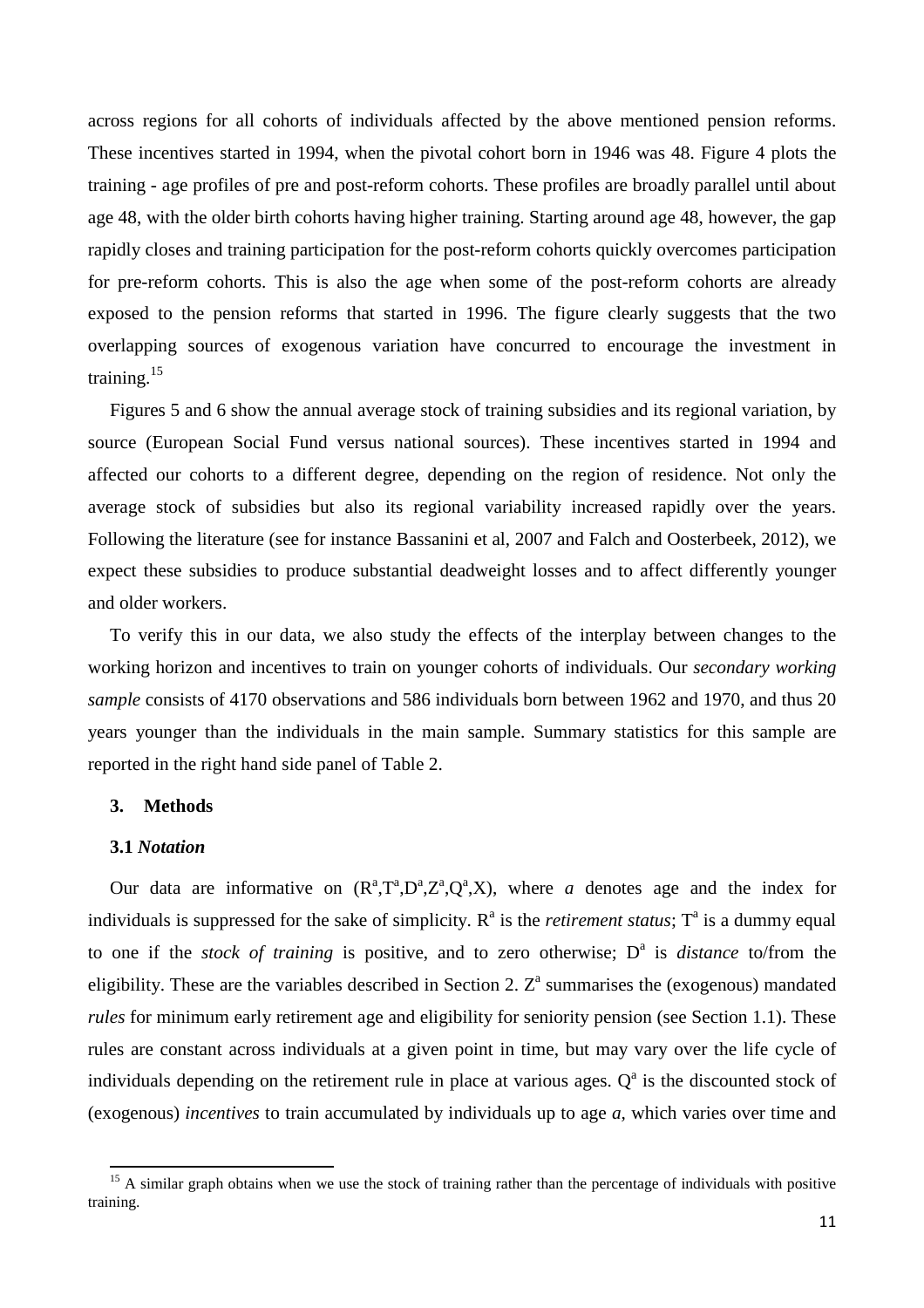across areas where the individual has lived until age *a*. This variable was defined in Section 2. Finally, X are *exogenous* regressors which are *predetermined* with respect to the decisions that we consider. In the empirical exercise some of these regressors may vary themselves with age (e.g. the unemployment rate in the area where the individual lived at age *a*). To ease notation, the fact that we condition on these regressors will be left implicit throughout.

The data come in the form of individual time series obtained both from retrospectively collected information and from survey data. Therefore, there is a block of records containing  $(R^a, T^a, D^a, Z^a, Q^a, X)$ , at various ages for the first individual, for the second individual, and so on. The question is then to establish which causal parameters are identified using the available information. Since the key variation in *Z* and *Q* occurs by age, year of birth and region, we collapse the data into cells characterized by these three dimensions.

#### **3.2***.Identification strategy and policy parameters retrieved*

A reasonable setting that describes the causal relationships amongst the relevant variables is presented in Figure 7, which can be derived from optimization principles in the economic model that we discuss in Appendix B. The analysis is conditional on age *a*, although dynamics in the retrieved policy parameters can be added along the lines of what we discuss further below.

There are *two* exogenous sources of variation: the one coming from pension reforms  $(Z^a)$ , and the other coming from incentives to provide or undertake training  $(Q<sup>a</sup>)$ . It is assumed that these two sources act independently. The key maintained exclusion restriction is that  $Z^a$  affects  $R^a$  and  $T^a$  only through its effect on  $D^a$ . This amounts to saying that pension reforms may have an impact on the propensity to train only because they act on the working horizon of individuals, which is represented by  $D^a$ . Finally, it is assumed that  $Q^a$  enters the model only through its positive effect on  $T<sup>a</sup>$  (which is the variable that it targets).

Training and retirement decisions closely interact. Clearly, the decision to retire affects training. On the other hand, training  $T^a$  is likely to have a direct effect on  $R^a$ . On the one hand, training can increase wages. As pointed out by the existing literature, higher wages have both a substitution effect (toward work) and an income effect (toward more leisure and retirement) with an overall uncertain effect on retirement. On the other hand, training can increase employment and reduce the risk of unemployment by providing marketable skills, especially if these are work related. A lower risk of unemployment is likely to reduce the incentive to leave the labour market for good with an early pension. Last but not least, additional training can lead to better and more satisfying tasks and jobs, and therefore induce employees to retire later. We expect training to be positively correlated with  $Q^a$ , and to be affected by the working horizon  $D^a$ . On the one hand, higher incentives reduce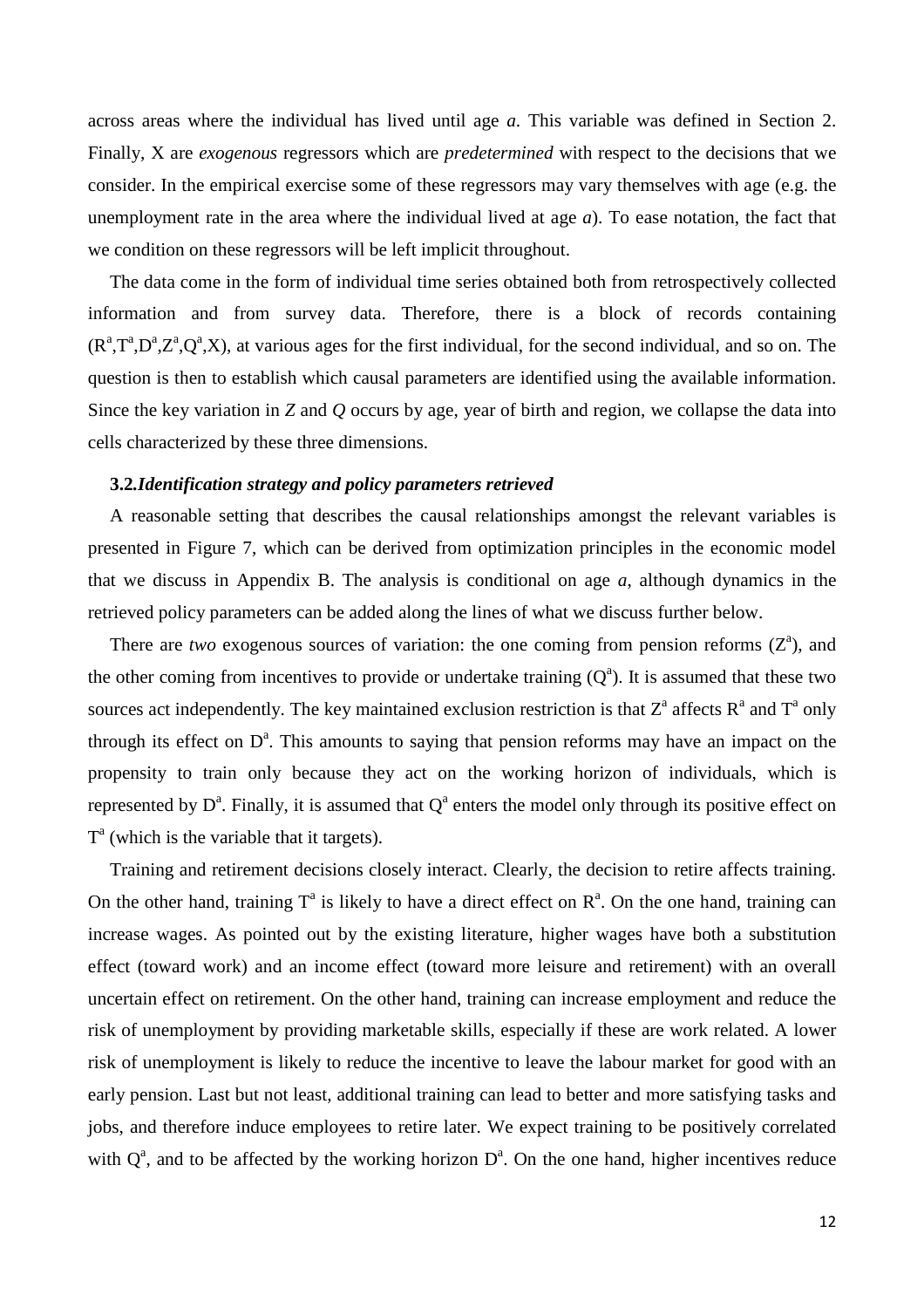the costs of training. On the other hand, a longer residual working horizon increases expected training benefits to workers and firms.

We consider a setting that allows us to study what would happen to training  $T^a$  and to the retirement probability  $R^a$  if we were to exogenously manipulate the working horizon  $D^a$ . The source of identifying variation that is needed to this end is that coming through changes in  $Z^a$ , induced by pension reforms. Similarly, we investigate what would happen to the retirement probability  $R^a$  if we were to exogenously manipulate training  $T<sup>a</sup>$ . The source of identifying variation that plays a role in this case is the one coming through changes in incentives  $Q^a$ .

#### **3.3***.Estimation*

We estimate reduced form regressions in which the outcomes  $D^a$ ,  $T^a$  and  $R^a$  are related to the policy instruments  $Q^a$  and  $Z^a$ . The latter variable is constructed as follows. First, we consider the *minimum* age at which an individual in our sample could possibly retire depending on the legislation in place. As discussed in Section 1.1, this age results from the combination of years of contributions accrued and increasingly more stringent minimum age requirements imposed by the various reforms. Before 1996 individuals were entitled to retire independently of age as early as they had accumulated 35 years of social security contributions. The minimum age requirement *M* is set to 50 up to 1995 by taking as benchmark an individual who enters the labour market at age 15 and has no unemployment spells ever since. According to the legislation, *M* is equal to 52 between 1996 and 1997, to 54 in 1998, to 55 between 1999 and 2000, to 56 in 2001 and to 57 from 2002 onwards. Second, since *M* is binding only for individuals younger than *M*, we define a dummy *B* to identify these individuals. We define  $Z^a = (M^a - 50)^*B^a$ , where both *M* and *B* are indexed by the individual's age. This variable measures how stringent the eligibility conditions have become after each pension reform, using age 50 as benchmark – this was the age when individuals could retire in the pre-reform period.

To illustrate, consider individuals aged 50 in 1995. For them,  $Z^{50}$ =0, because 1995 is a prereform year and thus  $M^{50}$ =50. Consider instead individuals aged 50 in 1996. For this group  $Z^{50}$ =2, because the reforms have shifted the minimum retirement age to  $M^{50}$ =52. It follows that, by exploiting the variability across cohorts, we can measure the effects of varying  $Z^{50}$  on the outcome of interest when individuals are aged 50. The same source of variability can be used to study the effects on outcomes at different ages, thus investigating the effects on life cycle profiles.

We consider the following regression:

$$
Y_{cj}^{a} = \beta_0 + \beta_1 Z_{cj}^{a} + \beta_2 Q_{cj}^{a} + \beta_3 X_{cj}^{a} + \delta_c + \xi_j + \varepsilon_{cj}^{a}, \tag{1}
$$

13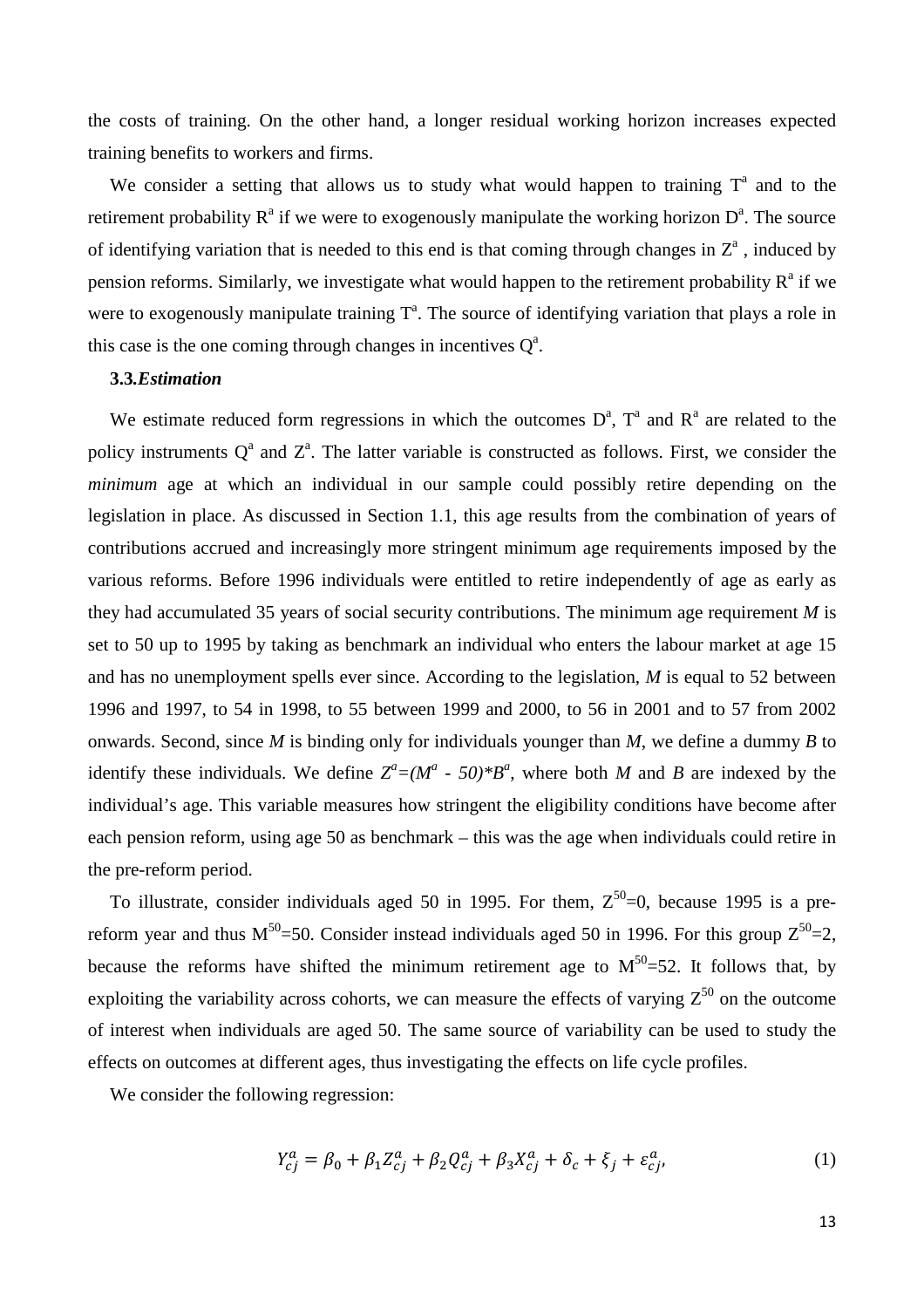where the variables of interest refer to values by cohort (*c*) and region (*j*), and  $\delta_c$  and  $\xi_j$  are fixed effects. We always use linear probability models and cluster standard errors by region and cohort. As an alternative to the specification in (1), we specify a regression in which the effects of  $Z_{cj}^{a}$  and  $Q_{cj}^{a}$  are allowed to vary with age.

In the vector of covariates  $X_{cj}^a$  we include a quadratic polynomial in age, age at entry in the labour market, years of schooling, real GDP per capita and the unemployment rate in the region. In the presence of different regional trends, one might worry that regional variations in training incentives pick up these trends rather than exogenous variations in the marginal cost of training. By adding the real GDP per capita, we control for these trends. Furthermore, regional shocks may temporarily reduce training investments, and trigger as a consequence an increase in the amount of subsidies that regional governments decide to tender. By controlling for the regional unemployment rate, we effectively remove this threat to the orthogonally of  $Q_{cj}^a$  with respect to the error term  $\varepsilon_{cj}^a$  in the equation.

Our estimation strategy follows a DiD (difference-in-differences) logic. Consider Tables 3 and 4, where we tabulate the average value of  $Z^a$  and  $Q^a$  in our working sample by birth cohort and by age in the range 46-56. Table 3 shows that the older cohorts (1942 to 1944) are never affected by pension reforms. Younger cohorts are affected instead as they age. Table 4 shows that all birth cohorts are treated – to a different extent - by the introduction of training subsidies since 1994. Consider the cohort of those born in 1946. Individuals are followed over time, and any age before 1994 is a pre-reform age (for both treatments Q and Z). The "treatment status" at each age, with respect to both Q and Z, is "as good as randomly assigned" to individuals depending on their cohort of birth. We can therefore use the variability in the exposure to treatment across cohorts to identify causal effects.

#### **4. Results**

#### **4.1** *Main Findings*

Table 5 presents our estimates of the effects of the policy variables Z and Q on retirement R for the sample of individuals born between 1942 and 1950 and aged between 46 and 56. The table is organized in four columns: column (1) is based on cell data (by age, year of birth and region) derived from the ILFI dataset; column (2) uses individual data from ILFI; columns (3) and (4) use either cell or individual data drawn from an alternative dataset, the Survey on the Income and Wealth of Italian Households (SHIW). This latter survey is conducted on a bi-annual basis by the Bank of Italy on a representative sample of Italian households and has been previously used to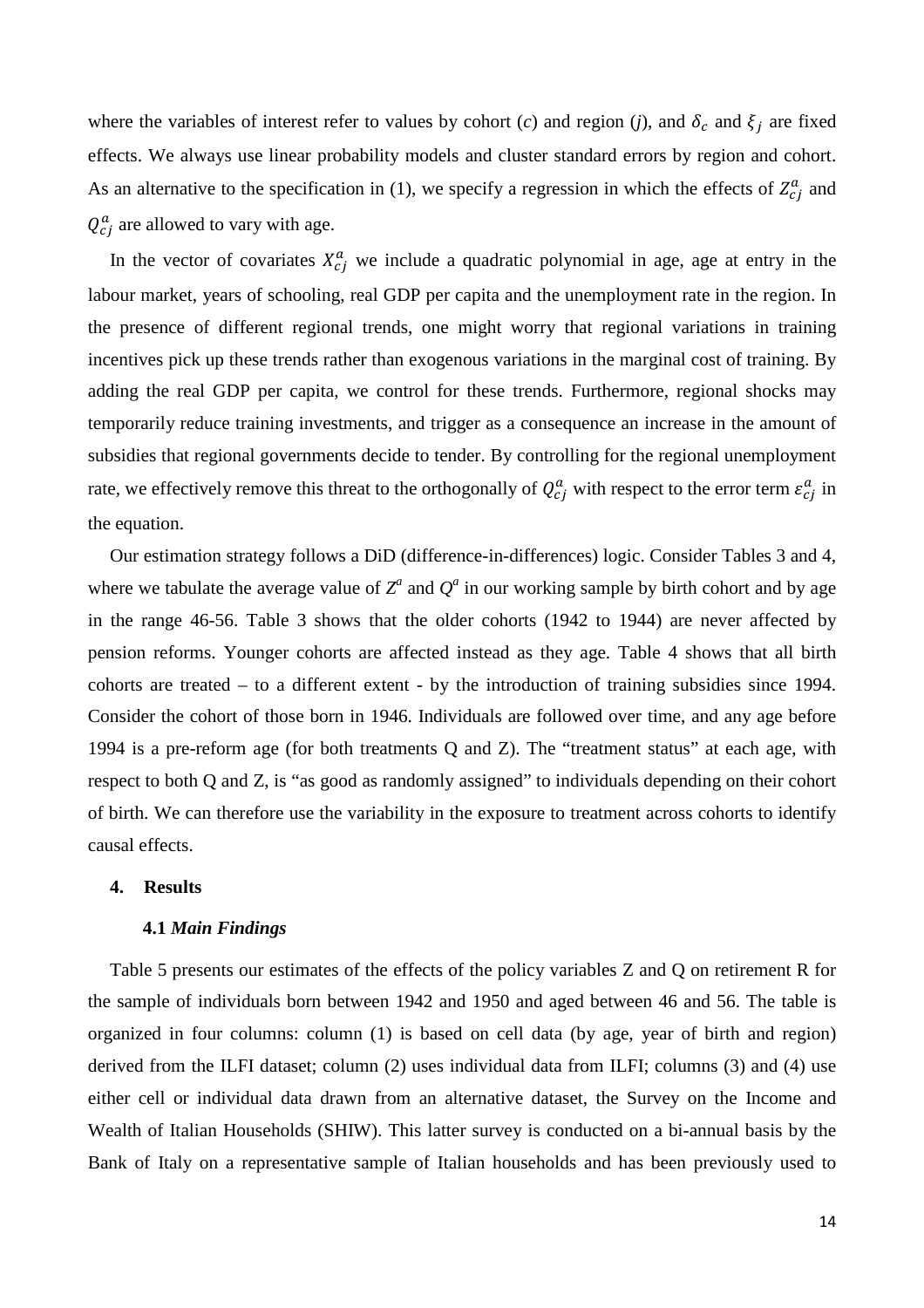study retirement in Italy.<sup>16</sup> By replicating our estimates on SHIW, we verify whether our empirical results based on ILFI data hold qualitatively in alternative datasets.

We find that an increase in *Z*, the distance between minimum age requirement for pension eligibility and age 50 for those younger than the minimum requirement, reduces retirement. Depending on whether we use cell or individual data, the marginal effect of an additional year of *Z* on retirement *R* ranges from 16 to 18 percent, a sizeable effect. This effect is confirmed when we use SHIW data, albeit its size is much smaller (between 6 and 8 percent). There is also evidence that an increase in training incentives Q increases retirement. The size of this effect, however, is comparatively much smaller than the effect of Z, and ranges between 2.6 and 2.9 percent with ILFI data and between 0.63 and 0.78 percent with SHIW data.

Table 6 considers the effects of Z and Q on training for two samples of individuals: those born between 1942 and 1950 and aged between 30 and 56, and those born between 1962 and 1970 and aged between 26 and 36. For both samples, we report estimates using cell and individual data. Therefore, training in the table is either the percentage of individuals in the sample who have had at least one training episode in the case of cell data (columns (1) and (2)), or a dummy equal to one if the stock of training is positive, and to zero otherwise (column (3) and (4)). In contrast with Table 5, we do not present estimates for an alternative dataset. As discussed above, we do not know of any alternative dataset which allows us to compute a measure of training similar to that computed using ILFI data.<sup>17</sup>

The table shows an interesting contrast between the older and the younger generation of private sector workers. In the case of older workers, we find that training is affected by changes in Z and unaffected by changes in Q. We estimate that increasing by one year the distance between minimum age requirement for pension eligibility and age 50 for those younger than the minimum requirement increases training by 6.5 percent when we use cell data and by 5.2 percent when we use individual data. We also estimate that adding one real euro per head to the stock of training subsidies raises training by 0.48 to 0.70 percent. However, the coefficient associated with Q is not statistically significant using both individual and cells data. In contrast, we present evidence that changes in Z have no statistically significant effect on the training of younger workers, who are affected instead by an increase in training subsidies. We estimate that adding one real euro per head to training subsidies raises the probability of having a positive training stock by 1.3 to 1.7 percent, depending on whether we use individual or cell data.

 $\overline{a}$ 

<sup>16</sup> See for instance Battistin *et al.* (2009).

<sup>&</sup>lt;sup>17</sup> Table B1 in the Appendix replicates Table 6 when the dependent variable is the stock of training rather than the percentage with positive training. Qualitative results are unaffected.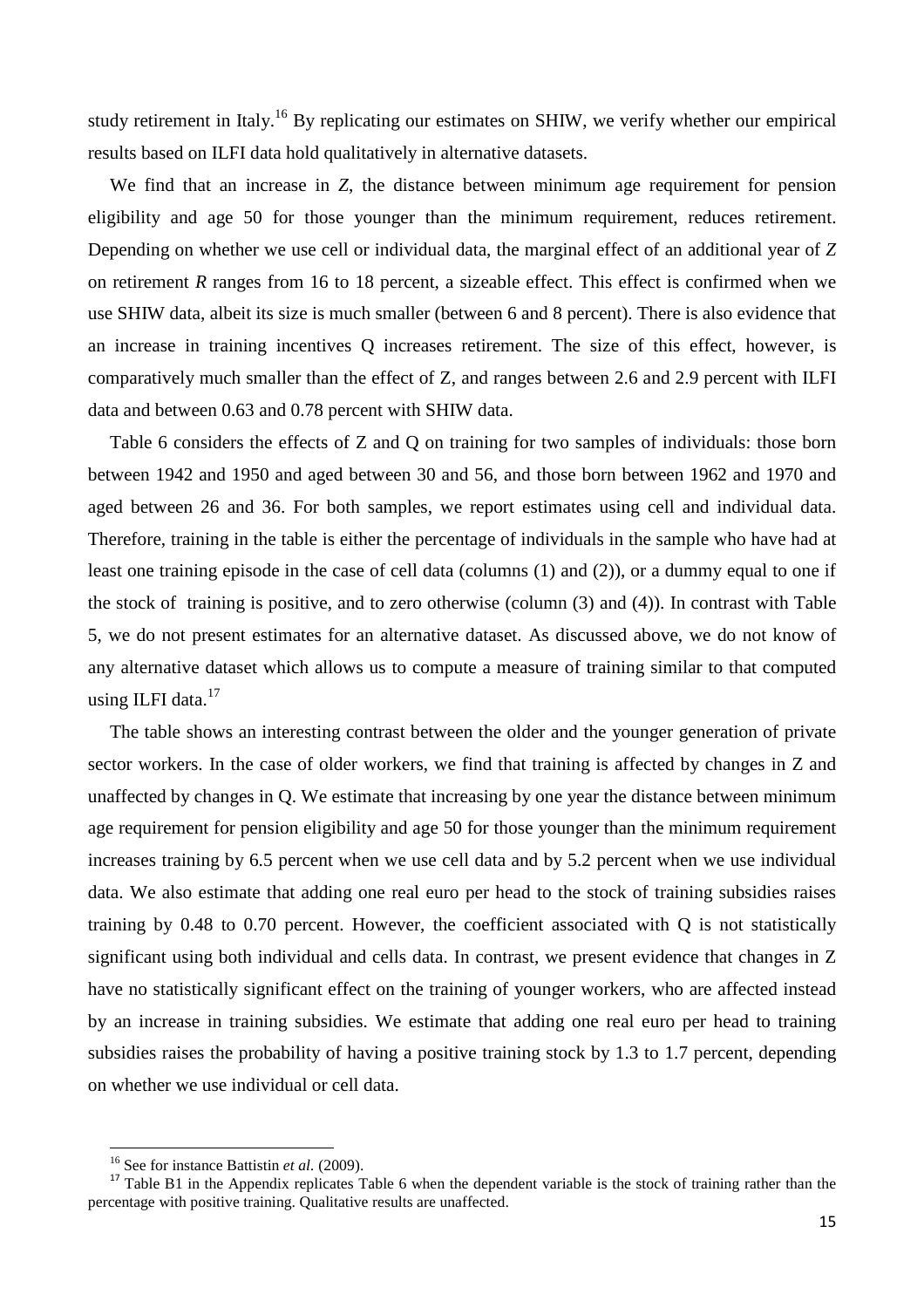Although we find evidence that training subsidies affect significantly the training decisions of younger workers, the very modest size of the effect points to the presence of substantial deadweight losses. The presence of these deadweight losses is not new to the literature. Among the others, Abramovsky *et al.* (2011) find no effect on the take-up of training from the UK National Employer Training Programme and the Employer Training Pilots.

Our results also confirm previous evidence (see Heckman, 2000) suggesting that training incentives are unlikely to be effective for older workers. When we compare the estimated marginal effects on training of changes in retirement policy Z and in subsidies Q, we find that the ratio of these effects ranges from 7 to 13. Ceteris paribus, this suggests that a policy which provides training incentives to employers and employees can be as effective on training as a policy which increases minimum early retirement age by one additional year if tendered subsidies increase by 7 to 13 real euro per head, more than what has been tendered on average in training subsidies by the 13 Italian regions between 1994 and  $2004$ .<sup>18</sup>

Table B2 in the Appendix shows how our two sources of exogenous variation affect the distance to/from eligibility. Eligibility status depends upon the retirement rule in place and comprises an exogenous component (age) and an endogenous component (years of contributions). The table clearly shows the nature of the policy reforms being implemented: if more stringent rules for eligibility are introduced, these in turn induce a (negative) shift in the distribution of the eligibility status at a given age for all individuals affected. Pension reforms, however, may act on distance only through the exogenous age component. The endogenous component (i.e. the years of contributions) can only be manipulated exogenously by changes in training subsidies. Column (1) in the table points to the presence of a positive and significant effect of the incentives to provide or undertake training on the eligibility status. This effect is not robust, however, when we replicate our analysis using individual data (see Column (2)). This positive effect of subsidies Q on distance D may be mediated by a reduced risk of unemployment.

#### **4.2** *Additional findings*

 $\overline{a}$ 

In the estimates of Tables 5 and 6, we have assumed that the effects of *Z* and *Q* on retirement and training do not vary with age. We allow for heterogeneous effects in Tables 7 and 8, where we only use cell data and report the estimated coefficients of the interactions of either policy variable with

<sup>&</sup>lt;sup>18</sup> On average, these regions have tendered 5.69 real euro per head. Letting  $T = T(Z, Q, X)$ , the increase in training subsidies required to compensate the effect on training of a reduction in Z by one year is *Q Z T T dZ*  $\frac{dQ}{d\Omega} = -\frac{T_Z}{T}$ , which corresponds to 13 euro per head using the estimates in the first column of Table 6.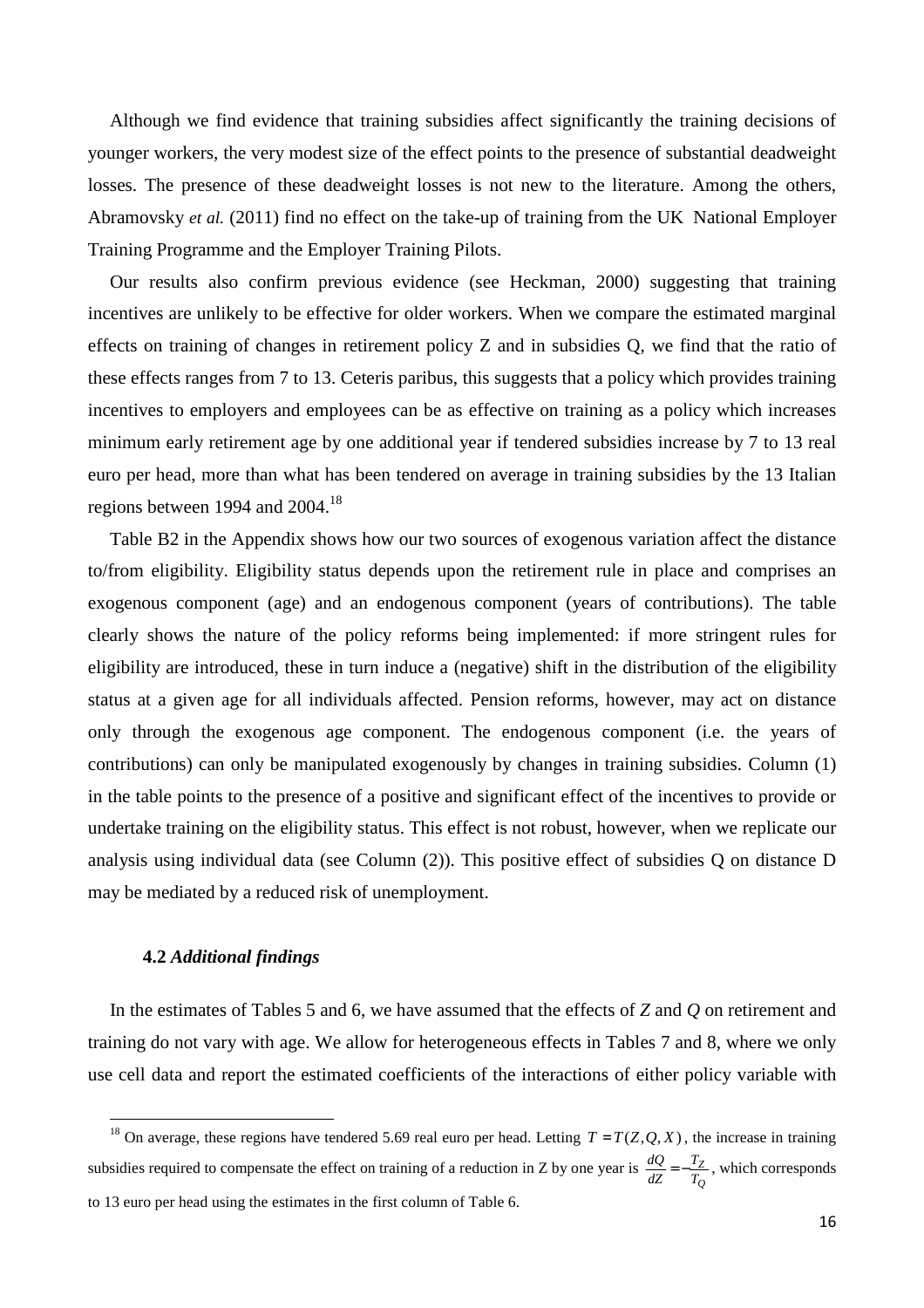age dummies. Table 7 shows that the effects of both policies on retirement are stronger for the oldest groups aged 55 and 56. In Table 8, we use cell data and consider both older and younger workers. For the older cohorts, we find that we cannot reject the hypothesis that both changes in minimum age requirements and changes in training subsidies affect training. This is partially in contrast with the estimates presented in Table 6, where we have shown that training subsidies have no statistically significant homogeneous effect on the training of older workers. When we relax the restriction that effects are homogeneous across age, we notice that subsidies matter for the training of those aged close to 50. For the younger cohorts, we confirm the results shown in Table 6 that only training subsidies affect training.

The presence of heterogeneous effects can help us in the interpretation of the finding that an increase in training subsidies has a positive and mild effect on retirement probabilities (Table 5). This effect could be the result of substitution patterns within the older age group: higher subsidies have increased training among workers in their late forties and early fifties, whose productivity has most likely increased with respect to workers aged 55 or 56, who have not been affected by the subsidies. The productivity differential produced by training differentials could have either motivated firms to induce workers in the oldest age group to retire earlier, or could have convinced these workers to take their earliest opportunity to retire. It is this increase in retirement that shows up in the estimates with homogeneous average effects presented in Table 5.

Policies that alter the minimum required pension age have the potential of affecting labour market transitions into retirement and the probability of unemployment. This would happen, for instance, if stricter retirement requirements induce firms to terminate older workers, or if older workers try to increase their consumption of leisure by switching from career to temporary bridge jobs, experiencing unemployment spells in the transition process.<sup>19</sup>

We investigate this issue in Figure 8, where we use cell data for two groups of cohorts, the prereform cohorts born in 1942-45 and the post-reform cohorts born in 1946-50. If changes in minimum retirement age induced by pension reforms had an effect on unemployment, we would expect to see differences between pre- and post-reform cohorts as they approach age 50. The figure, however, does not suggest that this is the case. We therefore conclude that changes in *Z* have reduced retirement without any significant effect on the unemployment of older workers.

In a similar vein, we ask whether changes in the policy variables Z and Q have affected the real disposable income of private sector employees belonging to cohorts born between 1942 and 1950. Disposable income is imputed to individuals according to the following rules. We use SHIW data

l

<sup>&</sup>lt;sup>19</sup> Compared to the US, the percentage of older workers who are in bridge jobs in much lower in Europe and Italy. See Brunello and Langella, 2012.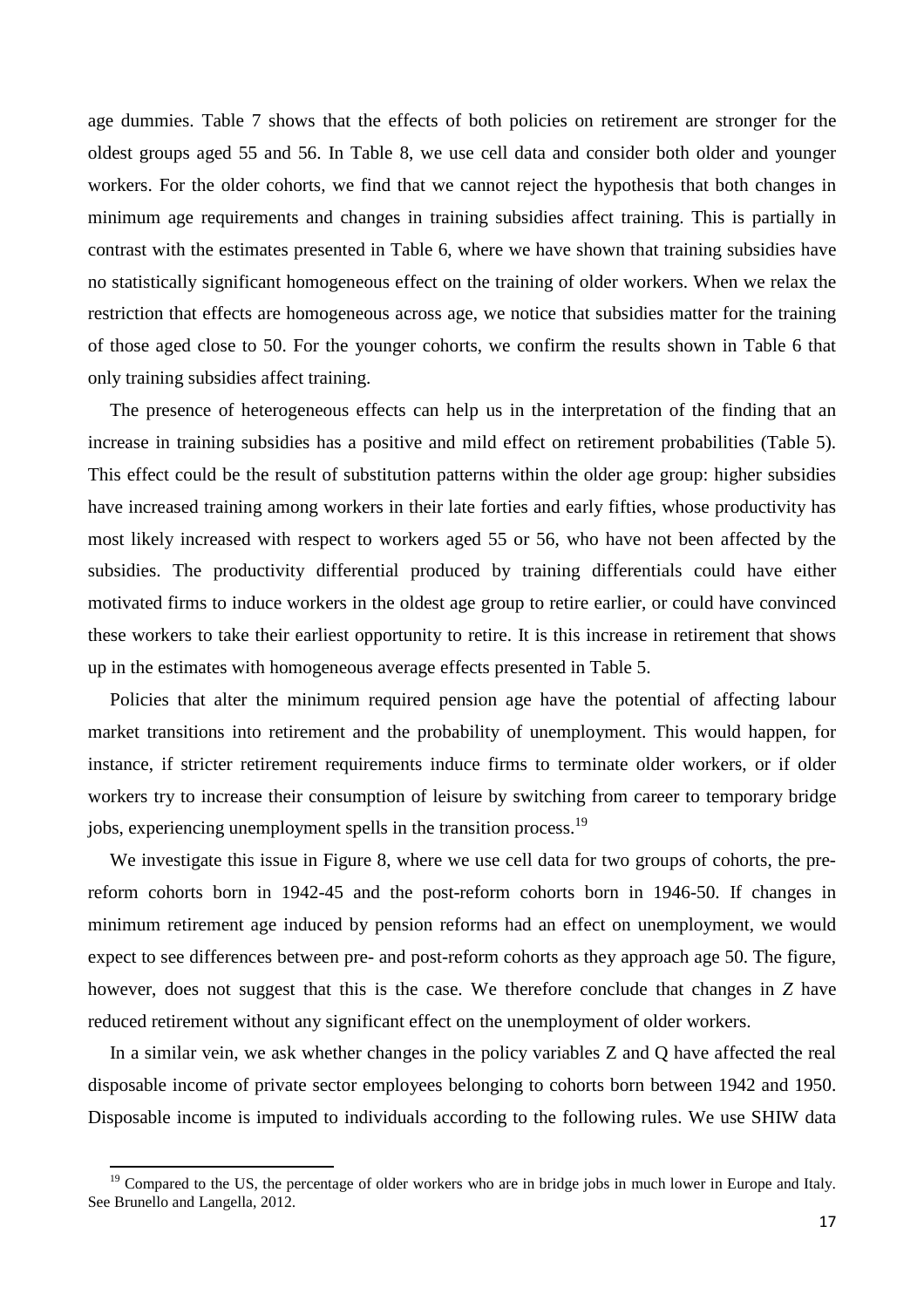for monthly earnings as disposable income for the employed, impute a zero value as disposable income for the unemployed, and apply a 70% pension replacement rate to all retirees. We plot in Figure 9 real disposable income for the pre-reform and the post-reform cohorts. As in the case of unemployment, we find no evidence of a differential effect from around age 50 onwards, when both training subsidies were switched on and pension reforms took place.

These figures suggest two main conclusions: a) pension reforms reduced the retirement rate of older cohorts, without generating higher unemployment rates; b) training subsidies have had small effects on the take up of training by older workers, but no effect on their average wages.

### **Conclusions**

We have used overlapping sources of exogenous variation in the minimum retirement age and in training costs to study the effects that training and retirement policies have had on the decisions to train and retire taken by older workers in Italy during the second part of the 1990s and the early 2000s. We have shown that the increase in minimum retirement age has contributed to reduce retirement and to increase training, and that the introduction of training subsidies has had a small positive effect on training. These subsidies have been more effective for younger workers. We have compared the relative effects of changes in minimum retirement age and in training subsidies on the training of older workers and have estimated that, to compensate for the negative effects induced on training by a one-year reduction in minimum retirement age, training subsidies would have to increase by 7 to 13 real euro per head, significantly more than the average flow of tendered subsidies during the period 1994-2004.

Our estimates have potentially important implications for the design of policies aimed at encouraging the labour force participation of older workers in ageing societies. Many policy commentators have identified training as a key mechanism to promote labour market attachment and delay early retirement. Yet the pressing question is how can we design policies that stimulate older workers and firms to invest in further training. We share the view of other economists that training subsidies are unlikely to be an effective policy tool, especially when fiscal retrenchment is spreading across developed economies. The Italian experience suggests that policies that increase minimum retirement age, which are originally aimed at reducing pension expenditures, may also payoff in terms of higher training for older workers, because they extend their relatively short working horizon and the perceived benefits from additional training.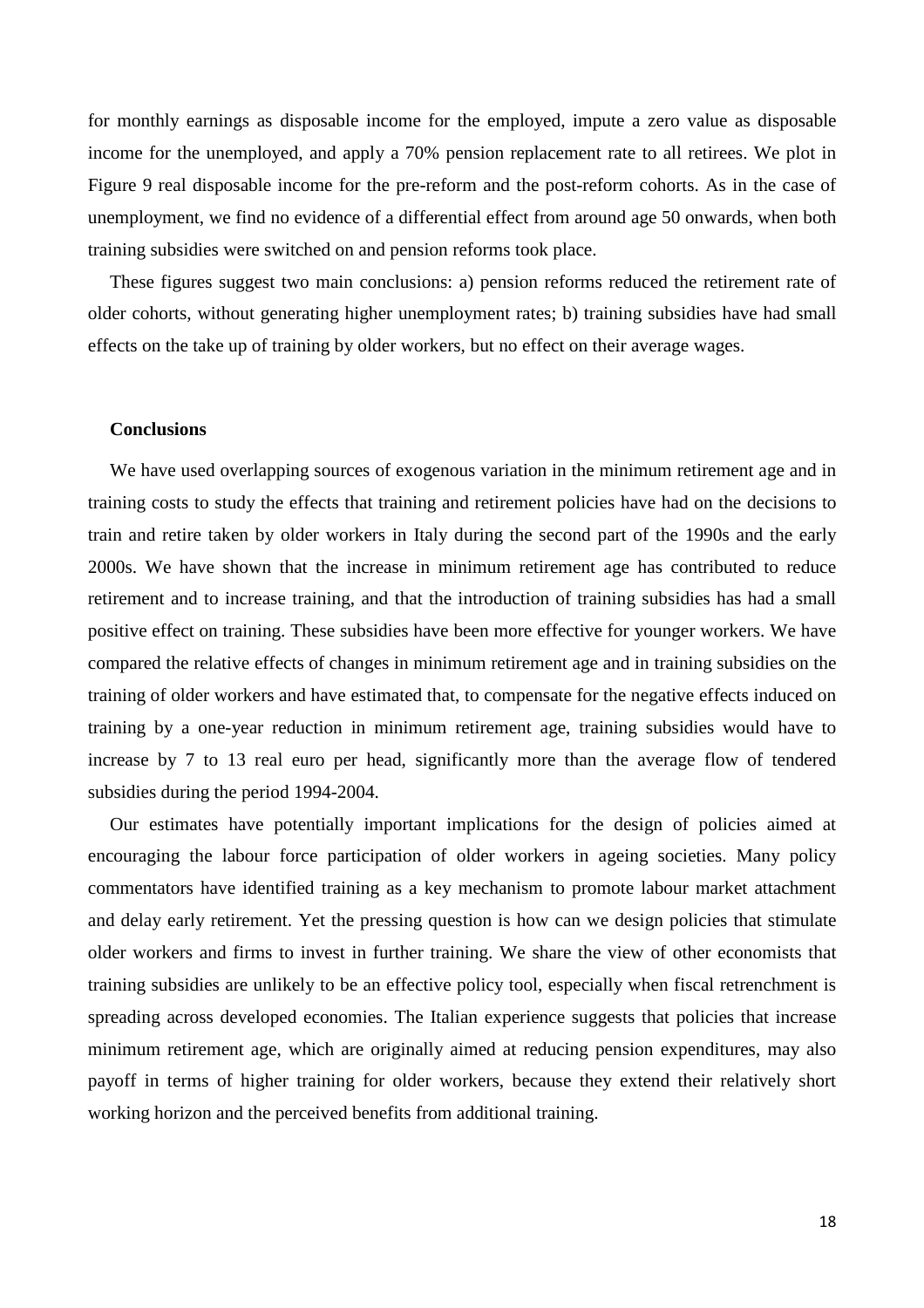#### **Appendix A: Pension Reforms in Italy**

Since 1969 (Law n.153/69) Italy adopted a mandatory PAYG (Pay-As-You-Go) pension system which included both "old age" and "seniority" pensions.<sup>20</sup> The system was quite generous<sup>21</sup> and by the end of the 1980s required urgent reforms to guarantee its sustainability. A stark example of the generosity of the system were the so called "baby pensions", which allowed married females employed in the public sector to retire and draw generous benefits after having accumulated only 14 years, 6 month and one day of social security contributions. Men in the public sector were slightly less fortunate and could retire after 20 years of contributions.

The 1992 Amato reform (Law n. 503/92)<sup>22</sup> reduced the generosity of benefits by introducing the principle that either 10 years to be applied to workers with more than 15 years of contributions or the entire working life for all the others workers– not just the last five years – should be used to compute average earnings as the denominator of the pension replacement rate. Eligibility to old age pensions was also tightened. The critical age increased gradually for men from 60 years old and 15 years of contributions (55 years old for females) in 1992 to 65 years old and 20 years of contributions (60 years old for females) in 2001. These tighter rules did not apply to workers with at least 15 years of accumulated contributions at the end of 1992. The disparity of treatment between older and younger cohorts was maintained in the subsequent reforms, leaving the former relatively unaffected.

Law n. 503/92 also stated the intention to abolish the so called "baby pensions" in the public pensions. Due to heavy resistance, actual implementation of the Law started only in 1998*.* Law n. 335/95, the so called Dini pension reform changed the system from defined benefits to defined contributions. This epochal reform, however, applied entirely only to the new workers hired after 1995 and did not apply at all to older workers who had at least 18 years of accumulated contributions by the end of 1995.

The Dini pension also changed the minimum age required to access seniority pensions. With the new law, from 1996 employees could retire with 35 years of accumulated contributions only if they satisfied a minimum age requirement (52). This minimum was not binding only for those workers who had accumulated a higher number of years of social security contributions (36 in 1996). Table A1, corresponding to Table B of Law 335/95, describes in more details the eligibility rules for access to seniority pensions.

At the end of 1997, the Prime Minister Prodi tightened further eligibility requirements. The rules in Table A1 were maintained for blue collar workers in the private sector and for individuals who had paid at least one year of social security contributions when aged 14 to 19. Tables A2 (corresponding to Table C, Law n.449/97) and A3 (corresponding to Table D, Law n.449/97) illustrate the new eligibility rules after the

l

 $20$  Individuals older than 65 who are not covered by old age pensions receive social pensions.

<sup>&</sup>lt;sup>21</sup> Blondal and Scarpetta, 1998, and Angelini, Brugiavini and Weber, 2009, argue that the generosity of the system has been a key reason for the relatively low labour force participation of individuals aged 55 to 64.

 $^{22}$  The main Italian pension reforms that occurred in 1992, 1995 and 1997 are known as Amato, Dini and Prodi reforms respectively.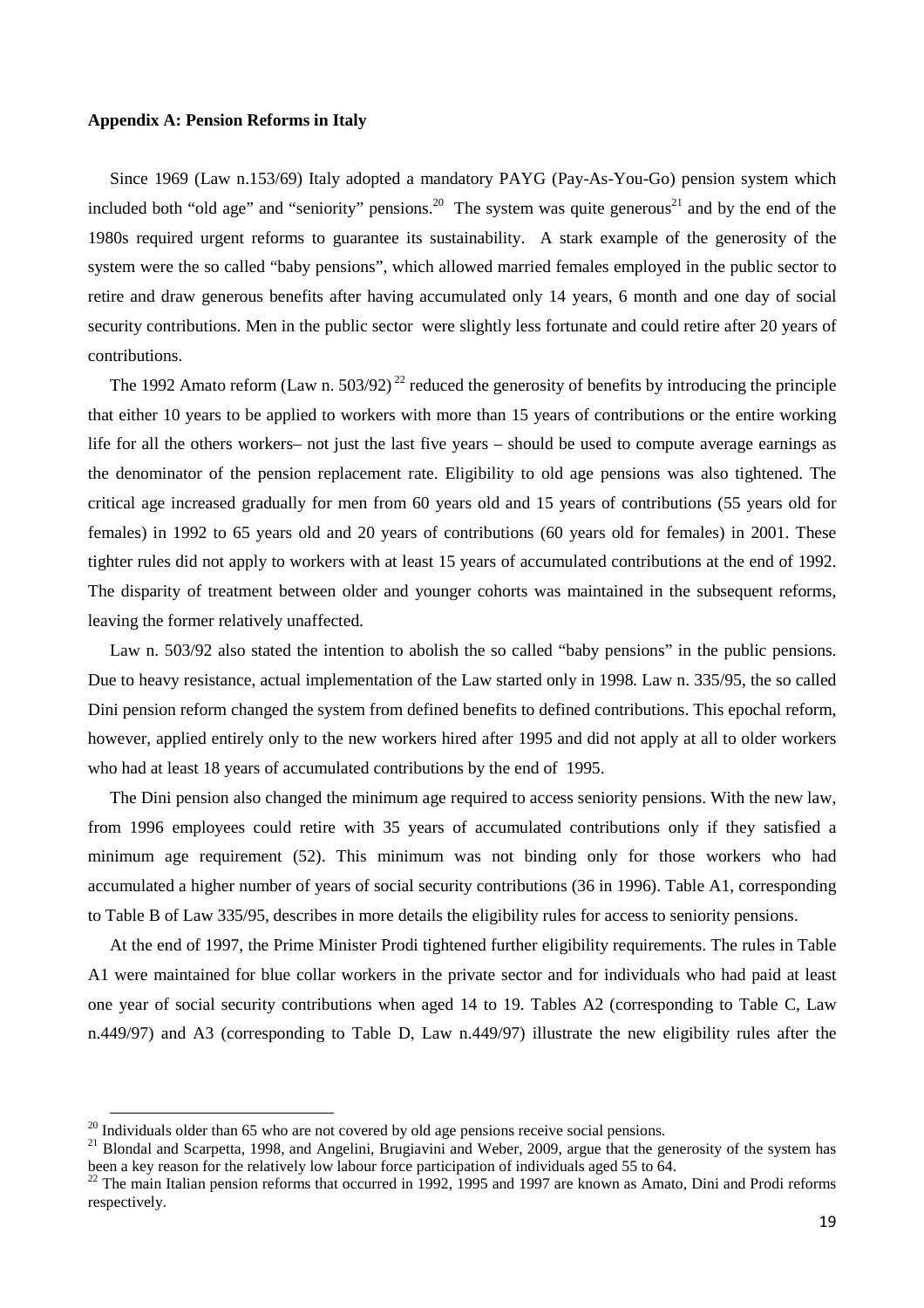enactment of Law n.449/97, which introduced different eligibility requirements for the private and the public sector.

|      | Table A1: Eligibility Rules for Access to Seniority Pensions. Law n. 335/95 |               |  |  |  |  |
|------|-----------------------------------------------------------------------------|---------------|--|--|--|--|
| Year | Age and Years                                                               | Only Years of |  |  |  |  |
|      | of Contribution                                                             | Contributions |  |  |  |  |
| 1996 | 52 and 35                                                                   | 36            |  |  |  |  |
| 1997 | 52 and 35                                                                   | 36            |  |  |  |  |
| 1998 | 53 and 35                                                                   | 36            |  |  |  |  |
| 1999 | 53 and 35                                                                   | 37            |  |  |  |  |
| 2000 | 54 and 35                                                                   | 37            |  |  |  |  |
| 2001 | 54 and 35                                                                   | 37            |  |  |  |  |
| 2002 | 55 and 35                                                                   | 37            |  |  |  |  |
| 2003 | 55 and 35                                                                   | 37            |  |  |  |  |
| 2004 | 56 and 35                                                                   | 38            |  |  |  |  |

## Table A2: Eligibility requirements for the private sector. Law n. 449/1997

*Private Sector* 

| Year | Age and years of<br><b>Contributions</b> | Only years of<br>contributions |
|------|------------------------------------------|--------------------------------|
| 1998 | 54 and 35                                | 36                             |
| 1999 | 55 and 35                                | 37                             |
| 2000 | 55 and 35                                | 37                             |
| 2001 | 56 and 35                                | 37                             |
| 2002 | 57 and 35                                | 37                             |
| 2003 | 57 and 35                                | 37                             |
| 2004 | 57 and 35                                | 38                             |

 $\overline{\phantom{a}}$ 

# Table A3: Eligibility requirements for the public sector. Law n. 449/1997

#### *Public Sector*

| Year | Age and years of<br><b>Contributions</b> | Only years of<br>contributions |
|------|------------------------------------------|--------------------------------|
| 1998 | 53 and 35                                | 36                             |
| 1999 | 53 and 35                                | 37                             |
| 2000 | 54 and 35                                | 37                             |
| 2001 | 55 and 35                                | 37                             |
| 2002 | 55 and 35                                | 37                             |
| 2003 | 56 and 35                                | 37                             |
| 2004 | 57 and 35                                | 38                             |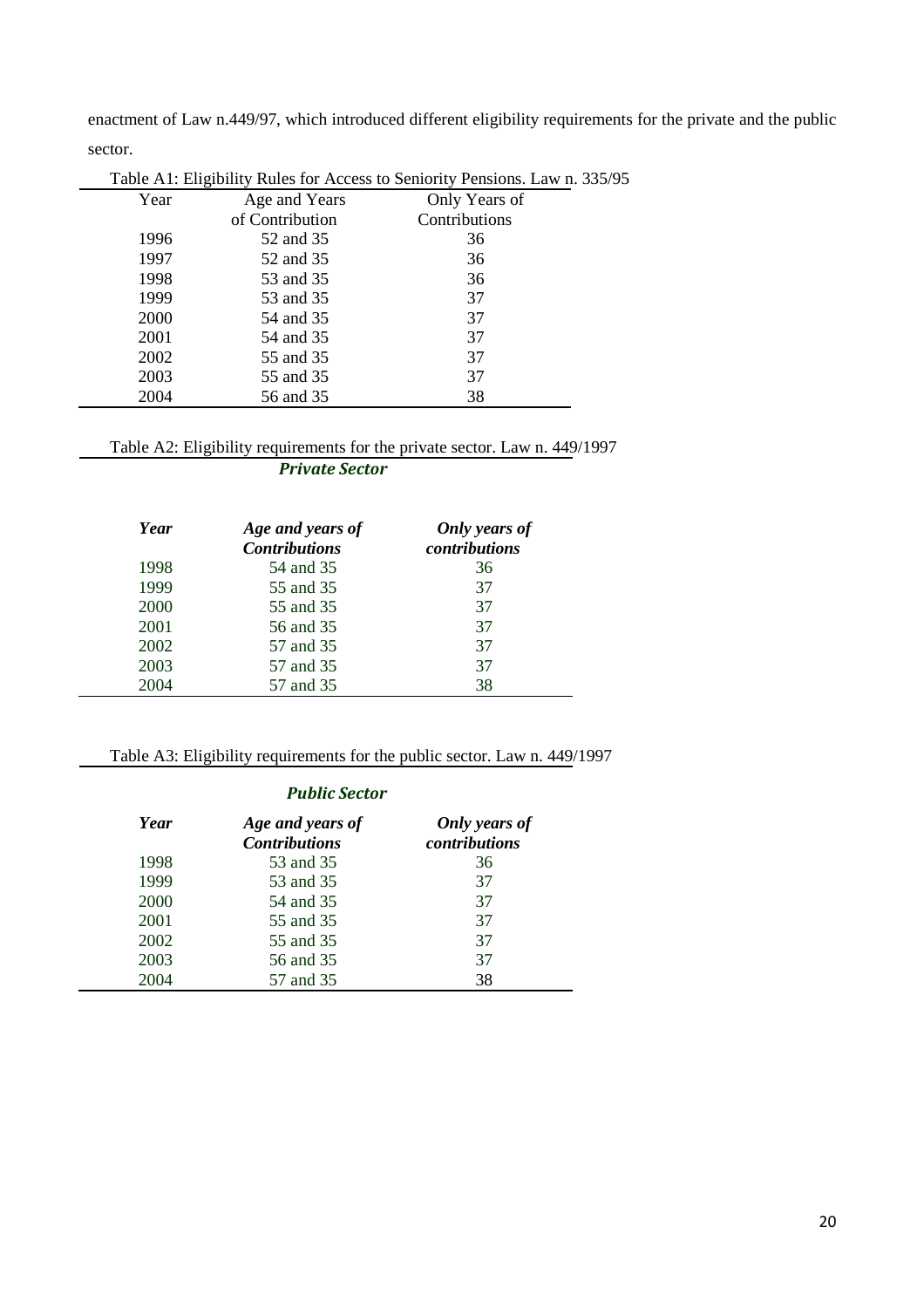### **Appendix B: The Economic Model**

In this appendix, we develop a discrete time model of training and retirement which motivates Figure 7 in the paper<sup>23</sup>. There are two agents: a senior worker aged  $a$ , who cannot retire earlier than minimum retirement age  $a_M$  and later than age  $a_F$ , and a firm. Each agent has a single decision, retirement for the worker and training for the employer<sup>24</sup>. The match between the worker and the firm ends only when the worker retires<sup>25</sup>. Let  $T_a$  represent the training stock at age *a*. Conditional on having attained minimum retirement age and on her training stock, the senior worker decides when to retire. Retirement is a permanent decision. The employer decides training intensity at age  $a$ ,  $\tau_a$ , by comparing the costs and benefits of providing additional training. While the costs are borne at the time of the decision, the benefits span over the worker's residual working life, and depend on her decision to retire. Each agent in this setup "plays Nash", and decisions are taken simultaneously: the worker decides when to retire by taking the training decisions of the firm as given, and the firm decides training by taking the retirement decision of the worker as given.

#### *The Retirement decision*

 $\overline{a}$ 

Let the benefits from labour market participation at age *a* be  $W_a = W(a, T_a)$ , and the benefits from retirement at the same age be  $B_a = W(a, T_a)^{26}$ . Monetary payoffs to labour market participation vary according to whether the individual is employed or unemployed. Training can affect these payoffs either because it increases the probability of employment or because it increases earnings.<sup>27</sup> The utility from labour market participation or retirement at age *a* is  $U(W_a)$  and  $\Gamma(B_a)$ , respectively. The senior worker decides to retire at age *a* if  $a \ge a_M$  and the following conditions hold:<sup>28</sup>

$$
U(W_a) \le \Gamma(B_a) \tag{A1}
$$

$$
\sum_{k=0}^{K} EU(W_{a+k}) \le \sum_{k=0}^{K} E\Gamma(B_{a+k}) \text{ for any K=1,...,F}
$$
 (A2)

<sup>&</sup>lt;sup>23</sup> The model draws from standard literature in the areas of training and retirement. Useful reviews of these literatures include Bassanini *et al.* (2007) and Lumsdaine and Mitchell (1999). See also the option value model by Stock and Wise (1990). Theoretical examples include Echevarria (2004), Echevarria and Iza (2006) and Fleischhauer (2007).

<sup>&</sup>lt;sup>24</sup> We choose to model the training decision as an employer's decision based on the evidence that 80% of vocational training courses are paid for or provided by employers. See Bassanini et al, 2007.

 $^{25}$  We ignore other sources of endogenous and exogenous separations.

 $26$  Benefits are affected also by a vector of exogenous (or predetermined) age invariant covariates *X*, which include educational attainment and potential labour market experience. We omit *X* from the notation for the sake of simplicity.

 $^{27}$  Leuven and Oosterbeek (2008) and Bassanini *et al.* (2007) review the empirical evidence on the (private) returns to training. Behagel, Caroli and Roger (2011) and Picchio and Van Ours (2011) show that training positively affect the employment of senior workers.

<sup>&</sup>lt;sup>28</sup> Utility in the final period does not depend on labour market status. Equation (1) uses the simplifying assumption that the effect of employment status at age *a* on benefits is small and can be overlooked.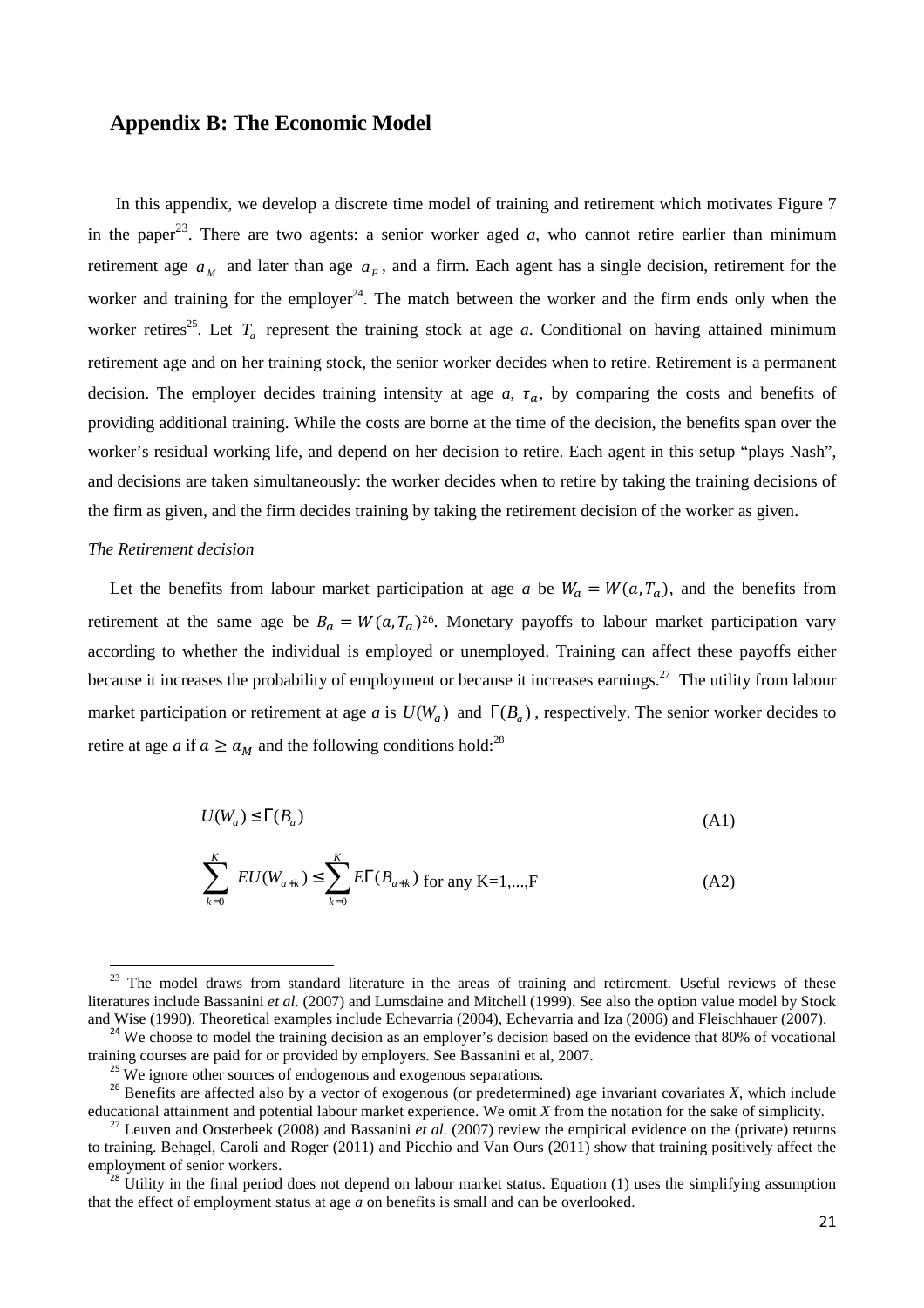where *E* is the expectations operator<sup>29</sup>,  $F = a_F - a$  and we set the discount factor to 1. The following assumption is maintained throughout:

Assumption 1. If  $U(W_a) \leq \Gamma(B_a)$ , then  $EU(W_{a+x}) \leq ET(B_{a+x})$ , where  $x > 0$ .

This assumption implies that if current benefits from labour force participation are below the current benefits from retiring, the worker expects this to hold also for future benefits, and ensures that condition (A2) holds when (A1) is satisfied. As in Stock and Wise (1990), the worker retires if there is no expected gain from continued labour force participation.

Individual utilities are given by:

$$
U(W_a) = \ln W_a + f + \varepsilon_a \tag{A3}
$$

where *f* is a time invariant unobservable, and:

$$
\Gamma(B_a) = k(a)\ln B_a + f + \eta_a \tag{A4}
$$

where  $k(a)$  is the value of leisure, which increases with age and there is:

$$
\varepsilon_a = \phi_{\varepsilon} \varepsilon_{a-1} + \zeta_{\varepsilon} , \qquad \eta_a = \phi_{\eta} \eta_{a-1} + \zeta_{\eta}
$$

with  $E \zeta_{\varepsilon} = E \zeta_{\eta} = 0$ .

l

Thus, the terms  $\varepsilon_a$  and  $\eta_a$  are individual–specific random effects that vary with age following a firstorder autoregressive process, capturing persistent individual characteristics such as preferences for work versus leisure, health status and unobserved wealth (see Stock and Wise, 1990).

Using (A3) and (A4), the probability of retiring at age *a* conditional on eligibility is:

$$
Pr(RT_a = 1 | D_a \le 0) = Pr(\varepsilon_a - \eta_a \le k(a) \ln B_a - \ln W_a | D_a \le 0) \equiv G(a, T_a, D_a)
$$
(A5)

where  $RT_a$  is a dummy for the retirement status at age *a*,  $D_a = a_M - a$  is the distance from minimum age, and  $Pr(RT_a = 1 | D_a > 0) = 0$  because there is no eligibility. When distance is positive, the worker has a certain and positive working horizon before retirement, because the probability of retirement is zero. Upon reaching eligibility for retirement, the worker can retire at any time and the remaining working horizon is uncertain.

The unconditional probability of retiring at age *a*,  $Pr(RT_a = 1) \equiv R_a$ , is given by

$$
Pr(RT_a = 1) \equiv R_a = G(a, T_a, D_a) Pr(D_a \ge 0) \equiv R_a(a, T_a, D_a)
$$
\n(A6)

Conditional on eligibility, we expect an increase in age to lead to a higher probability of retirement, because the value of leisure increases faster than the value of work. Conditional on age, an increase in minimum

 $29$  Utility in the final period does not depend on labour market status.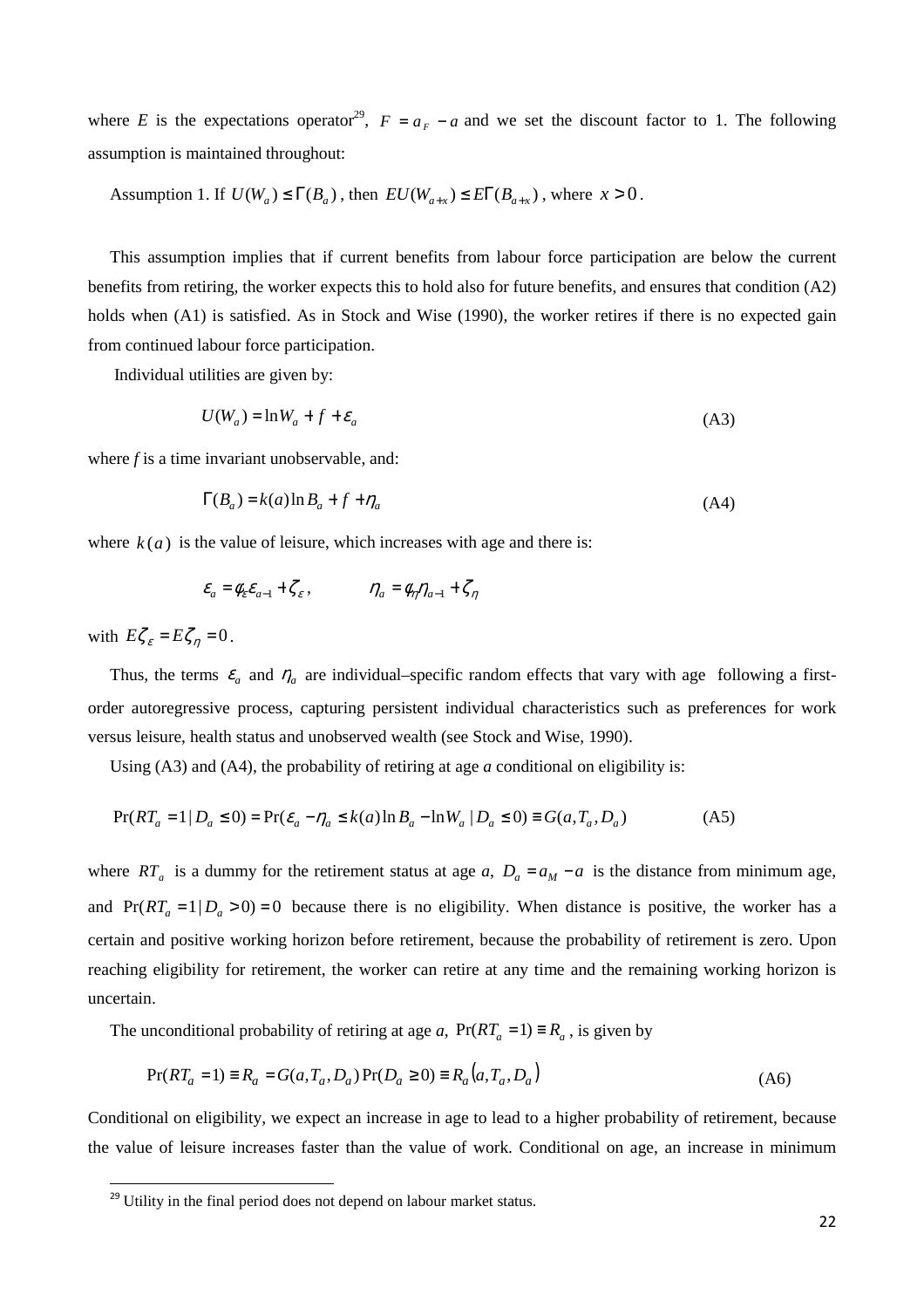retirement age reduces the probability of retirement because it mechanically rolls back eligibility.<sup>30</sup> A higher training stock influences the retirement decision because it can affect wages, employment, job satisfaction, benefits and the value of leisure. As shown by Stock and Wise (1990), higher earnings have theoretically ambiguous implications for the timing of retirement, which depend on the shape of the utility function, subjective time preferences, and the link between income from work and pension entitlement.

#### *The decision to train: employers*

 The (private) employer decides how much to train the senior worker in order to maximize expected profits. In doing so, she takes the retirement decision as given. Let profits net of training costs at age *a* be given by:

$$
\pi_a = (1 - \sigma) y(T_a, X) - c(q_a) \frac{\tau_a^2}{2}
$$
\n(A7)

where *y* is output,  $q_a$  is the flow of training incentives,  $T_a = \tau_a + (1 - \delta)T_{a-1}$  is the training stock and training costs are assumed to be quadratic in the training flow, as in most of the relevant literature<sup>31</sup>.

The firm maximizes:

 $\overline{a}$ 

$$
\Omega_a = \sum_{k=0}^{a_M - a} \pi_{a+k} + \sum_{k=a_M - a}^{a_F - a} [1 - R_{a+k}] \pi_{a+k} - c(q_a) \frac{\tau_a^2}{2}
$$
\n(A8)

The first order condition for a maximum yields

$$
\sum_{k=0}^{a_M-a} \frac{\partial \pi_{a+k}}{\partial \tau_a} + \sum_{k=a_M-a}^{a_F-a} [1 - R_{a+k}] \frac{\partial \pi_{a+k}}{\partial \tau_a} - \sum_{k=a_M-a}^{a_F-a} \frac{\partial R_{a+k}}{\partial \tau_a} \pi_{a+k} = c(q_a) \tau_a
$$

A higher minimum retirement age  $a_M$  increases the flow of certain marginal benefits, reduces the flow of uncertain benefits and the flow of benefits accruing from a lower retirement probability if  $\frac{dN_{a+k}}{2}<0$ ∂  $\partial R_{a+}$ *a*  $R_{a+k}$  $\frac{a+k}{\tau_a}$  < 0. Under the additional simplifying assumptions that retirement occurs when reaching minimum retirement age  $\binom{a_M = a_F}{}$  and that the marginal profits from training are constant, this condition becomes

<sup>&</sup>lt;sup>30</sup> Hairault, Langot and Sopraseuth (2010) show that the likelihood of employment is significantly affected by the distance to retirement.

 $31$  When the employer belongs to the public sector, we assume that the public agency sets training to maximize the worker's wage  $\mathcal{O}(T_a, X)$  net of training costs. In this case, the optimal choice of training is similar to the one described for the private provider.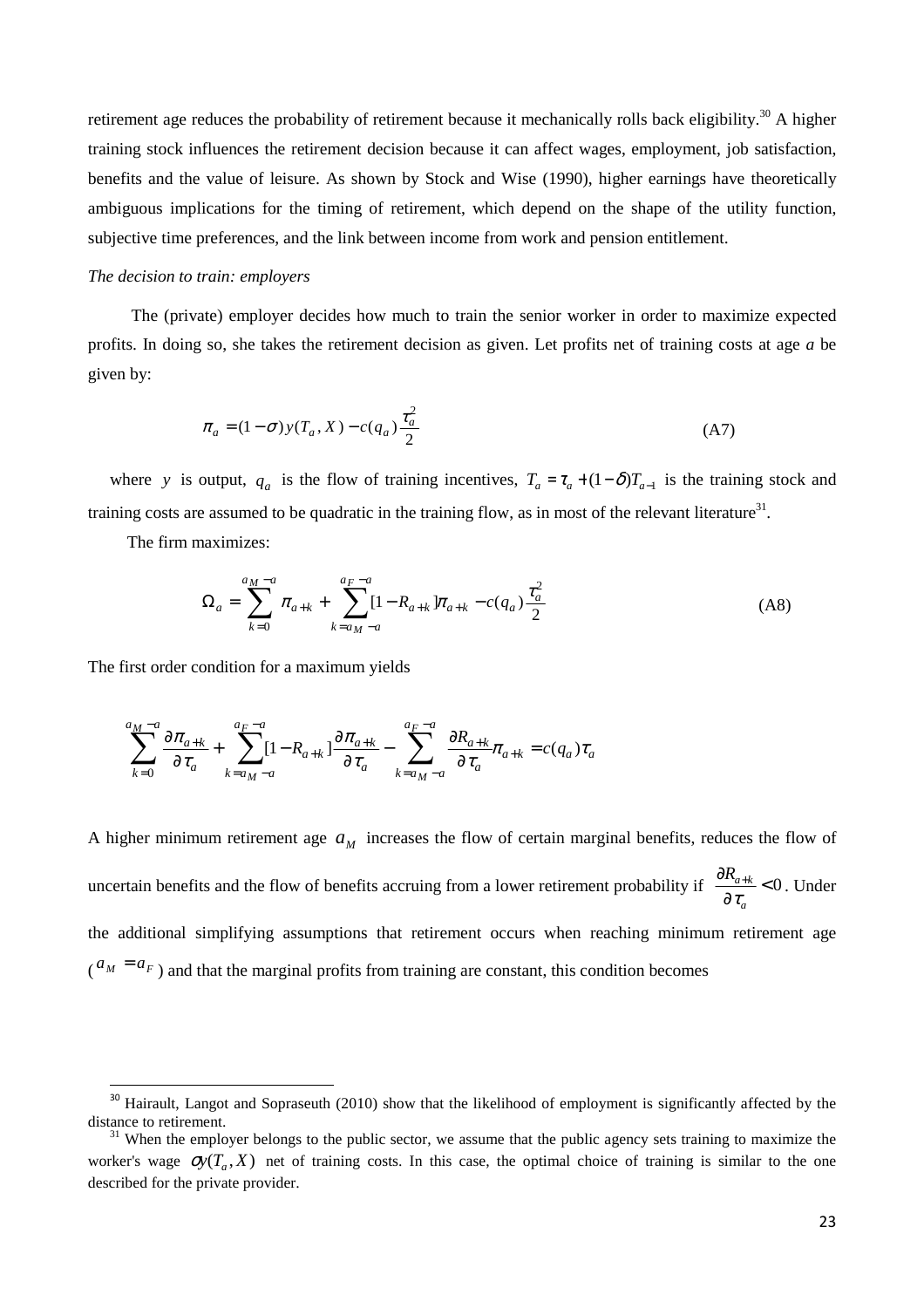$$
D_a \frac{\partial \pi_a}{\partial \tau_a} = c(q_a) \tau_a \tag{A9}
$$

Condition (A9) shows that a longer working horizon before minimum retirement age is reached (a higher value of *D*) increases the optimal training flow  $\tau_a$ .

In general, we expect training investments to increase with the length of the working horizon and with the flow of training subsidies, and to decline when the probability of retiring after reaching minimum retirement age increases. We summarize this with the following implicit function

$$
\tau_a = \tau[q_a, R_a, a, D_a]
$$
\n(A10)

As distance  $D_a$  increases, the working horizon lengthens and the incentive to invest in training increases. Starting from equation (A10), we model the training stock as

$$
T_a = T[Q_a, R_a, a, D_a]
$$
\n
$$
(A11)
$$

where Q is the discounted sum of current and past training incentives.<sup>32</sup>

#### *The decision to train: individuals*

Whilst the majority of training events is organized and paid by the employer, a minority of training episodes are decided and funded by individuals, who pay the training costs. In this case, the model above needs to be adapted. The key change that we need to make is to assume that decisions are taken sequentially: first, the senior individual decides training, by taking into account both her probability of retirement and the effects that training has on this probability. Second, and conditional on training, the individual decides when to retire by comparing utilities. The sequential structure implies that these utilities are net of training costs, which are bygones when retirement is decided. Under this assumption, individual behaviour can be described with a pair of equations similar to (A6) and (A10).

#### *Distance from minimum retirement age*

 $\overline{a}$ 

Distance  $D_a$  is minimum retirement age  $a_M$  minus age and measures the time to and from pension eligibility. This variable captures the horizon effect in our model of training and retirement decisions. By

<sup>&</sup>lt;sup>32</sup> To illustrate why we use the discounted sum of training incentives rather than the simple sum, assume only two periods and let the training flow at time zero and one be given by  $t_0 = bi_0$  and  $t_1 = bi_1$ , where  $i_0$  and  $i_1$  are the flows of training subsidies. The training stock at time one is  $T_1 = t_1 + (1 - \delta)t_0 = b[i_1 + (1 - \delta)i_0]$ , where  $\delta$  is the estimated discount rate.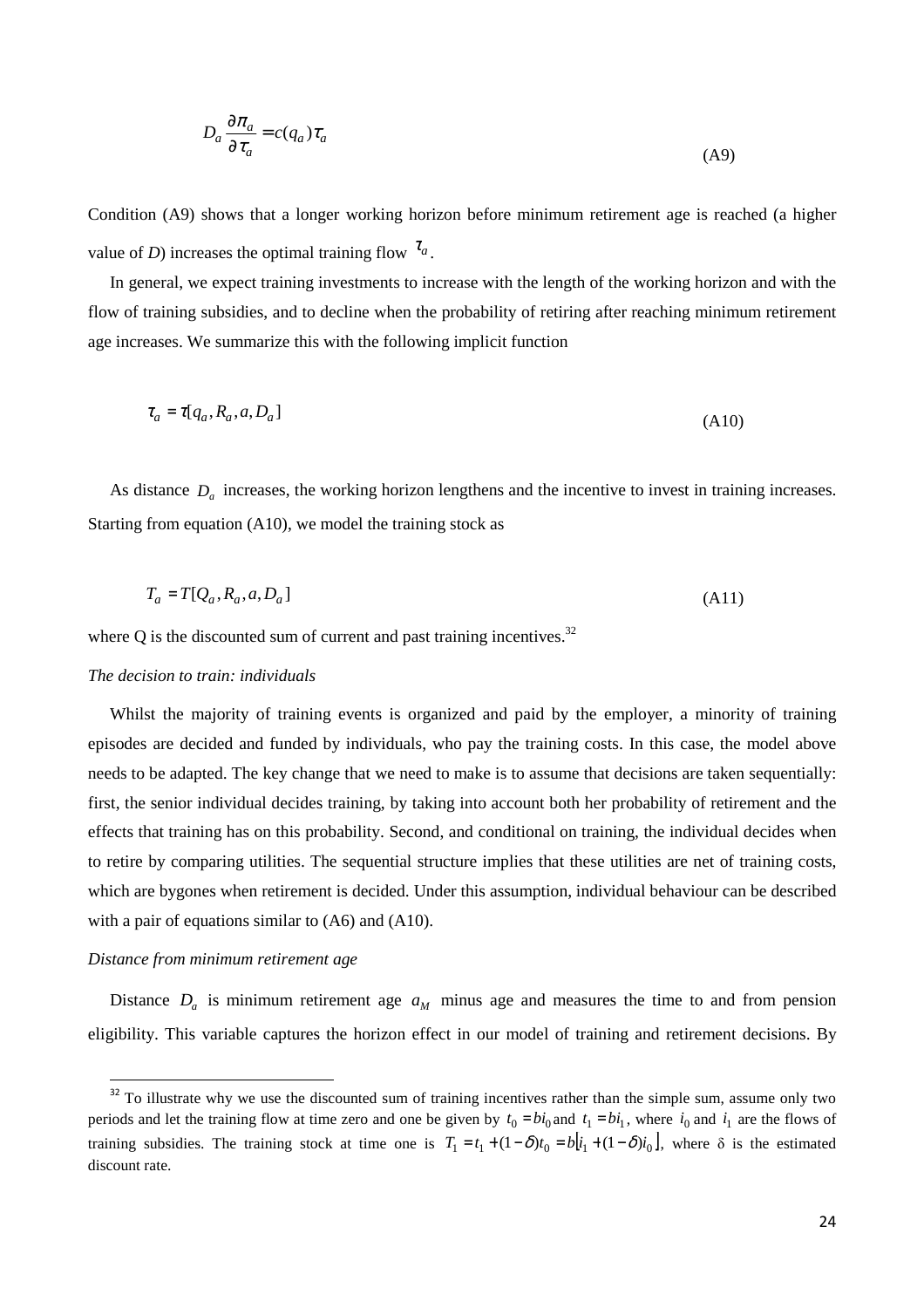construction, it is positive when the horizon is positive and negative when the horizon turns negative, because the individual is older than minimum retirement age. When pension eligibility is reached, the probability of retirement switches from zero to positive and distance *D* switches from positive to negative.

In Italy, as in most European countries, we distinguish between statutory old age that restricts access to old age pensions and mandatory minimum retirement age, that affects eligibility for seniority pensions. The latter is typically lower than the former. Moreover, access to both types of pension requires that individual age satisfies the eligibility criteria and that a minimum number of years of social security contributions has been completed (35 is the key number for seniority pensions in Italy). While age eligibility rules are exogenous policy measures that cannot be manipulated by individuals, years of social security contributions depend on labour market experience and are therefore the outcome of endogenous individual behaviour. Both eligibility rules and social security contributions affect  $a_M$  and distance *D*. To illustrate, conditional on the same age and eligibility conditions, workers who have started their working life later are likely to have higher minimum retirement age because they have accumulated fewer years of contributions.

Let *Z* be a function of exogenous mandated rules regulating minimum early retirement age and eligibility for seniority pensions. In Italy, minimum retirement age was tightened by important reforms taking place in the 1990s, the Dini reform in 1995 and the Prodi reform in 1997. We assume that

$$
D_a = D[a, Z_a, T_a]
$$
\n<sup>(A11)</sup>

Distance *D* is also a function of the vector *X*, which includes education and age when the first job was started, and of the training stock T, because a higher training stock is likely to affect employability and social security contributions.

Our model is described by the following three equations

$$
R_a = R_a[a, T_a, D_a]
$$
  
\n
$$
T_a = T[Q_a, R_a, a, D_a]
$$
  
\n
$$
D_a = D[a, Z_a, T_a]
$$

Let the triple  $T_0$ ,  $R_0$ ,  $D_0$  be an equilibrium of the model. Then a first order Taylor expansion of each equation around this equilibrium yields

$$
R_a = r_0 + r_1 T_a + r_2 D_a + \eta_R \tag{A12}
$$

$$
T_a = g_0 + g_1 R_a + g_2 D_a + g_3 Q + \eta_T \tag{A13}
$$

$$
D_a = d_0 + d_1 T_a + d_2 Z_a + \eta_D \tag{A14}
$$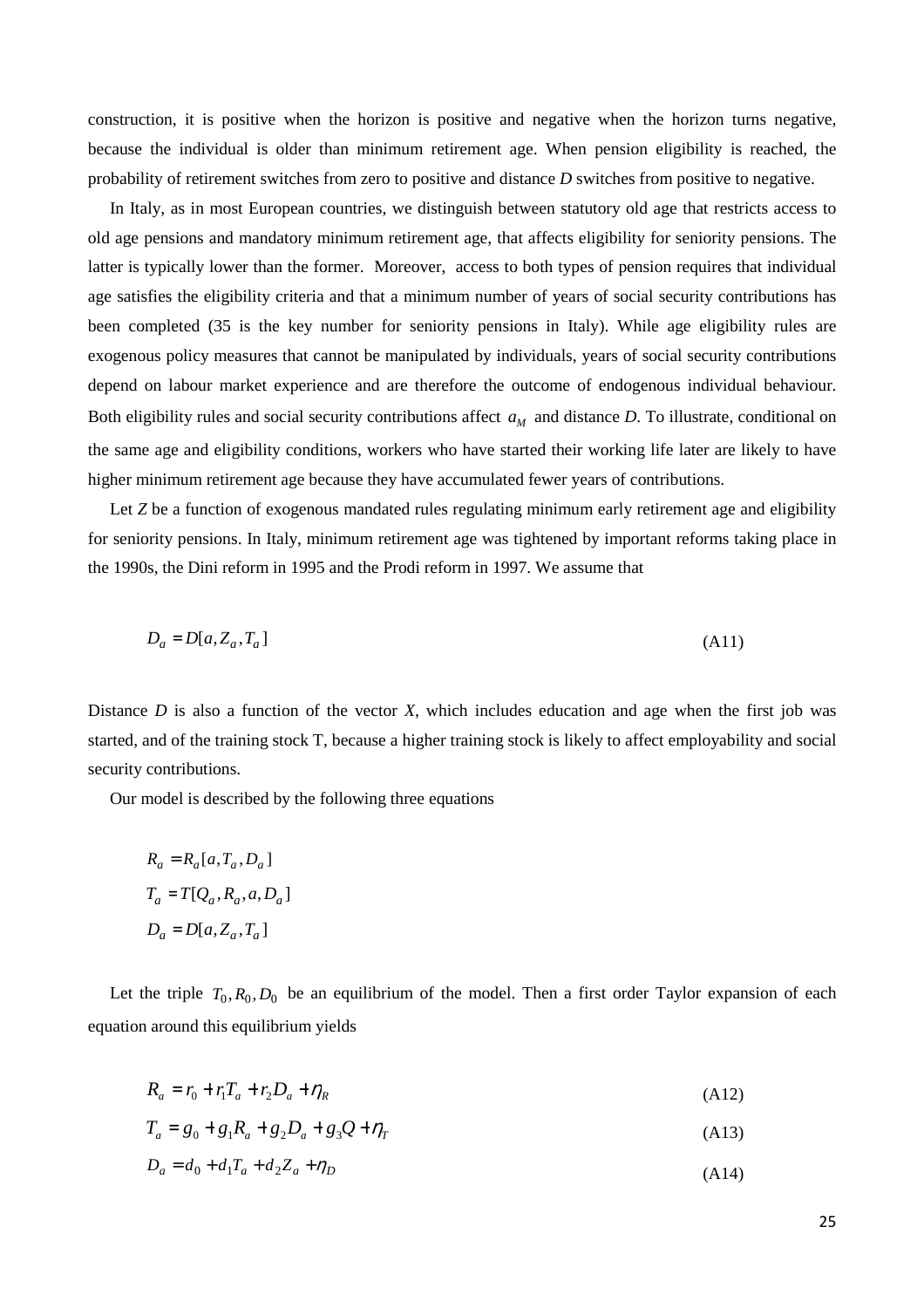where  $\eta$  are random errors and we omit for brevity age  $a$ . In the parlance of the simultaneous equations literature, equation (A13) is not identified, because fails to meet the order conditions, which prescribe that the number of excluded variables be weakly greater than the number of equations minus one. To address this problem, we use (A12) into (A13) and re-write equation [A13) as

$$
T_a = a_0 + a_1 D_a + a_2 Q + \varepsilon_T \tag{A15}
$$

where ε is the error term and the coefficient of distance *D* measures both the direct effects on training and the indirect effects, which occur because of changes in the probability of retirement. In our study, we can only identify the overall effects.

Since the model is identified, we can retrieve its parameters from the corresponding reduced form

$$
R_a = \theta_0 + \theta_1 Z_a + \theta_2 Q_a + \omega_R \tag{A16}
$$

$$
T_a = \xi_0 + \xi_1 Z_a + \xi_2 Q_a + \omega_T \tag{A17}
$$

$$
D_a = \psi_0 + \psi_1 Z_a + \psi_2 Q_a + \omega_D \tag{A18}
$$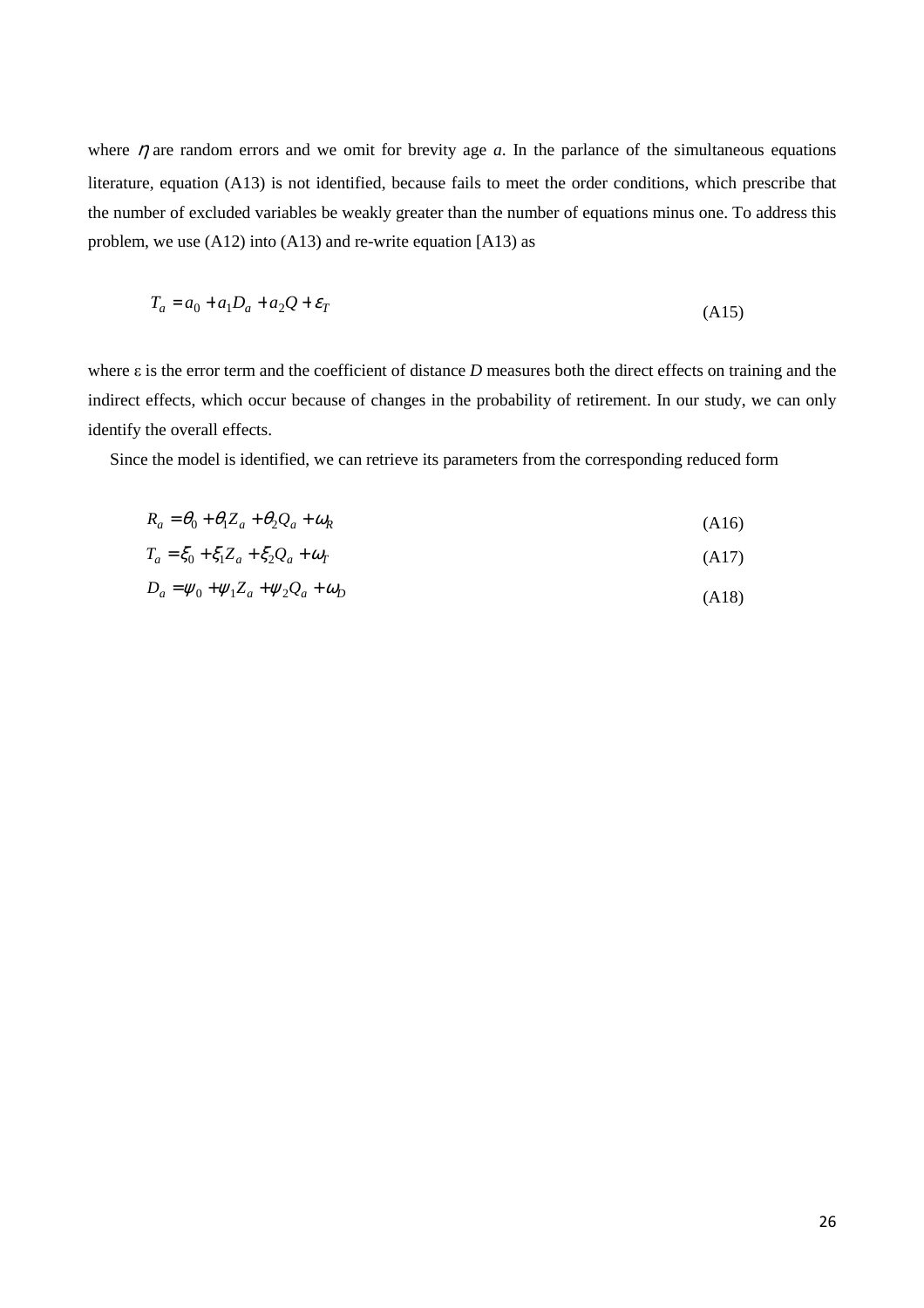#### **References**

Abramovsky, L., Battistin, E., Fitzsimons, E., Goodman, A. and Simpson, H., (2011) "Providing Employers with Incentives to Train Low-Skilled Employees: Evidence from the UK Employer Training Pilots"*, Journal of Labor Economics*, Vol 29, pp. 153-192.

Angrist J and Pischke J, (2009) Mostly Harmless Econometrics: an Empiricist's Companion, Princeton University Press

Bartel, A. P. and Sicherman, N., (1993) "Technological Change and Retirement Decisions of Older Workers*," Journal of Labor Economics*, vol. 11, pages 162-83.

Bassanini A, Booth A, Brunello G, De Paola M and Leuven E, 2007, Workplace Training in Europe, in Brunello G, Garibaldi P and Wasmer E, eds., *Education and Training in Europe*, Oxford University Press

Battistin E, Brugiavini A, Rettore E and Guglielmo Weber, (2009). "The Retirement Consumption Puzzle: Evidence from a Regression Discontinuity Approach," American Economic Review, American Economic Association, vol. 99(5), pages 2209-26, December

Battistin Erich, De Nadai Michele and Padula Mario, (2013) "On The Intergenerational Effects of Pension Reforms", mimeo.

Behaghel, Luc & Caroli, Eve & Roger, Muriel, (2011) "Age Biased Technical and Organisational Change, Training and Employment Prospects of Older Workers," IZA Discussion Papers 5544, Institute for the Study of Labor (IZA).

Bison, F, Rettore E and Antonio Schizzerotto, (2009), The Treu Reform and contractual mobility in Italy. A comparison between labour-market entry cohorts, IRVAPP Progress Report n. 2009-02, Trento

Brunello, G. and Langella, M, (2012), Bridge Jobs in Europe, IZA Discussion Paper

Brunello, G, Comi, S and Sonedda, D, (2012), "Training Subsidies and the Wage Returns to Continuing Vocational Training: Evidence from Italian Regions," Labour Economics.

Charness N. and Czaja S. J., (2006) "Older worker training: what we know and don't know", AARP: Public Policy Institute, n. 22, Washigton DC

Cheron A., Hairault, J.O.and Langot, F., (2011) "Age‐Dependent Employment Protection," *Economic Journal*, Vol. 121, pages 1477-1504.

Cunha, F., J. J. Heckman, L. J. Lochner, and D. V. Masterov (2006). Interpreting the evidence on life cycle skill formation. In E. A. Hanushek and F. Welch (Eds.), Handbook of the Economics of Education. Amsterdam: North-Holland.

Echevarria, Cruz A., 2004. "Life expectancy, retirement and endogenous growth," Economic Modelling, Elsevier, vol. 21(1), pages 147-174, January

Echevarria, Cruz A. & Iza, Amaia, 2006. "Life expectancy, human capital, social security and growth," Journal of Public Economics, Elsevier, vol. 90(12), pages 2323-2349, December.

Eyster, L., Johnson, R., & Toder, E. (2008), "Current strategies to employ and retain older workers", Washington D.C.: The Urban Institute. Retrieved from *http://www.urban.org/publications/411626.html*.

European Commission, The Bruges Communiqué on enhanced European Cooperation in Vocational Education and Training for the period 2011-2020, 2011

Falch T and Oosterbeek H, (2012), Financing lifelong learning: funding mechanisms in education and training, EENEE Analytical Report n.10

Farber, H. (1997). "The changing face of job loss in the United States, 1981–1995, *Brookings Papers on Economic Activity. Microeconomics,*Vol. 1997, pages 55-142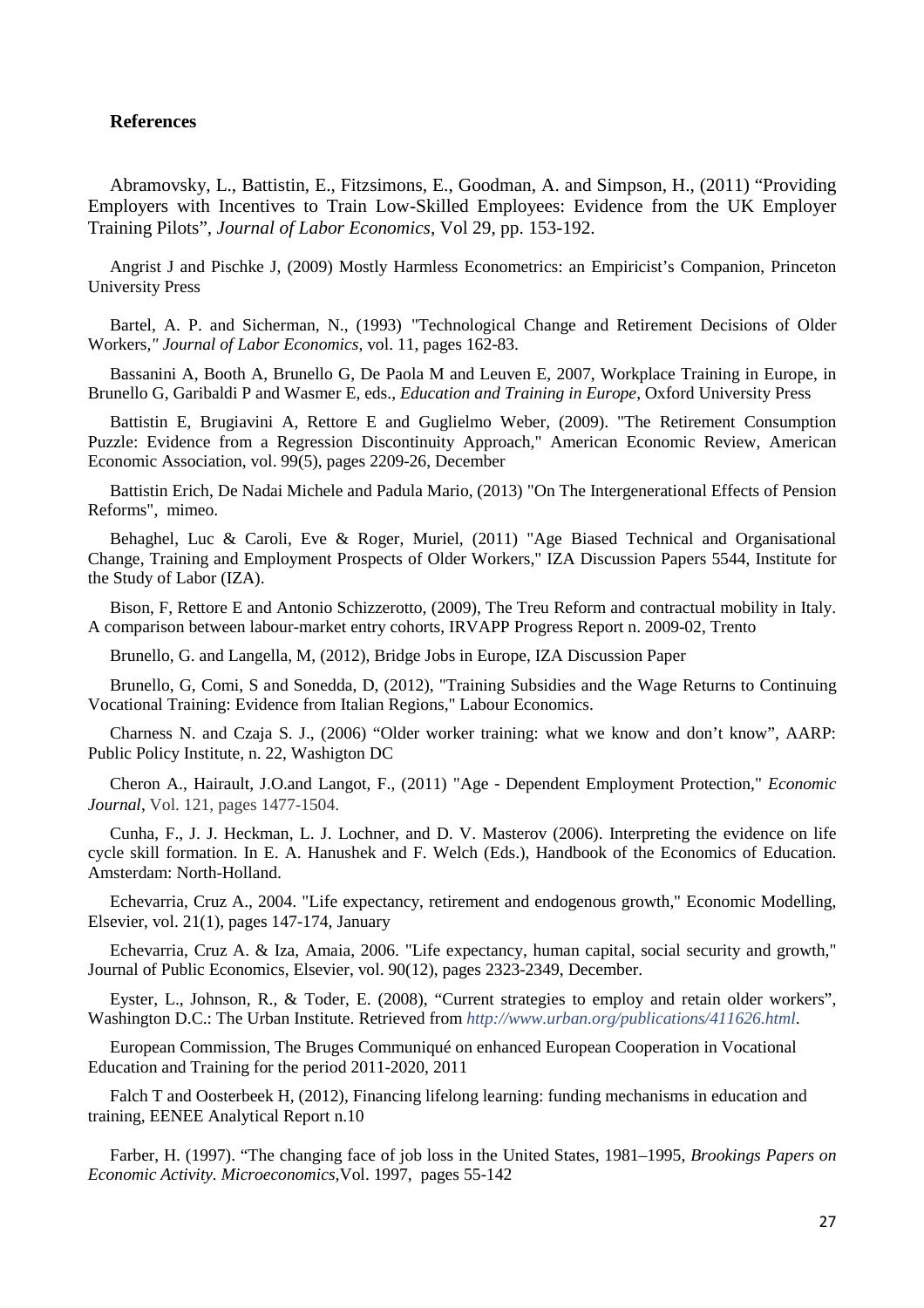Fleischhauer (2007), The Effects of Pension Reform on Retirement and Human Capital Formation, University of Saint Gallen WP.

Gagliarducci, S. (2005), "The dynamics of repeated temporary jobs", *Labour Economics*, 12 (4): 429-448.

Heckman J., 2000 "Policies to foster human capital," *Research in Economics*, Elsevier, vol. 54(1), pages 3-56.

Imbens G and Wooldridge P, (2007), Control Function and Related Methods, NBER

Kristensen N., (2012), "Training and Retirement", IZA Discussion Paper No. 6301.

Leuven E and Oosterbeek H, 2008, An alternative approach to estimate the wage returns to private-sector training, *Journal of Applied Econometrics*, vol. 23, pages 423-434.

Lumsdaine, R., Mitchell, Olivia S., 1999. "New developments in the economic analysis of retirement," Handbook of Labor Economics, in: O. Ashenfelter & D. Card (ed.), Handbook of Labor Economics, edition 1, volume 3, chapter 49, pages 3261-3307 Elsevier.

Jones, M, Jones, R., Latreille, P. and Sloane, Peter J., 2008. "Training, Job Satisfaction and Workplace Performance in Britain: Evidence from WERS 2004," IZA Discussion Papers 3677, Institute for the Study of Labor (IZA).

OECD, (2006), "Live Longer, Work Longer: A Synthesis Report of the Ageing and Employment Policies Project", Paris: OECD.

Mahyew, K. and Rikers, B., (2004), "How to improve the human capital of older workers or the sad tale of the magic bullet", Paris: OECD.

Manacorda, M. and Moretti, E., (2006), "Why do most Italian youths live with their parents? Intergenerational Transfers and household structure" *Journal of the European Economic Association*, Vol. 4, pages 800–829.

Montizaan R., Cörvers F., De Grip A. (2010), "The effects of pension rights and retirement age on training participation: Evidence from a natural experiment", *Labour Economics*, Vol. 17, pages 240-247

Picchio, M. & van Ours, J. C., (2011) "Retaining through Training: Even for Older Workers," IZA Discussion Papers 5591, Institute for the Study of Labor (IZA).

Pisati, M. and Schizzerotto, A. (2004), The Italian Mobility Regime: 1985-1997**,** in Breen R., National Patterns of Social Mobility, 1970-1999: Divergence or Convergence? Oxford, Oxford University Press.

Porath B., (1967) "The Production of Human Capital and the Life Cycle of Earnings", *The Journal of Political Economy*, Vol. 75, pages 352-365

Silva O., (2007) 'The Jack-of-All-Trades Entrepreneur: Innate Talent or Acquired Skill?', *Economics Letters*, vol. 97, pages 118-123.

Simpson, Greller and Stroh (2002)

Stenberg A., de Luna, X. and Olle Westerlund O., 2012, "Can adult education delay retirement from the labour market?," *Journal of Population Economics*, vol. 25, pages 677-696.

Stock, James H & Wise, David A, 1990. "Pensions, the Option Value of Work, and Retirement," Econometrica, Econometric Society, vol. 58(5), pages 1151-80, September.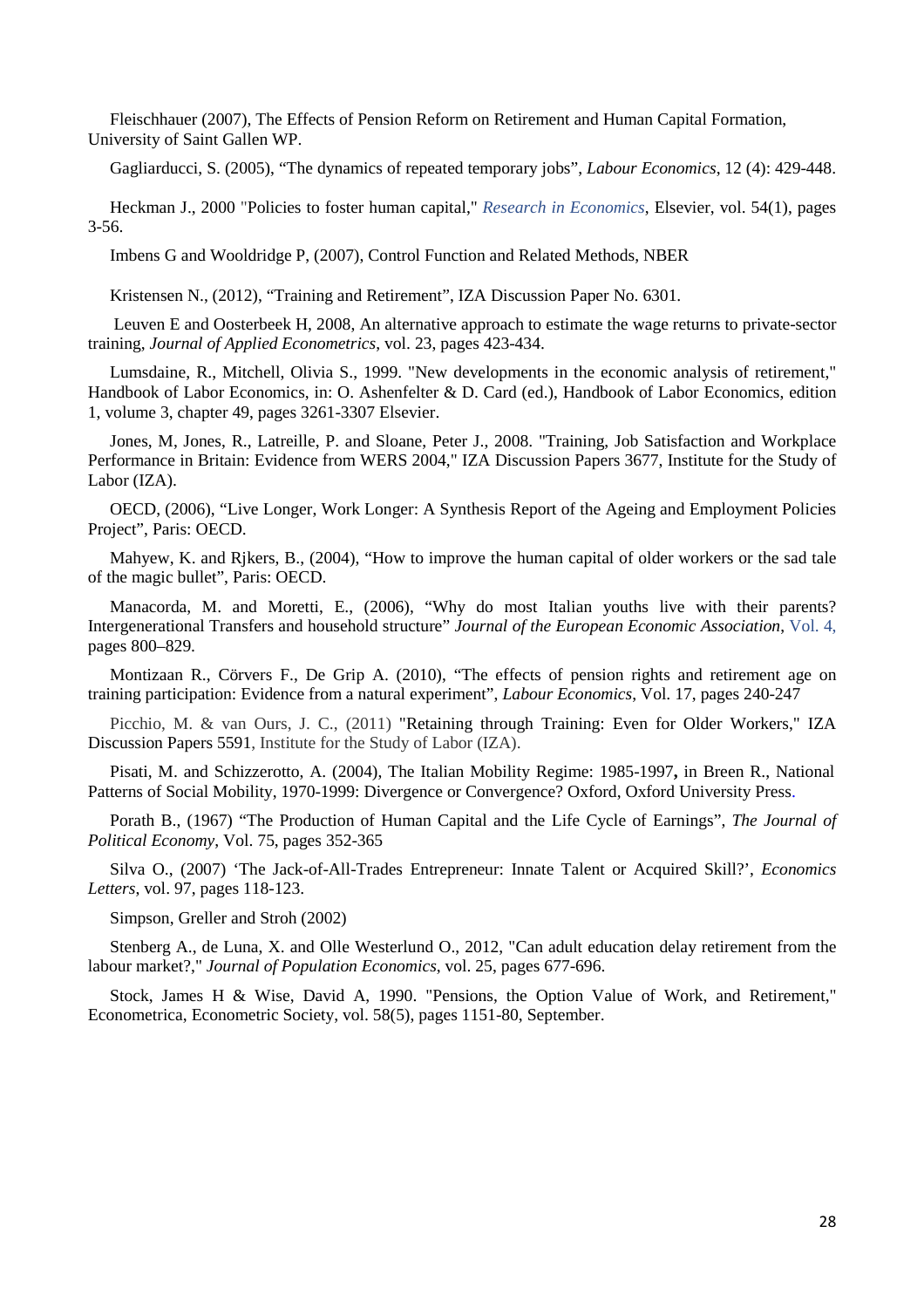# **Figures and Tables**



Figure 1. Number of years required to qualify for "seniority" and "old age" pensions for an hypothetical individual aged 50 and with 35 years of contributions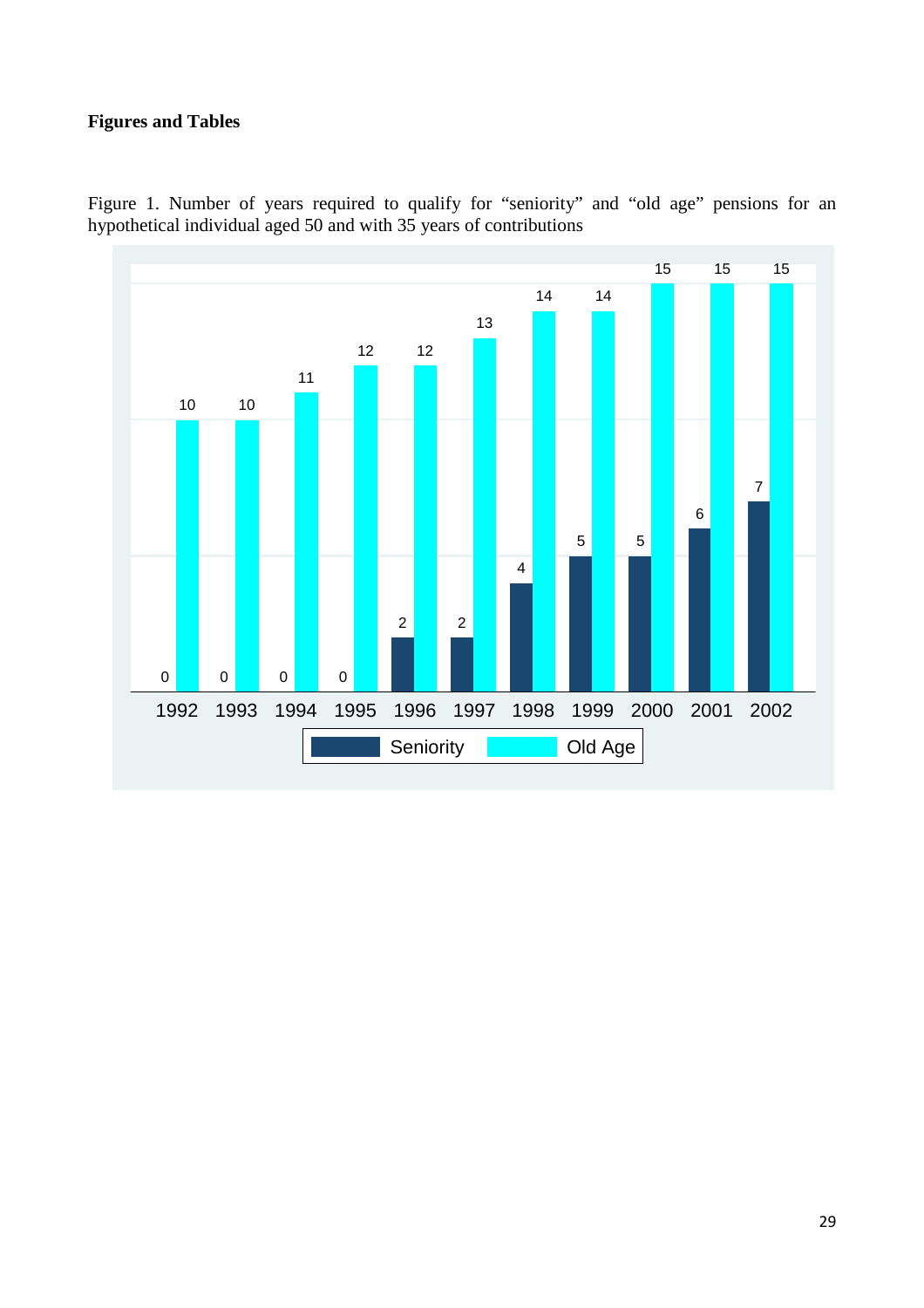

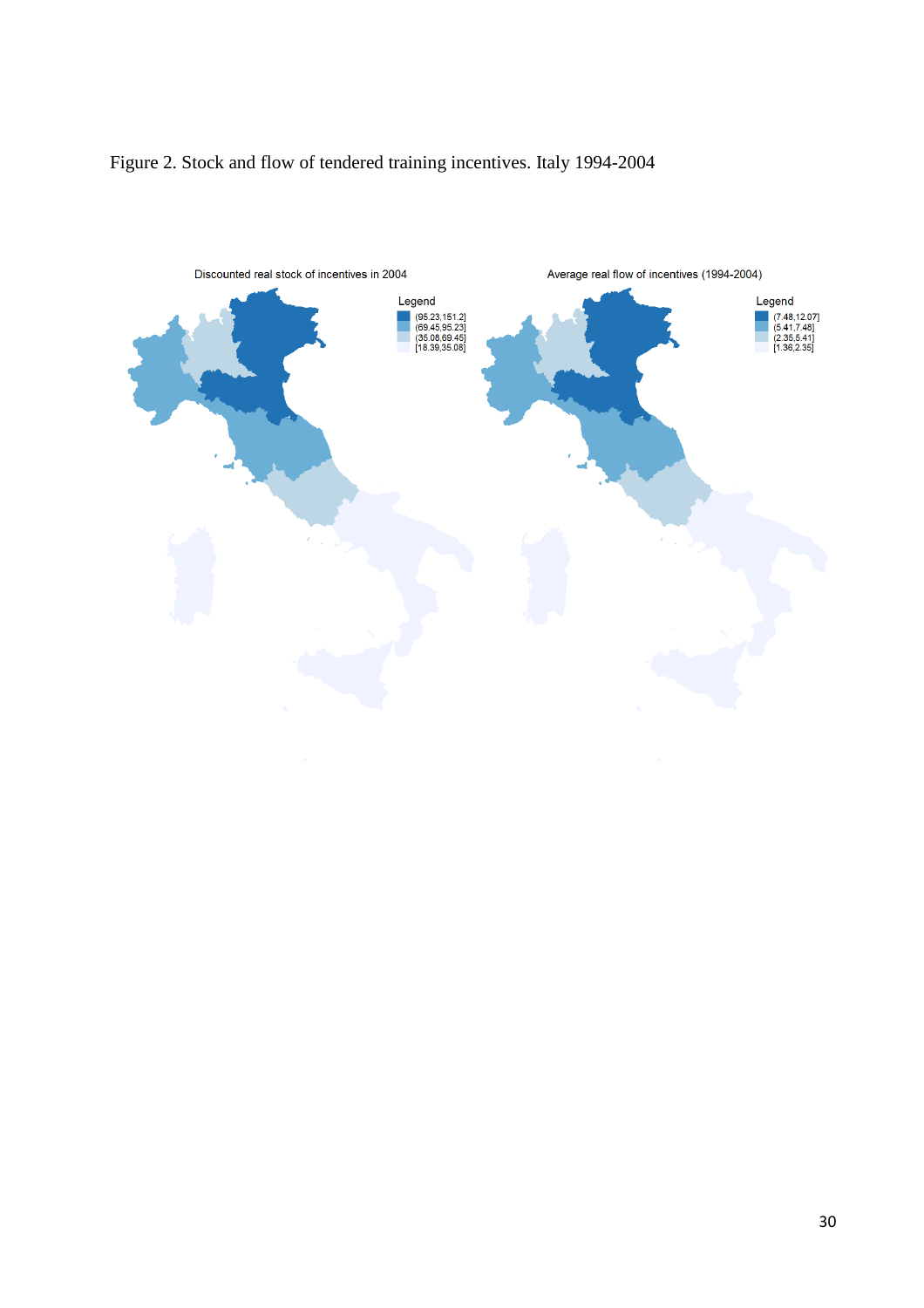Figure 3. Age Profiles for Retirement Probabilities. By cohort of birth. Cohorts born between 1942 and 1945 (pre-reform) and between 1946 and 1950 (post-reform)



Private Sector Employees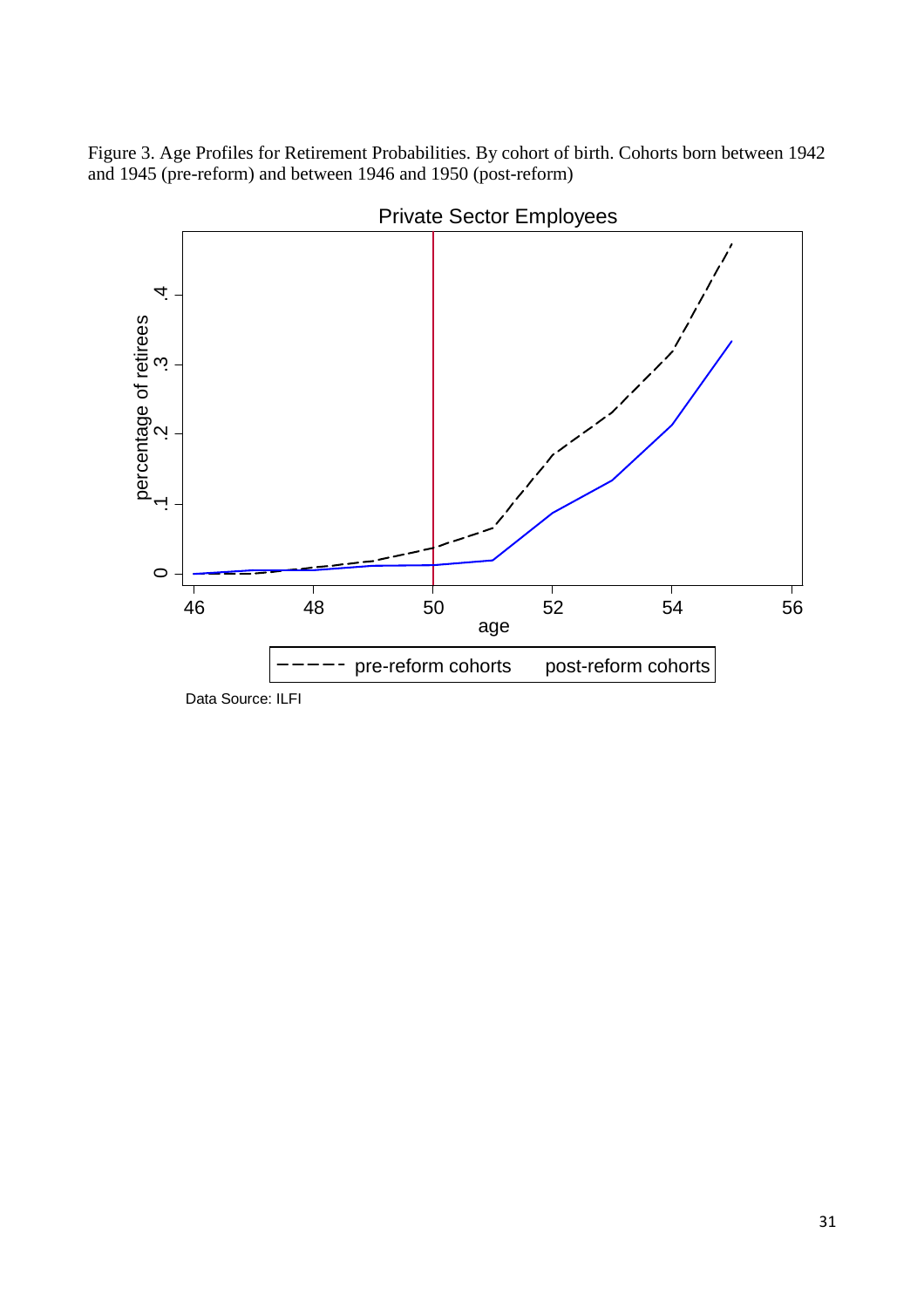Figure 4. Age Profiles for Training Probabilities. By age. Cohorts born between 1942 and 1945 (pre-reform) and between 1946 and 1950 (post-reform)



Private Sector Employees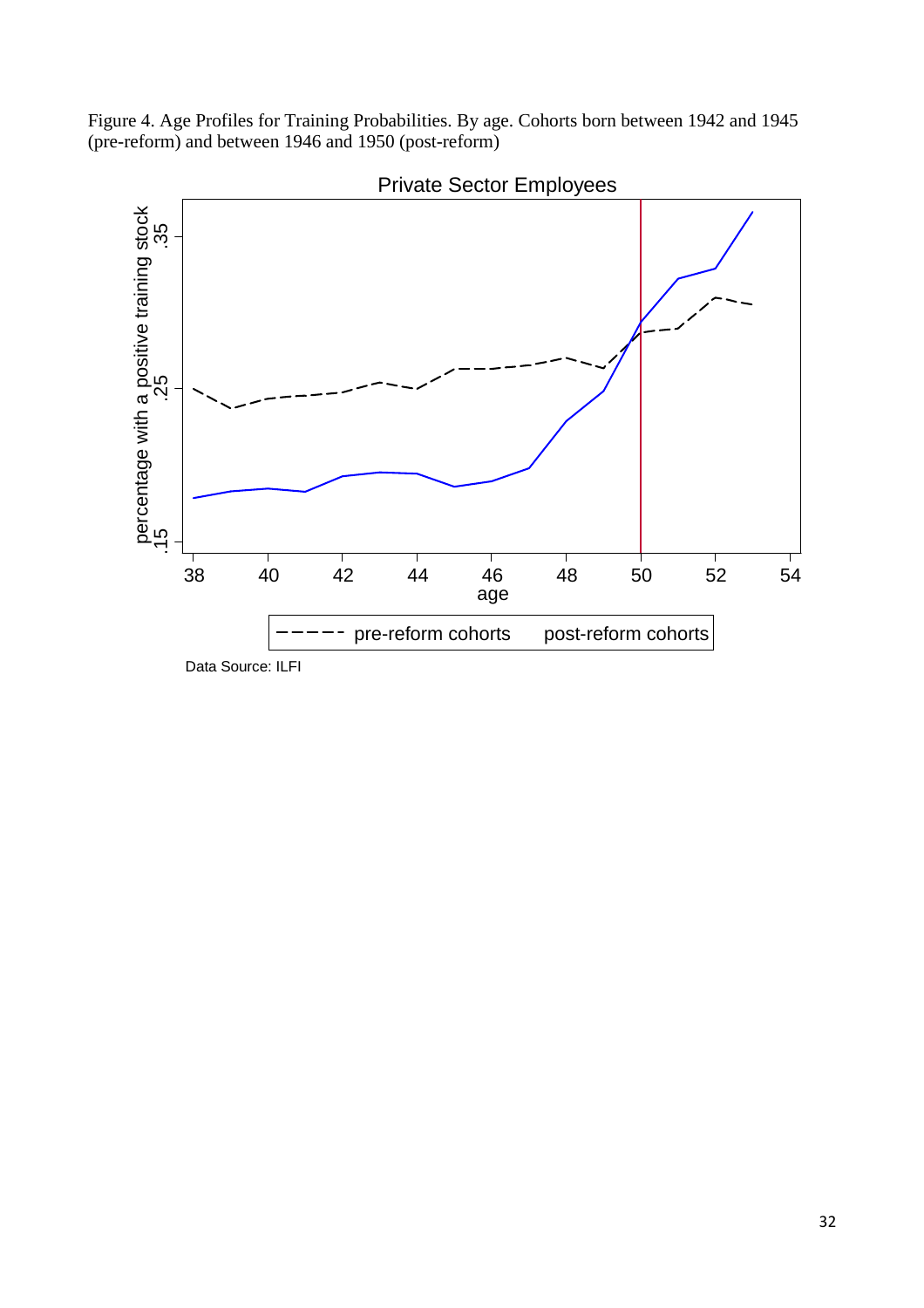

Figure 5. Average stock of training subsidies, by year and source

Figure 6. Regional variability (inter-quantile range) of the stock of training subsidies, by year and source

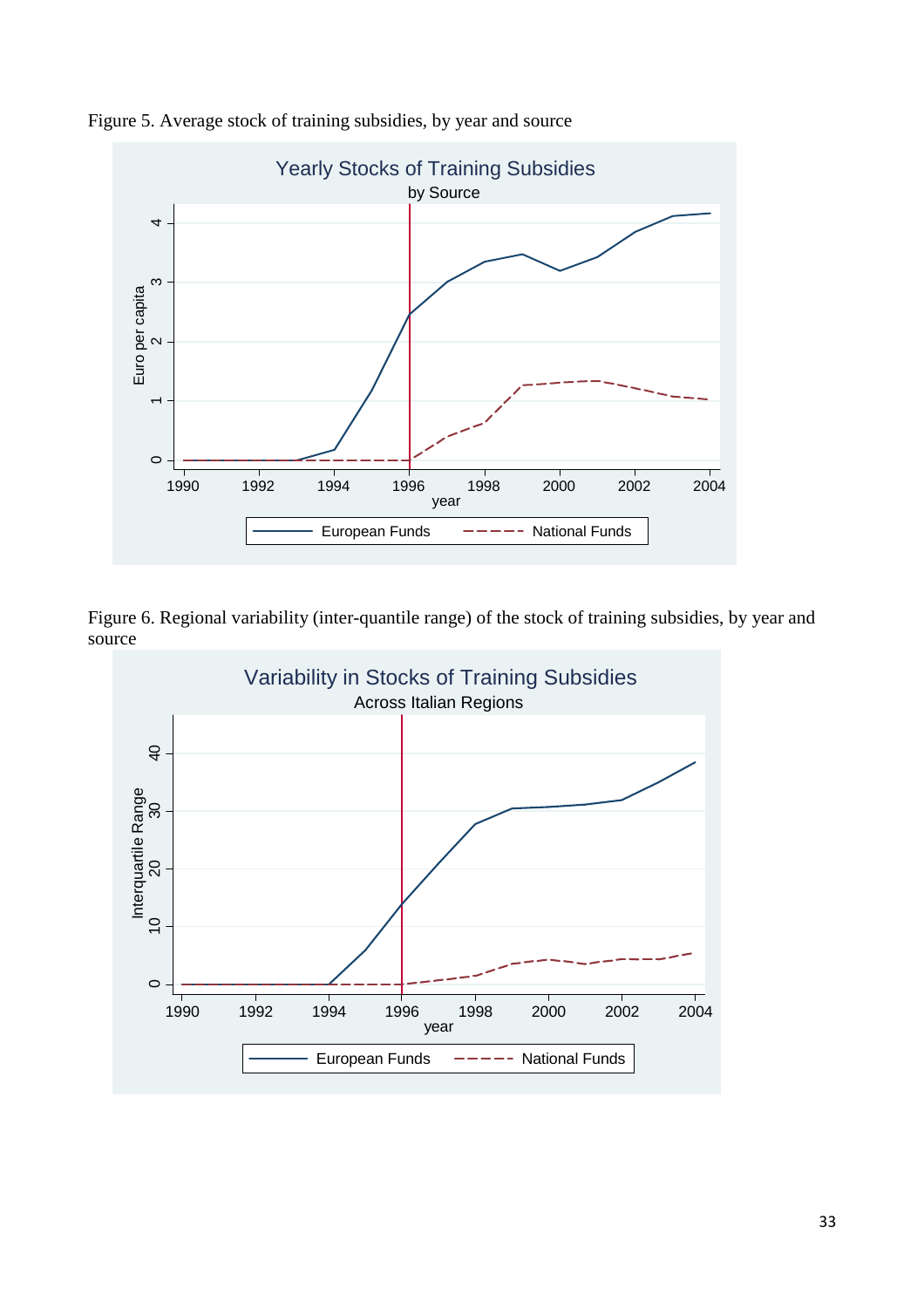

Figure 7. The relationship between Z, Q, D, R and T as implied by the economic model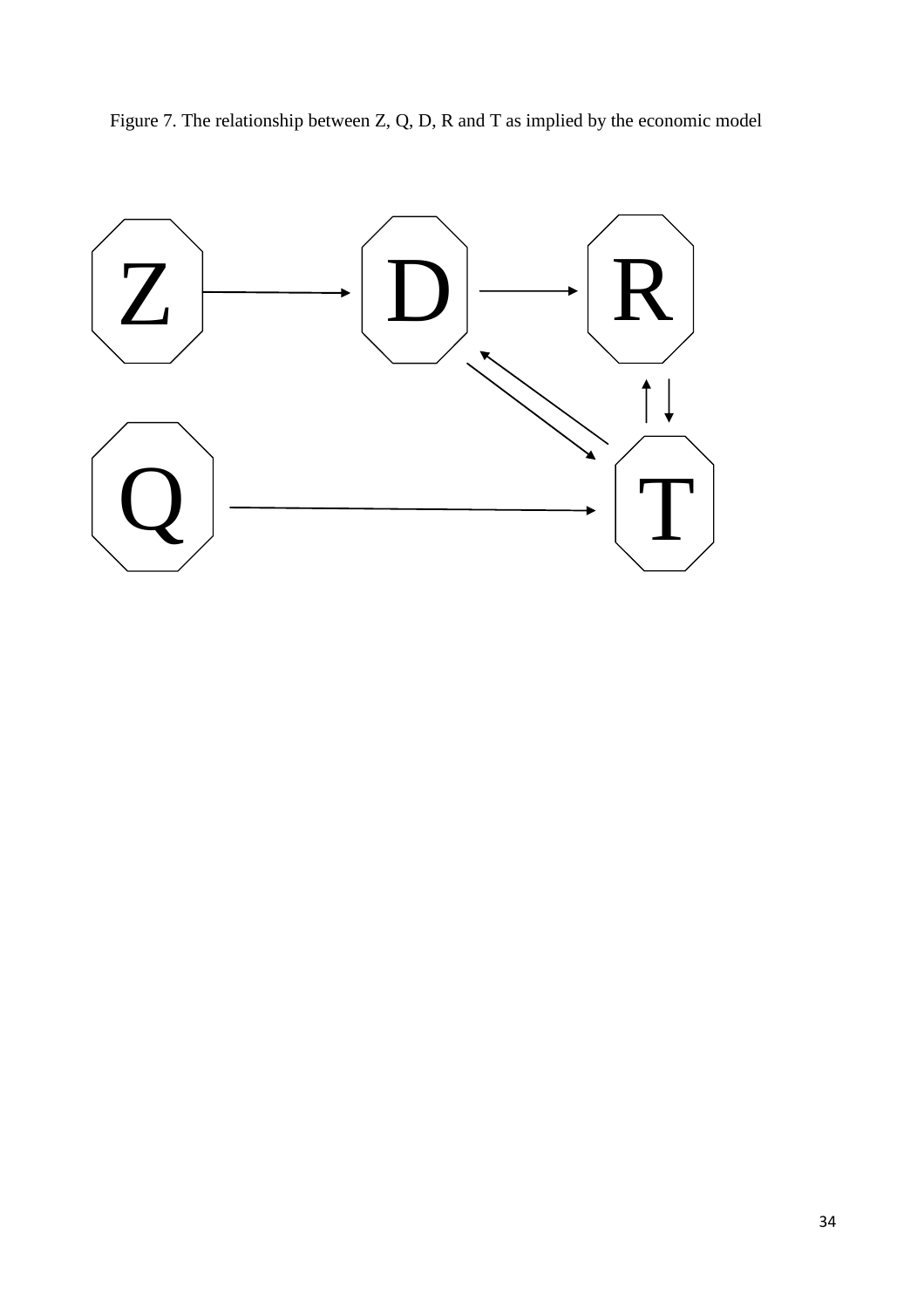Figure 8. Age Profiles for Unemployment Probabilities. By age. Cohorts born between 1942 and 1944 (pre-reform) and between 1946 and 1950 (post-reform)



Figure 9. Age Profiles for Disposable Real Income. By age. Cohorts born between 1942 and 1944 (pre-reform) and between 1946 and 1950 (post-reform)

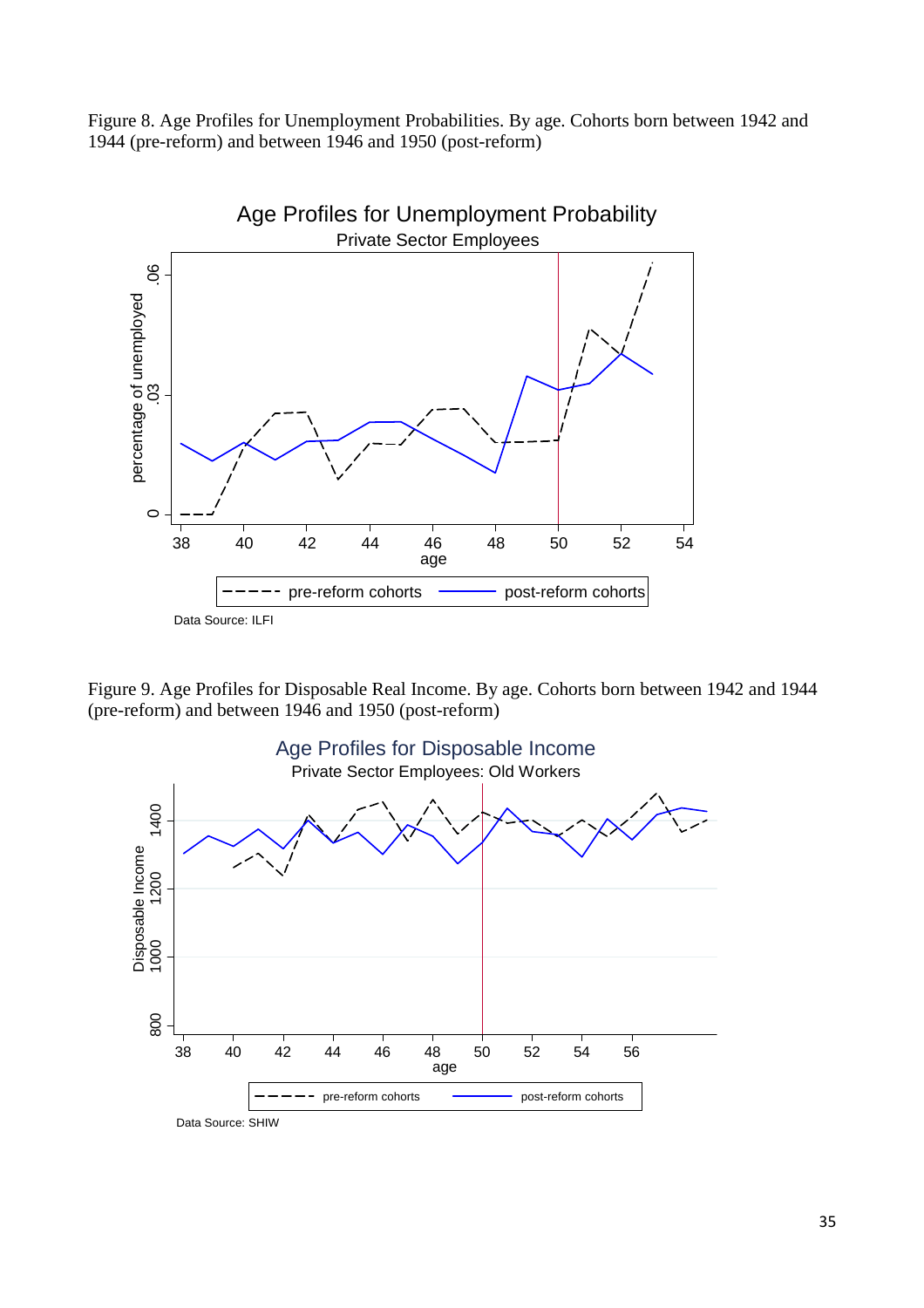|                       | Number of           | Number of   |
|-----------------------|---------------------|-------------|
|                       | <b>Observations</b> | Individuals |
| Raw data              | 256336              | 11299       |
| Selection Criterion 1 | 15458               | 1732        |
| Selection Criterion 2 | 15430               | 1728        |
| Selection Criterion 3 | 15243               | 1656        |
| Selection Criterion 4 | 6942                | 922         |

Raw Data: Total number of observations and individuals

Selection Criterion 1: we keep only males born between 1942 and 1950 aged 46-56 and those born between 1962 and 1970 aged 26-36.

Selection Criterion 2: we keep individuals with no missing information in the region of residence

Selection Criterion 3: we keep individuals with at least one labour spell

Selection Criterion 4: other sample selection criteria (see text)

| Table 2. Summary statistics. Workers born between 1942 and 1950 and between 1962 and 1970 |  |  |  |  |  |
|-------------------------------------------------------------------------------------------|--|--|--|--|--|
|-------------------------------------------------------------------------------------------|--|--|--|--|--|

|                                 | Workers born between<br>1942 and 1950 | Workers born between<br>1962 and 1970 |
|---------------------------------|---------------------------------------|---------------------------------------|
| Years of schooling              | 8.801(3.91)                           | 10.635(3.33)                          |
| Percentage of Retirees          | 0.103(0.30)                           |                                       |
| Percentage of Unemployed        | 0.030(0.17)                           | .030(0.17)                            |
| Age when first job started      | 17.788 (4.53)                         | 19.607 (4.32)                         |
| Training stock                  | 1.926(3.92)                           | 2.177(5.20)                           |
| Positive training stock         | 0.281(0.44)                           | 0.239(0.42)                           |
| Stock of training incentives    | 16.830 (22.56)                        | 14.303 (21.09)                        |
| Minimum retirement age          | 52.621 (2.58)                         | 52.38 (2.48)                          |
| Distance to/from retirement age | 2.040(5.08)                           | 23.46 (4.46)                          |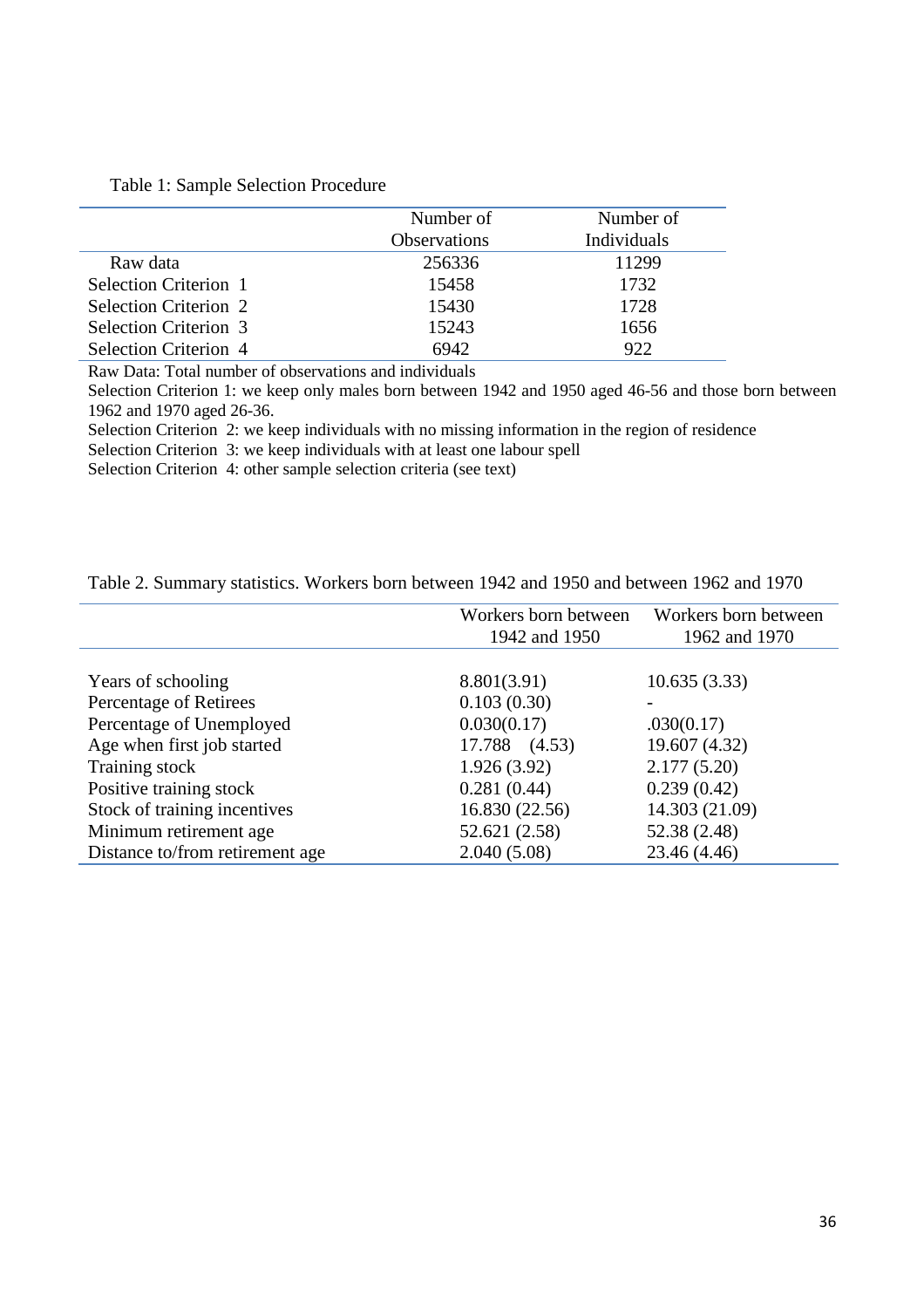|     | ۔ ت  | .        | $  \prime$ | <i>ت</i> ت |               |      |      |      |      |
|-----|------|----------|------------|------------|---------------|------|------|------|------|
| Age |      |          |            |            | Year of birth |      |      |      |      |
|     | 1942 | 1943     | 1944       | 1945       | 1946          | 1947 | 1948 | 1949 | 1950 |
| 46  |      | $\theta$ | 0          |            |               |      |      |      |      |
| 47  |      |          |            |            |               |      |      |      |      |
| 48  |      |          |            |            |               |      |      |      |      |
| 49  |      |          |            |            |               |      |      |      |      |
| 50  |      |          |            |            |               |      |      |      |      |
| 51  |      |          |            |            |               |      |      |      |      |
| 52  |      |          |            |            |               |      |      |      |      |
| 53  |      |          |            |            |               |      |      |      |      |
| 54  |      |          |            |            |               |      |      |      |      |
| 55  |      |          |            |            |               |      |      |      |      |
| 56  |      |          |            |            |               |      |      |      |      |

Table 3. Average value of Z=(M-50)\*B, by age and cohort

Table 4. Average value of the stock of training incentives Q, by age and cohort

| Age |                |                |                  |                | Year of birth  |          |        |        |        |
|-----|----------------|----------------|------------------|----------------|----------------|----------|--------|--------|--------|
|     | 1942           | 1943           | 1944             | 1945           | 1946           | 1947     | 1948   | 1949   | 1950   |
| 46  | $\theta$       | $\theta$       | $\boldsymbol{0}$ | $\theta$       | $\theta$       | $\theta$ | 0.219  | 2.899  | 7.686  |
| 47  | 0              | $\overline{0}$ | $\boldsymbol{0}$ | $\overline{0}$ | $\overline{0}$ | .080     | 2.326  | 8.114  | 14.108 |
| 48  | 0              | $\overline{0}$ | $\boldsymbol{0}$ | $\theta$       | 0.300          | 3.534    | 7.457  | 12.852 | 20.370 |
| 49  | $\overline{0}$ | $\overline{0}$ | $\boldsymbol{0}$ | 0.219          | 3.175          | 9.717    | 13.208 | 18.165 | 29.009 |
| 50  | $\overline{0}$ | $\overline{0}$ | 0.229            | 1.917          | 9.453          | 17.549   | 18.986 | 27.096 | 32.380 |
| 51  | $\theta$       | 0.211          | 2.611            | 6.075          | 17.90          | 24.975   | 27.565 | 29.793 | 38.278 |
| 52  | 0.088          | 1.793          | 7.749            | 12.254         | 25.57          | 33.260   | 30.426 | 36.953 | 43.824 |
| 53  | 2.592          | 6.910          | 16.481           | 17.796         | 34.21          | 37.706   | 34.666 | 42.606 | 50.302 |
| 54  | 8.285          | 13.074         | 24.760           | 26.26          | 38.69          | 40.830   | 43.498 | 47.632 | 55.681 |
| 55  | 14.949         | 18.168         | 35.505           | 29.25          | 46.078         | 46.826   | 49.955 | 55.864 |        |
| 56  | 21.477         | 26.820         | 39.735           | 36.099         | 53.844         | 53.844   | 56.309 |        |        |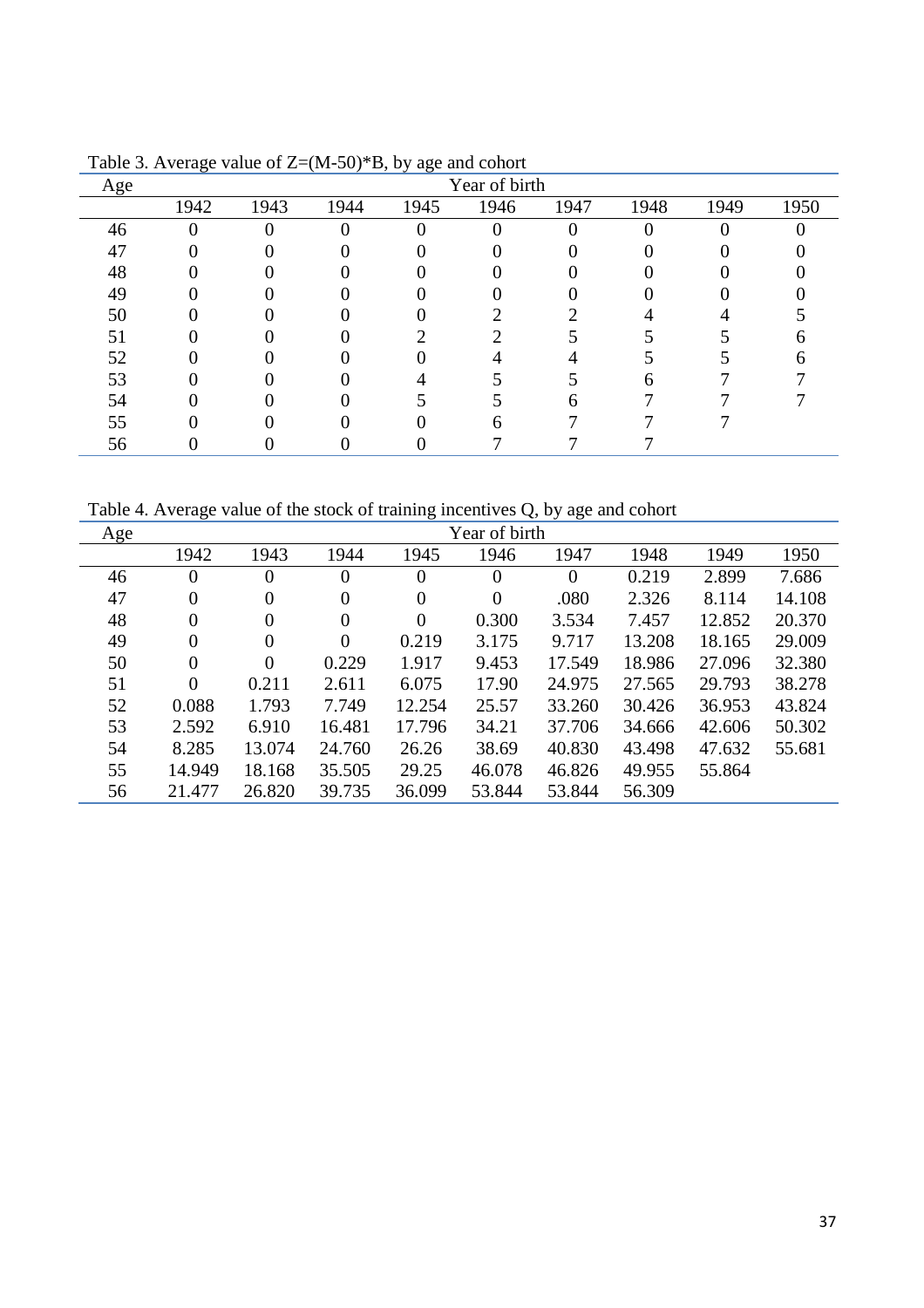|                                | (1)         | (2)         | (3)         | (4)          |
|--------------------------------|-------------|-------------|-------------|--------------|
|                                |             |             |             |              |
| Z                              | $-0.0200**$ | $-0.0171*$  | $-0.0128*$  | $-0.0164***$ |
|                                | (0.009)     | (0.009)     | (0.007)     | (0.006)      |
| Q                              | $0.0031***$ | $0.0027***$ | $0.0014*$   | $0.0015**$   |
|                                | (0.001)     | (0.001)     | (0.001)     | (0.001)      |
| # observations                 | 985         | 2,772       | 568         | 3,739        |
| R-squared                      | 0.428       | 0.309       | 0.507       | 0.240        |
| Unit                           | cells       | individuals | cells       | individuals  |
| Controls                       | <b>YES</b>  | <b>YES</b>  | <b>YES</b>  | <b>YES</b>   |
| Data source                    | <b>ILFI</b> | <b>ILFI</b> | <b>SHIW</b> | <b>SHIW</b>  |
| Marginal percent effect of Z   | $-18.30$    | $-16.58$    | $-5.95$     | $-8.58$      |
| Marginal percent effect of Q   | 2.87        | 2.59        | 0.63        | 0.78         |
| # of region by cohort clusters | 100         | 100         | 117         | 117          |

Table 5: Retirement Equation. Reduced Form Regression

Note: each regression includes regional and cohort dummies, a second order polynomial in age, years of schooling, age when the first job was started, real regional GDP per capita and unemployment rate. One, two and three stars for statistical significant at the 10, 5 and 1 percent level of confidence. Robust standard errors are clustered by region and birth cohort.

| Tuble 0. Trummig Equation. Requeed 1 only Regression |             |             |             |             |
|------------------------------------------------------|-------------|-------------|-------------|-------------|
|                                                      | (1)         | (2)         | (3)         | (4)         |
|                                                      |             |             |             |             |
| Z                                                    | $0.0152**$  | $-0.0060$   | $0.0121*$   | $-0.0024$   |
|                                                      | (0.006)     | (0.011)     | (0.007)     | (0.008)     |
| Q                                                    | 0.0011      | $0.0041***$ | 0.0016      | $0.0030**$  |
|                                                      | (0.001)     | (0.001)     | (0.001)     | (0.001)     |
| # observations                                       | 2238        | 1129        | 7074        | 4170        |
| R-squared                                            | 0.428       | 0.309       | 0.520       | 0.240       |
| Unit                                                 | cells       | cells       | individuals | individuals |
| Controls                                             | <b>YES</b>  | <b>YES</b>  | <b>YES</b>  | <b>YES</b>  |
| Data source                                          | <b>ILFI</b> | <b>ILFI</b> | <b>ILFI</b> | <b>ILFI</b> |
| Cohorts                                              | 1942-50     | 1962-70     | 1942-50     | 1962-70     |
| Marginal percent effect of Z                         | 6.49        | $-2.56$     | 5.24        | $-1.04$     |
| Marginal percent effect of Q                         | 0.48        | 1.77        | 0.70        | 1.31        |
| # of region by cohort clusters                       | 103         | 113         | 103         | 113         |

Table 6: Training Equation. Reduced Form Regression

Note: see Table 5.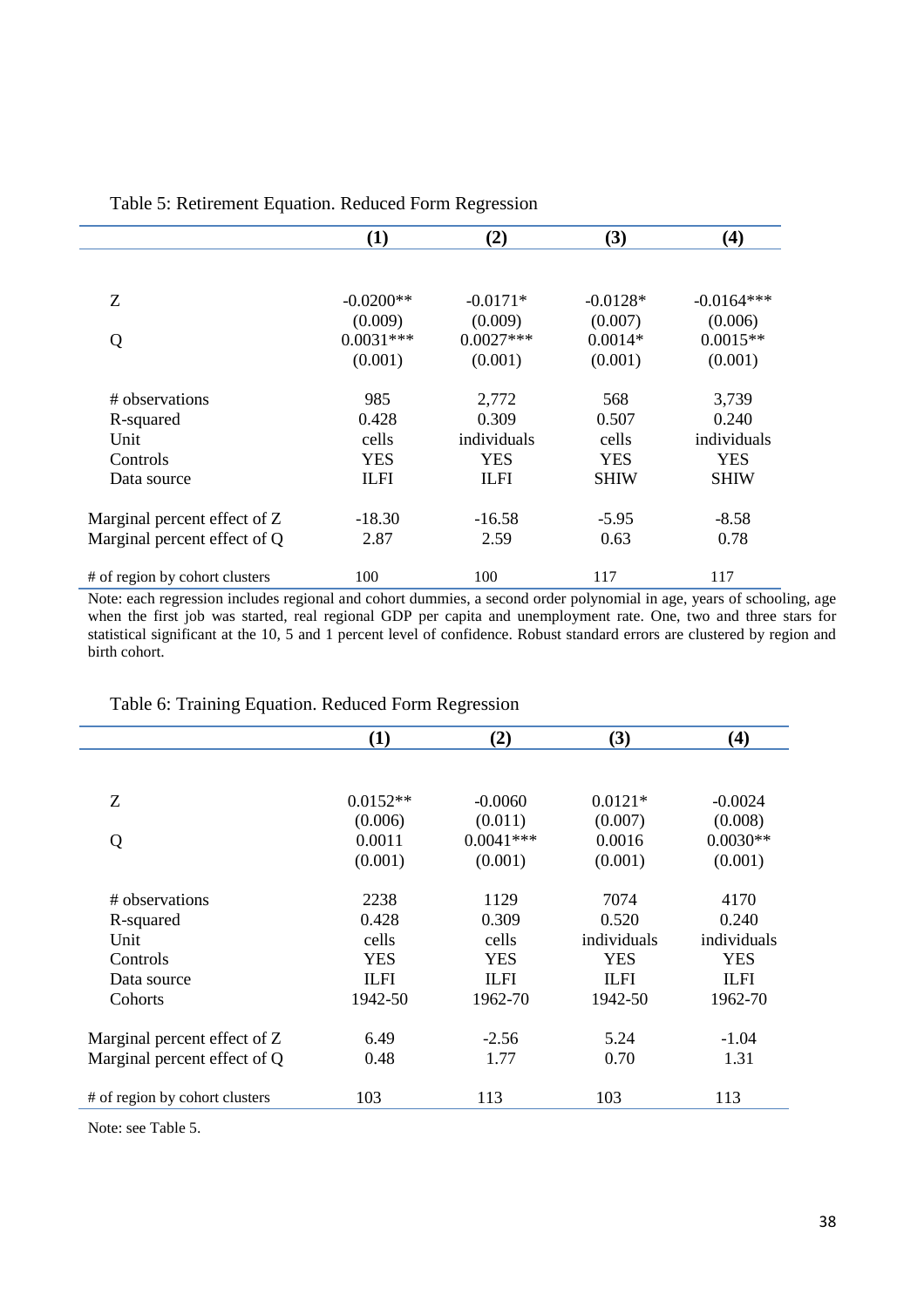|                | ILFI data     | SHIW data     |
|----------------|---------------|---------------|
|                |               |               |
| $Z*age50$      | 0.0007        | 0.0045        |
|                | (0.006)       | (0.015)       |
| $Z*age51$      | $-0.0012$     | $-0.0287**$   |
|                | (0.007)       | (0.013)       |
| $Z*age52$      | $-0.0167**$   | 0.0026        |
|                | (0.008)       | (0.016)       |
| $Z*age53$      | $-0.0190*$    | $-0.0254*$    |
|                | (0.010)       | (0.014)       |
| $Z*age54$      | $-0.0133$     | $-0.0405***$  |
|                | (0.011)       | (0.013)       |
| Z*age55        | $-0.0393***$  | $-0.0063$     |
|                | (0.013)       | (0.010)       |
| $Z*age56$      | $-0.0265*$    | $-0.0255*$    |
|                | (0.014)       | (0.013)       |
| $Q*age48$      | $0.0021**$    | $-0.0001$     |
|                | (0.001)       | (0.002)       |
| Q*age49        | $0.0014*$     | $-0.0041**$   |
|                | (0.001)       | (0.002)       |
| $Q*age50$      | 0.0008        | 0.0014        |
|                | (0.001)       | (0.002)       |
| $Q*age51$      | 0.0006        | $-0.0011$     |
|                | (0.001)       | (0.001)       |
| $Q*age52$      | $0.0012*$     | $-0.0007$     |
|                | (0.001)       | (0.001)       |
| $Q*age53$      | $0.0021*$     | $-0.0000$     |
|                | (0.001)       | (0.001)       |
| $Q*age54$      | 0.0015        | 0.0020        |
|                | (0.001)       | (0.001)       |
| $Q*age55$      | $0.0056***$   | 0.0014        |
|                | (0.002)       | (0.001)       |
| $Q*age56$      | $0.0053***$   | $0.0032**$    |
|                | (0.002)       | (0.002)       |
| # observations | 985           | 568           |
| R-squared      | 0.451         | 0.532         |
| Controls       | <b>YES</b>    | <b>YES</b>    |
| Cohorts        | 1942-50       | 1942-50       |
|                |               |               |
| F-test Z       | .0302         | .0089         |
| F-test Q       | .0454         | .0296         |
| Clustering     | region/cohort | region/cohort |
|                |               |               |

Table 7: Retirement Equation Reduced Form Regression, with heterogeneous effects. Older age cohorts. Cell data. L,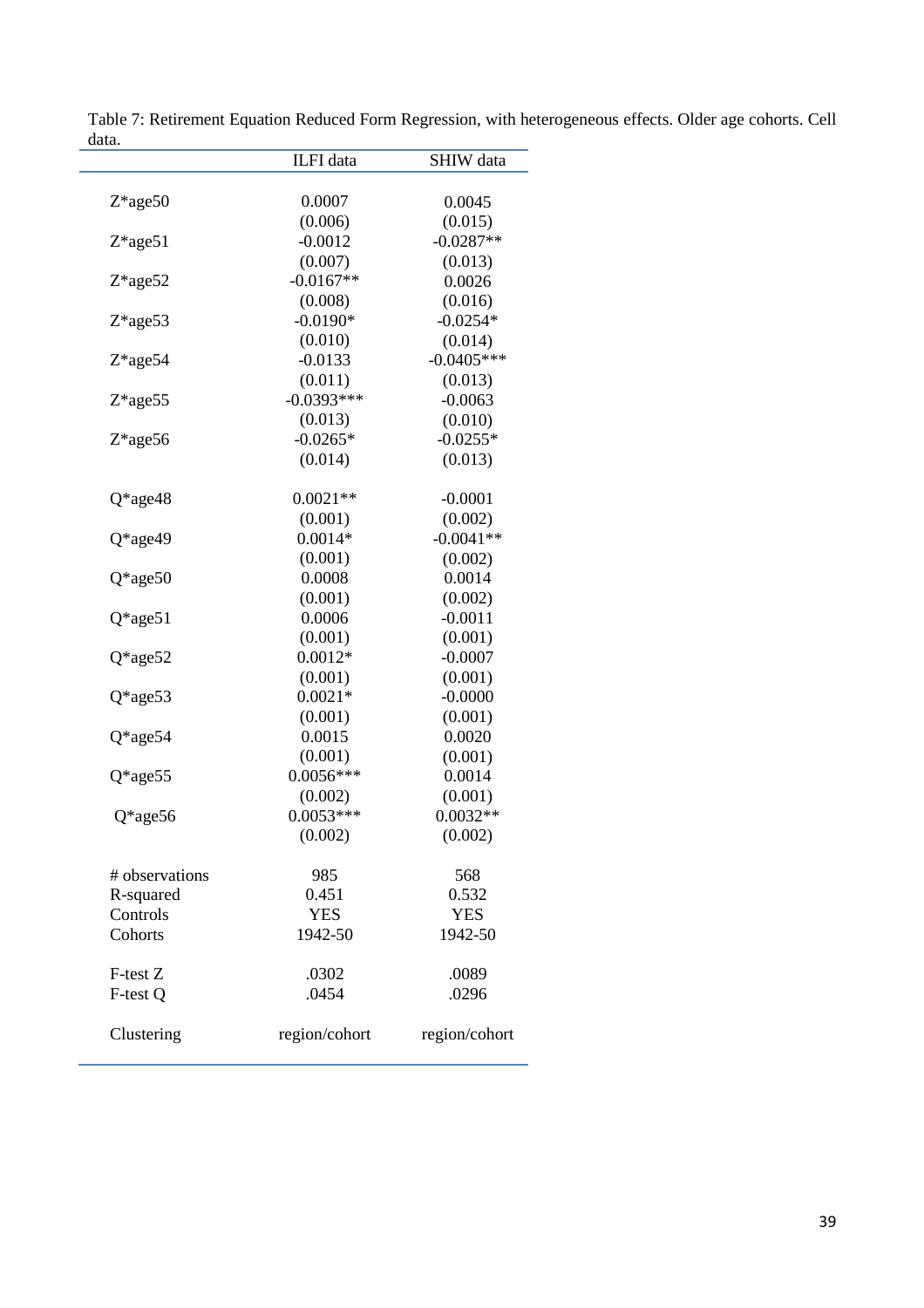| Older workers  |               | Younger workers |               |
|----------------|---------------|-----------------|---------------|
| $Z*age50$      | $-0.0093$     | $Z*age30$       | $-0.0087$     |
|                | (0.013)       |                 | (0.012)       |
| $Z*age51$      | 0.0106        | $Z*age31$       | $-0.0001$     |
|                | (0.011)       |                 | (0.010)       |
| $Z*age52$      | 0.0055        | $Z*age32$       | 0.0057        |
|                | (0.010)       |                 | (0.011)       |
| Z*age53        | $0.0231***$   | Z*age33         | $-0.0077$     |
|                | (0.008)       |                 | (0.012)       |
| Z*age54        | $0.0242***$   | Z*age34         | $-0.0091$     |
|                | (0.008)       |                 | (0.016)       |
| Z*age55        | 0.0142        | Z*age35         | 0.0027        |
|                | (0.009)       |                 | (0.021)       |
| $Z*age56$      | 0.0075        | $Z*age36$       | 0.0024        |
|                | (0.009)       |                 | (0.035)       |
| Q*age48        | 0.0028        | $Q*age28$       | 0.0006        |
|                | (0.002)       |                 | (0.002)       |
| Q*age49        | $0.0041***$   | $Q*age29$       | 0.0019        |
|                | (0.002)       |                 | (0.002)       |
| $Q*age50$      | $0.0053**$    | Q*age30         | 0.0024        |
|                | (0.002)       |                 | (0.002)       |
| $Q*age51$      | 0.0027        | Q*age31         | $0.0035**$    |
|                | (0.002)       |                 | (0.002)       |
| $Q*age52$      | 0.0026        | $Q*age32$       | $0.0029*$     |
|                | (0.002)       |                 | (0.002)       |
| $Q*age53$      | 0.0010        | $Q*age33$       | $0.0036**$    |
|                | (0.001)       |                 | (0.002)       |
| $Q*age54$      | 0.0003        | $Q*age34$       | $0.0044***$   |
|                | (0.001)       |                 | (0.001)       |
| $Q*age55$      | 0.0004        | $Q*age35$       | $0.0048***$   |
|                | (0.001)       |                 | (0.001)       |
| Q*age56        | $-0.0005$     | $Q*age36$       | $0.0050***$   |
|                | (0.001)       |                 | (0.001)       |
| # observations | 2,238         |                 | 1,129         |
| R-squared      | 0.303         |                 | 0.273         |
| Controls       | <b>YES</b>    |                 | <b>YES</b>    |
| F-test Z       | .0139         |                 | .5159         |
| F-test Q       | .0435         |                 | .0025         |
| Clustering     | region/cohort |                 | region/cohort |

Table 8: Training Equation Reduced Form Regression, with heterogeneous effects. Older and younger age cohorts. Cell data.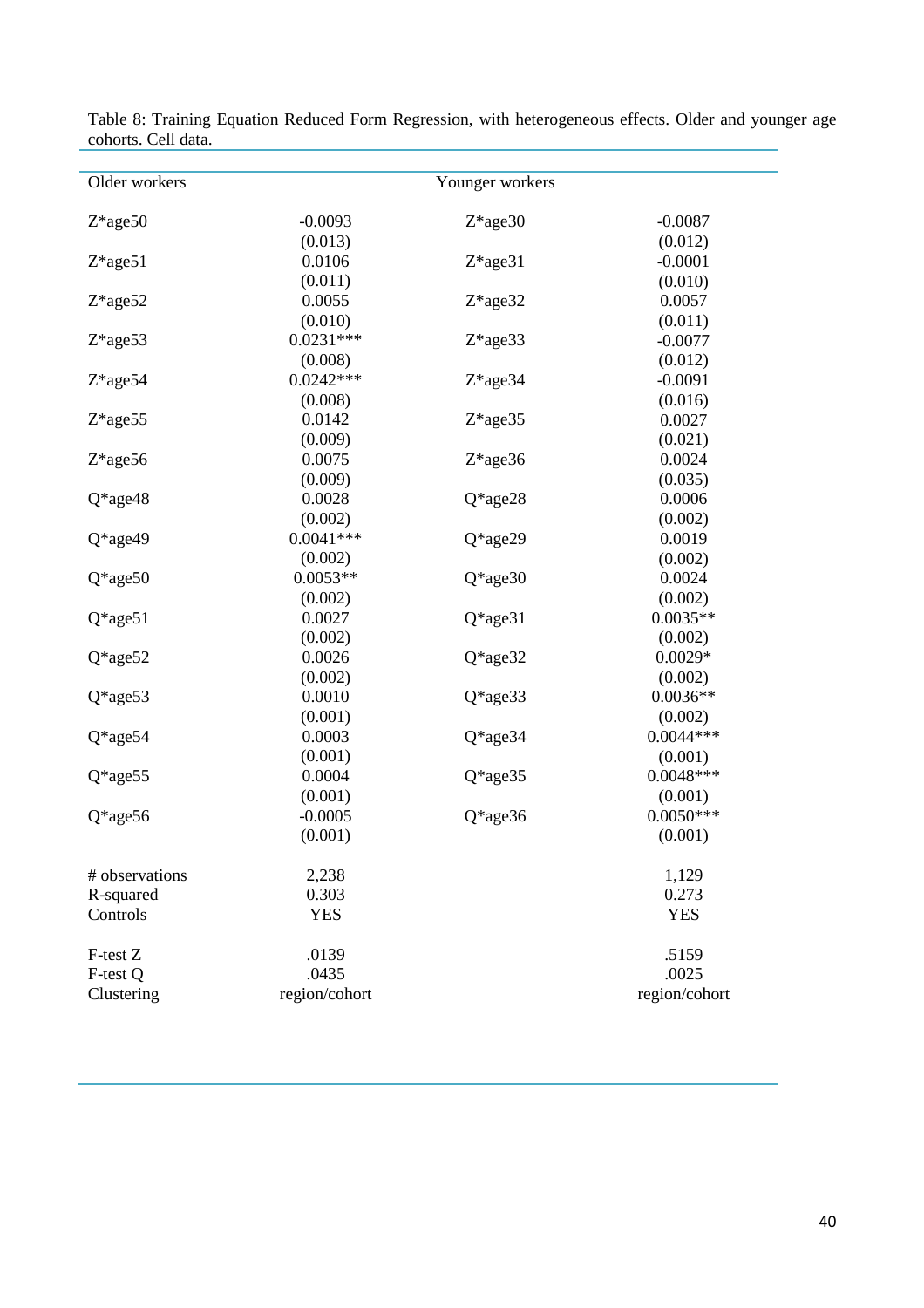|                                | (1)         | (2)         |
|--------------------------------|-------------|-------------|
|                                |             |             |
| Ζ                              | $0.143**$   | $0.167***$  |
|                                | (0.068)     | (0.063)     |
| Q                              | 0.008       | 0.007       |
|                                | (0.012)     | (0.009)     |
| # observations                 | 7074        | 2238        |
| R-squared                      | 0.062       | 0.282       |
| Unit                           | Individuals | Cells       |
| Controls                       | <b>YES</b>  | <b>YES</b>  |
| Data source                    | <b>ILFI</b> | <b>ILFI</b> |
| Cohorts                        | 1942-50     | 1942-50     |
| Marginal percent effect of Z   | 7.79        | 9.58        |
| Marginal percent effect of Q   | 0.43        | 1.83        |
| # of region by cohort clusters | 103         | 113         |

Table B1: Training Equation. Reduced Form Regression. Dependent variable: discounted training stock

Note: see Table 5.